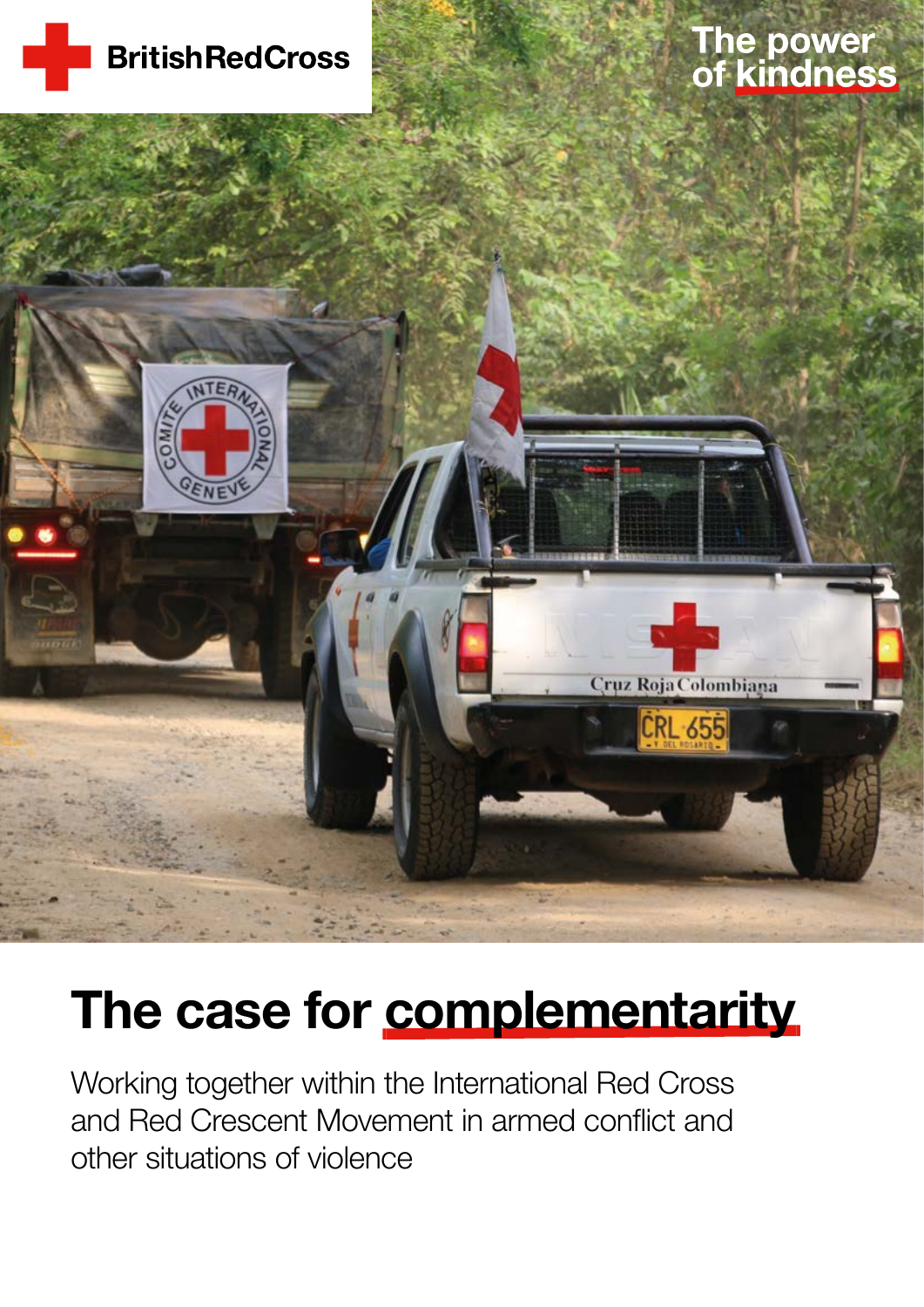Research commissioned by the British Red Cross and supported by the International Committee of Red Cross

November 2018 Authors: Lois Austin and Sebastien Chessex, consultants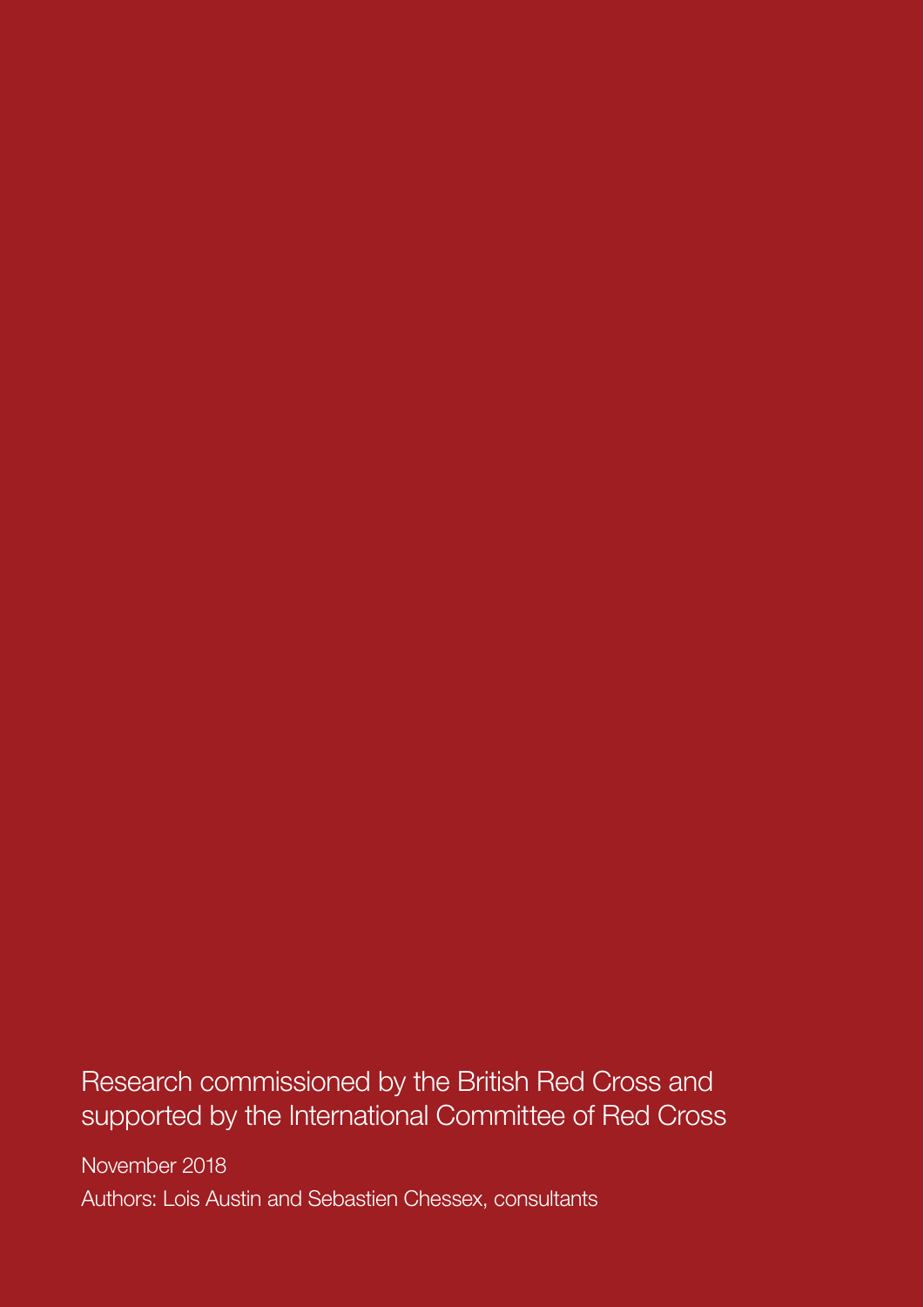| <b>Contents</b>                                                                                                                                                                                                                                                                                                                                                                      | Page                                               |
|--------------------------------------------------------------------------------------------------------------------------------------------------------------------------------------------------------------------------------------------------------------------------------------------------------------------------------------------------------------------------------------|----------------------------------------------------|
| <b>Acronyms and Abbreviations</b>                                                                                                                                                                                                                                                                                                                                                    | 1.                                                 |
| <b>Acknowledgements</b>                                                                                                                                                                                                                                                                                                                                                              | 1                                                  |
| <b>Executive summary</b>                                                                                                                                                                                                                                                                                                                                                             | 2                                                  |
| <b>Introduction</b><br>Background<br>Ι.<br>Purpose, objectives and scope of the research<br>II.<br>iii. Research methodology<br>iv. Overview of the three case studies                                                                                                                                                                                                               | 6<br>6<br>9<br>10<br>10                            |
| 1. Comparative advantages<br>Host national societies<br>İ.<br>The ICRC<br>II.<br>iii. The IFRC<br>iv. Participating national societies<br>Comparative advantages - key findings<br>V.                                                                                                                                                                                                | 11<br>11<br>12 <sup>°</sup><br>13<br>14<br>15      |
| 2. Complementarity in practice<br>Access and networking<br>Ι.<br>Principled humanitarian action<br>Ⅱ.<br>iii. Protection and complementarity<br>iv. Scaling and adapting programmes to conflict needs<br>v. Adapting to diverse contextual realities<br>vi. Financial resources<br>vii. Capacity strengthening and common language<br>viii. Complementarity in action - key findings | 16<br>16<br>18<br>20<br>20<br>22<br>23<br>25<br>26 |
| 3. Contextual variations and challenges to complementarity<br>Contextual variations and challenges to complementarity – key findings:                                                                                                                                                                                                                                                | 28<br>30                                           |
| 4. Conclusions and recommendations<br>Recommendations<br>Recommendation 1 - Build on comparative advantages<br>Recommendation 2 - Strategic scale up<br>Recommendation 3 – Planning and coordination<br>Recommendation 4 - Co-location<br>Recommendation 5 - Human resources<br>Recommendation 6 – Financial resources                                                               | 31<br>33<br>33<br>33<br>33<br>33<br>34<br>34       |
| Annex 1 - Bibliography                                                                                                                                                                                                                                                                                                                                                               | 35                                                 |
| Annex 2 – The seven Fundamental Principles of the International Red Cross<br>and Red Crescent Movement<br>37                                                                                                                                                                                                                                                                         |                                                    |
| Annex 3 – Overview of the Movement components                                                                                                                                                                                                                                                                                                                                        | 38                                                 |
| Annex 4 – Overview of the three case study countries                                                                                                                                                                                                                                                                                                                                 | 39                                                 |
| Annex 5 - Research Key Findings                                                                                                                                                                                                                                                                                                                                                      | 41                                                 |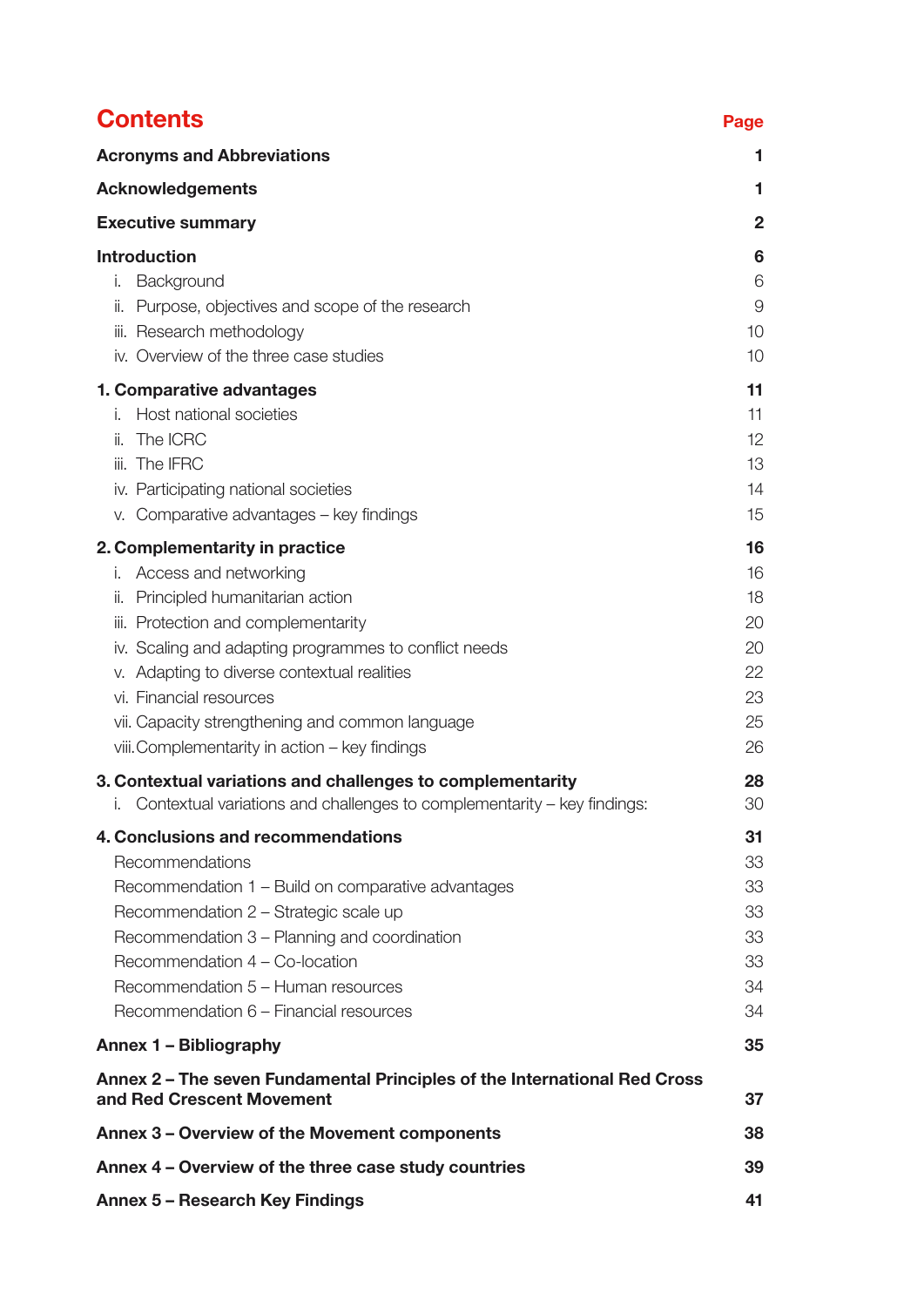Lugansk province, Krymske, Ukraine. ICRC staff and Ukrainian Red Cross Society volunteers install a greenhouse for local residents in the framework of a joint project. Photo © Olena Navrotska/ICRC.

Ø

INTER

ENEV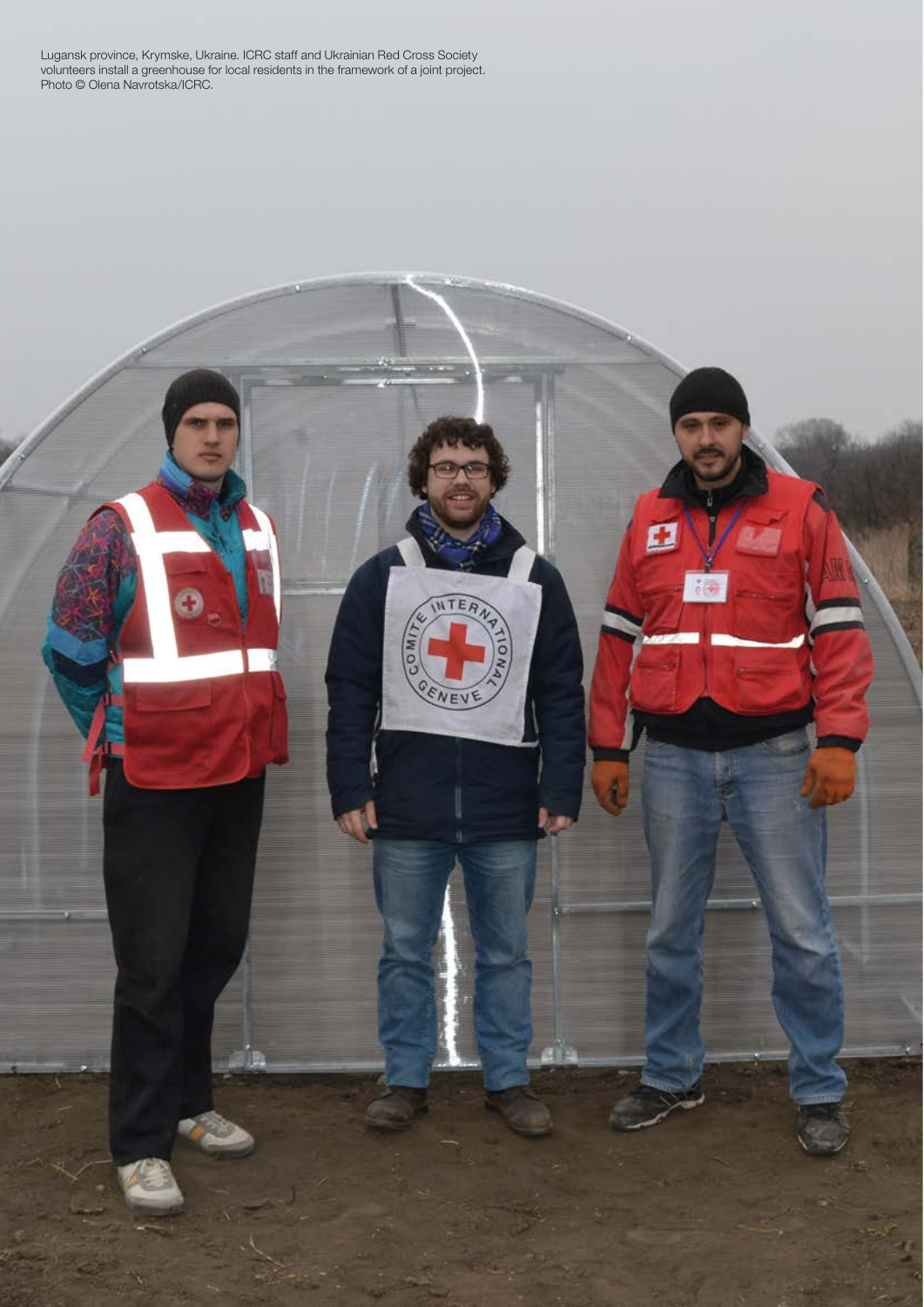# Acronyms and abbreviations

| <b>BRC</b>          | <b>British Red Cross</b>                                         |
|---------------------|------------------------------------------------------------------|
| <b>CRCS</b>         | Colombian Red Cross Society                                      |
| <b>DBM</b>          | Dead body management                                             |
| <b>FARC</b>         | Revolutionary Armed Forces of Colombia                           |
| <b>HNS</b>          | <b>Host National Society</b>                                     |
| <b>ICRC</b>         | International Committee of the Red Cross                         |
| <b>IFRC</b>         | International Federation of Red Cross and Red Crescent Societies |
| <b>IHL</b>          | International Humanitarian Law                                   |
| <b>NGO</b>          | Non-governmental organisation                                    |
| <b>NSAG</b>         | Non-state armed groups                                           |
| OD                  | Organisational development                                       |
| <b>OSV</b>          | Other situations of violence                                     |
| <b>PNS</b>          | <b>Participating National Society</b>                            |
| <b>SHF</b>          | Somalia Humanitarian Fund                                        |
| <b>SMCC</b>         | Strengthening Movement Cooperation and Coordination              |
| <b>SRCS</b>         | Somali Red Crescent Society                                      |
| <b>SSF</b>          | Somalia Stability Fund                                           |
| <b>The Movement</b> | International Red Cross and Red Crescent Movement                |
| <b>URCS</b>         | Ukraine Red Cross Society                                        |
| <b>WHS</b>          | The World Humanitarian Summit                                    |

# Acknowledgements

This research was commissioned by the British Red Cross and conducted with the active support of the ICRC. The consultants would like to express their appreciation to both organisations as well as to all those who contributed their time to provide inputs into this paper. The open and frank discussions held with representatives of the International Red Cross and Red Crescent Movement, as well as those representing other humanitarian organisations were highly valued. In particular, thanks go to the staff of the Colombian Red Cross Society, the Somali Red Crescent Society and the Ukrainian Red Cross Society and to the ICRC Delegations in those countries. The research Management Committee – Kate Latimir and Silvia Colona from the British Red Cross and Jeremie Labbe from the ICRC – provided ongoing support and feedback throughout the research process.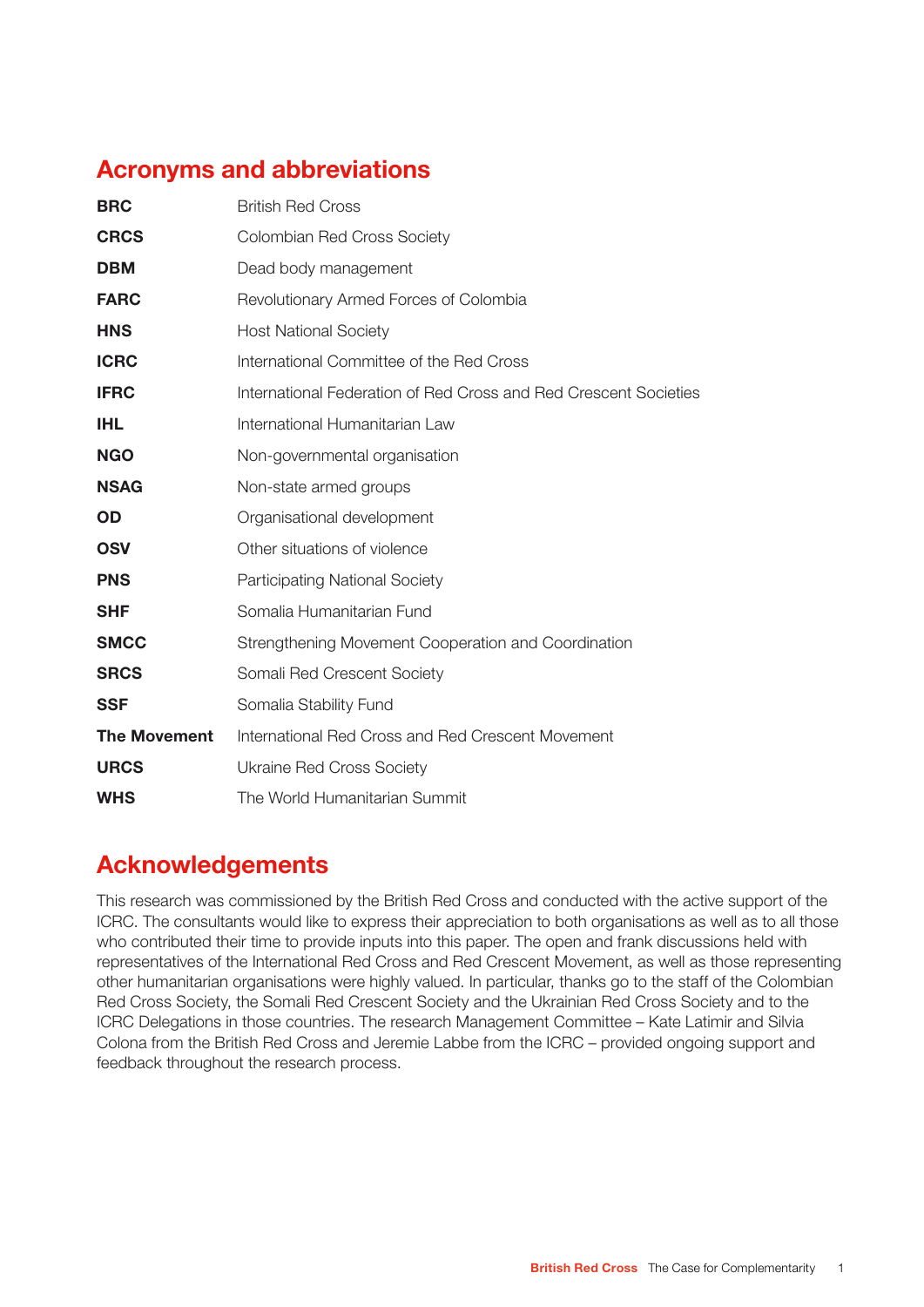# Executive summary

In the last five years, and particularly since the Grand Bargain commitments made at the World Humanitarian Summit (WHS) in 2016, discussions on the localisation of aid in the humanitarian sector have abounded. In its message to the WHS in December 2015, the International Red Cross and Red Crescent Movement (the Movement) sent a strong message of support for strengthening the role of local and national actors in responding to humanitarian need, while affirming the importance of complementarity with international actors, notably in situations of conflict<sup>1</sup>.

In order to better understand approaches to Movement complementarity and how they may inform the localisation agenda, the British Red Cross (BRC) and the International Committee of the Red Cross (ICRC) selected three contexts (Colombia, Somalia, and Ukraine) to study how the ICRC and different Movement components work amongst themselves in armed conflict and other situations of violence<sup>2</sup> that fall below the threshold of applicability of International Humanitarian Law, to enable principled humanitarian action.

In this research, the term "complementarity" refers to the interaction and comparative advantages $3$ between local, national and international components of the Movement, taking into account their respective mandates, the Movement's Fundamental Principles and the operational settings in which they are working. Complementarity can be defined as the combination of strengths that each component can bring in a complementary way that ensures the ability of each individual component, as well as the Movement as a whole, to respond to the humanitarian needs of those affected by conflict. The comparative advantages of each of the Movement's components, linked to their distinct mandates and identities, form the basis for Movement complementarity. While there are some shared areas of expertise, each component also possesses very distinct attributes, which when combined can enable the Movement to meet the broad range of conflict-related needs of those affected.

The three contexts selected – Colombia, Somalia, and Ukraine – represent different operating environments covering active conflict; protracted conflict; and situations of violence below the threshold of armed conflict (e.g. urban violence). Visits were undertaken to each of the case study countries in order to hold discussions with different components of the Movement – the Host National Society (HNS); the ICRC; Red Cross and Red Crescent National Societies supporting the HNS (referred to as Participating National Societies or PNS); and the International Federation of Red Cross and Red Crescent Societies (IFRC). Discussions were held with other non-Movement stakeholders in each country and internal and external documentation was reviewed.

The findings from the three country case studies have been used to inform this synthesis study and form the basis for the study's own key findings and recommendations. Due to the sensitive and confidential nature of the content of the studies themselves, they have not been made available for publication.

<sup>1</sup> http://rcrcconference.org/wp-content/uploads/2015/03/CD15-R3 message-to-WHS\_EN.pdf

<sup>2</sup> For ease of reading, from this point onwards the report will use the following short-hand: "in conflict and violence" to indicate "armed conflict and other situations of violence that fall below the threshold of applicability of International Humanitarian Law".

<sup>3</sup> This research uses the term "comparative advantage" to highlight the distinct advantages that one Movement component may have when compared to another and has no links to economic and trade models where the term is also utilised.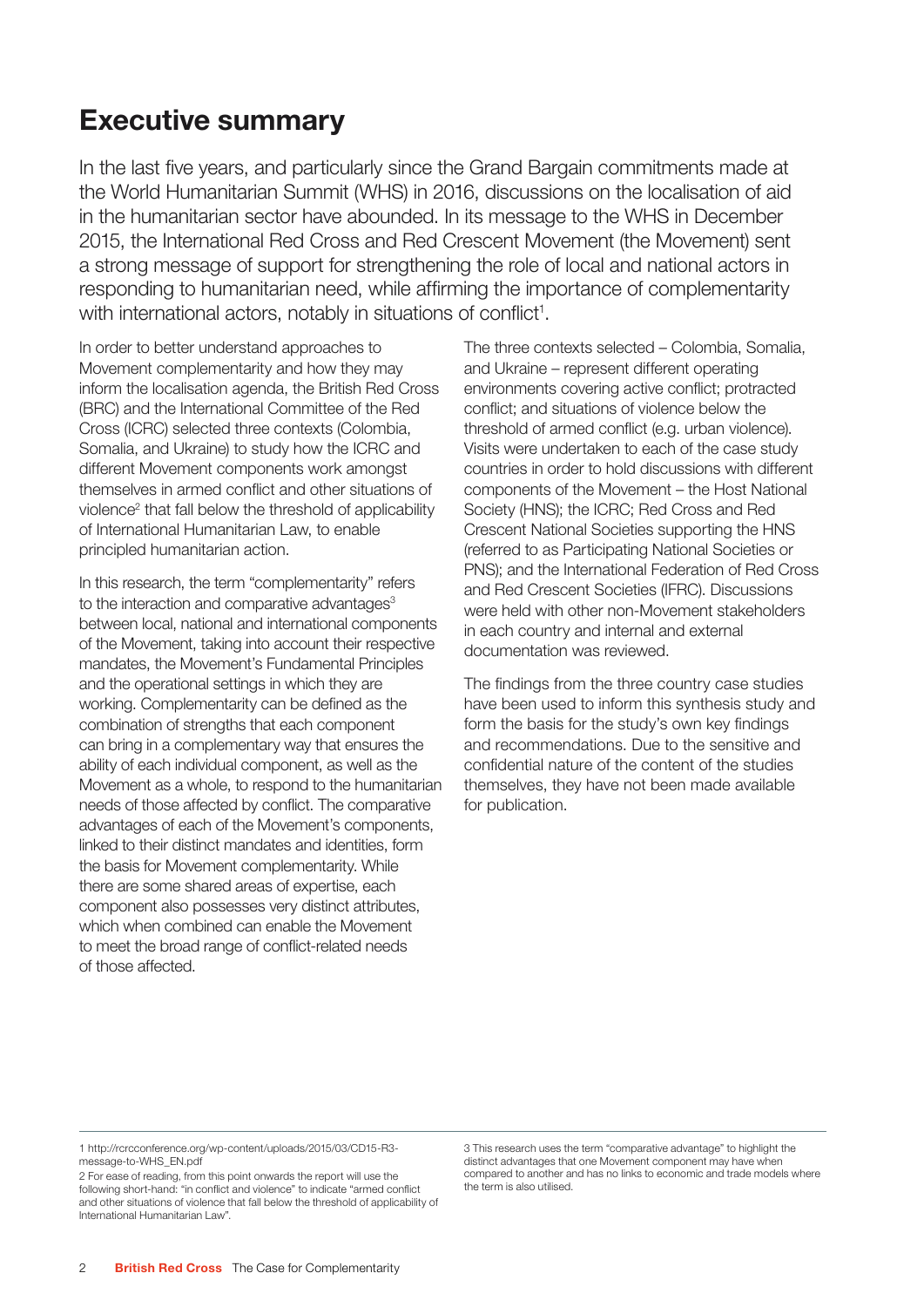#### Common approaches to complementarity

In spite of contextual variations, a number of common approaches to complementarity were found across the case studies drawn upon for this research. The research identified that in order to effectively address the broad range of needs faced by individuals and communities affected by conflict and violence it is necessary to adopt a variety of approaches that leverage the comparative advantages of both national and international humanitarian actors as well as their specific skills, expertise and experience. This can be seen in Colombia for example, where the combined complementary expertise, local knowledge and privileged dialogue with armed groups (brought by the ICRC, the Colombia Red Cross Society (CRCS) and PNS) enables the Movement to develop solutions that address protection issues at their source while also mitigating their long term impact on affected communities. Such approaches, that utilise the strengths of national and international components, also allow the Movement to devise solutions at the individual, community, and system level. It is often this holistic response to protection issues that sets the Movement apart from other humanitarian actors.

#### Access

In all three case studies, complementarity was found to be essential to ensuring the Movement's access to conflict-affected communities. In Somalia for example, although the ICRC and the Somali Red Crescent Society (SRCS) have separate dialogue with relevant stakeholders, it is their combined approaches to networking which ensure that both organisations have ongoing access to populations in need in a way which other humanitarian organisations do not.

#### Principled humanitarian action

Complementarity was also found to be critical to promoting and safeguarding principled humanitarian action across all the environments considered. Although the Movement's Fundamental Principles are equally important to all its components, there are some principles which it is easier for international components to display – or be more easily perceived to display – in situations of conflict (such as neutrality, impartiality and independence) and others which National Societies are best able to highlight, such as voluntary service. Furthermore, the application of the Fundamental Principles in times of conflict is often challenging for National Societies, particularly those with limited previous experience in such environments. This was experienced in Ukraine where the Ukraine Red Cross Society's (URCS) knowledge and understanding of the principles did not extend to their operationalisation in times of conflict – an issue which only became apparent during the 2014 crisis. With the support of the ICRC in terms of guidance and Movement tools which have been designed to ensure safe access for humanitarian staff in situations of conflict and violence, collaborative action between the ICRC and the URCS was able to redress this lack of experience which could have compromised principled humanitarian action.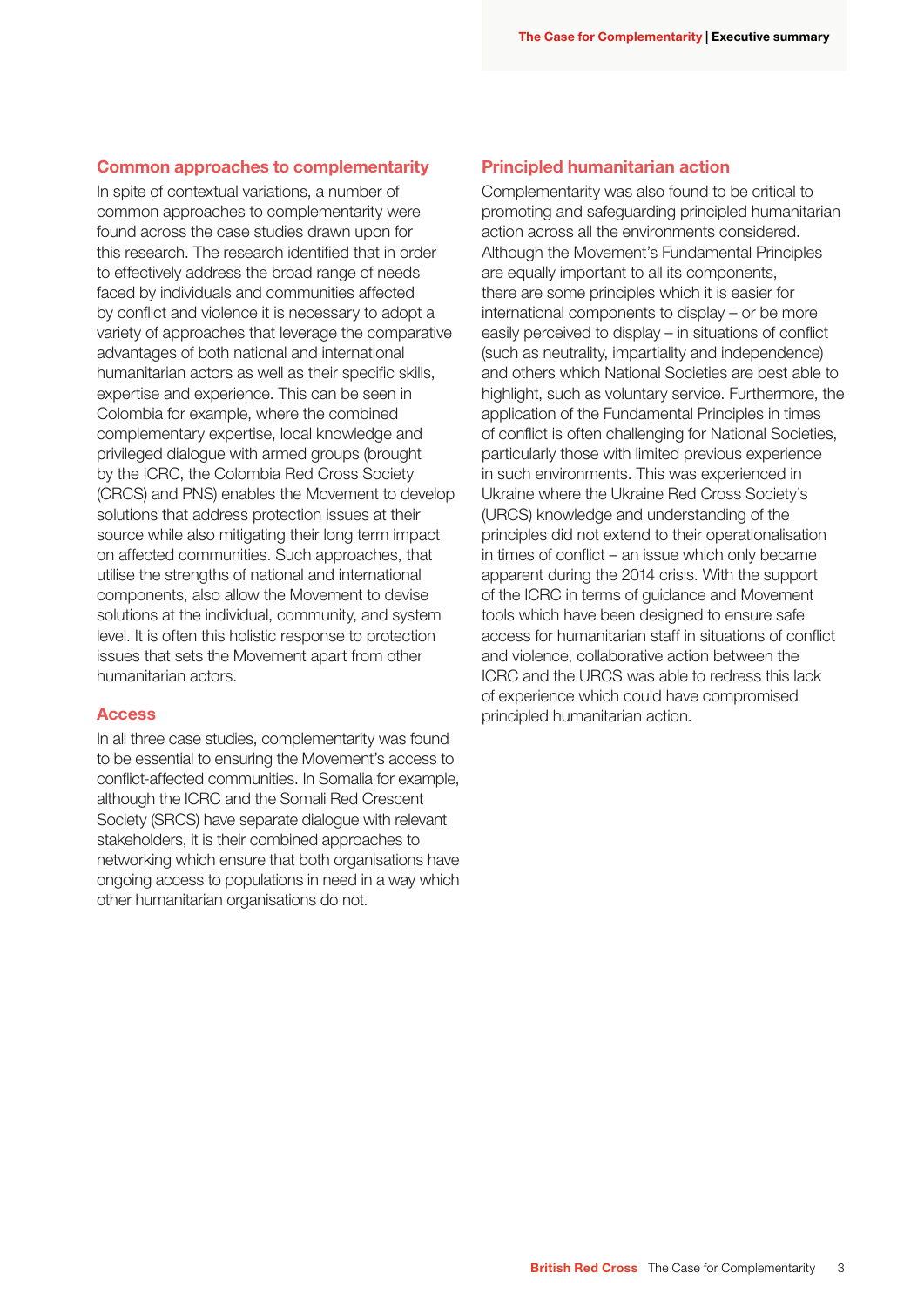#### Alignment and variables that influence complementarity

The research highlights that it is generally the alignment of international and national expertise that results in the most effective approaches to addressing humanitarian need. Such an alignment may however require different configurations depending on various factors such as conflict dynamics, the needs of conflict-affected populations, and the ability to harness the expertise and capacities of each Movement component in a given setting. At the same time, it is worth noting that, in some instances, it is more effective for international components and national components to work separately while aiming for the shared common goal of providing neutral and impartial protection and assistance to those affected by conflict and disaster.

For instance, in Ukraine the ICRC's positioning as a neutral international actor that is operational on both sides of the Line of Contact allows it to be a neutral intermediary between opposing sides of the conflict. This would be a very difficult role for a local actor to play. This allows the ICRC to facilitate the exchange of prisoners as well as play a unique role in potentially solving complex issues that arise as a result of the conflict. It also allows the ICRC to act as an umbrella organisation that helps maintain the unity of the URCS in a polarised environment that increasingly puts it at risk. The HNS on the other hand has a longstanding presence in the country, allowing it to take a more longterm view when addressing humanitarian issues. This includes addressing the protracted impact of conflict as well as structural issues that may be intertwined with, yet be distinct from, the impact of the conflict, such as poverty or the spread of contagious diseases.

Across the three case studies, a number of variables that influence complementarity have been identified. These include the:

- type of crisis
- stage of humanitarian response
- manner in which cooperation is conducted
- levels of capacity and expertise
- existence of different planning and coordination mechanisms
- provision of financial support

In emergency responses, cooperation and complementarity between different Movement components is often vertical with one component taking a definitive lead and adopting an assertive approach to decision-making due to the need for quicker, more directive action. With a shift from emergency to longer-running humanitarian responses or as access to increased numbers of those in need becomes possible, a more horizontal, participatory approach is often adopted, allowing for more focus on collaboration and enhanced complementarity.

Similarly, differences in the capacity of a National Society at branch (local) level was also found to influence the level of complementarity between Movement components.

The research observed that some of the past approaches to complementarity in conflict environments have seen an unequal partnership between the ICRC and National Societies with the ICRC providing funding and National Societies becoming akin to implementing partners. Noted in all three contexts studied, the historical approach of providing time-limited, often project-based capacity strengthening support frequently left HNS weaker overall as only certain branches or departments received financial and technical support from the international components of the Movement.

This weakness is being addressed in all countries studied with an approach to planning and coordination which systematises joint decision making at both the strategic and operational levels and often at a third, technical level as well. This approach is considered important as it contributes more clearly to the organisational development of a national society as a whole, often within longer-term timeframes, than the historical approach allowed for.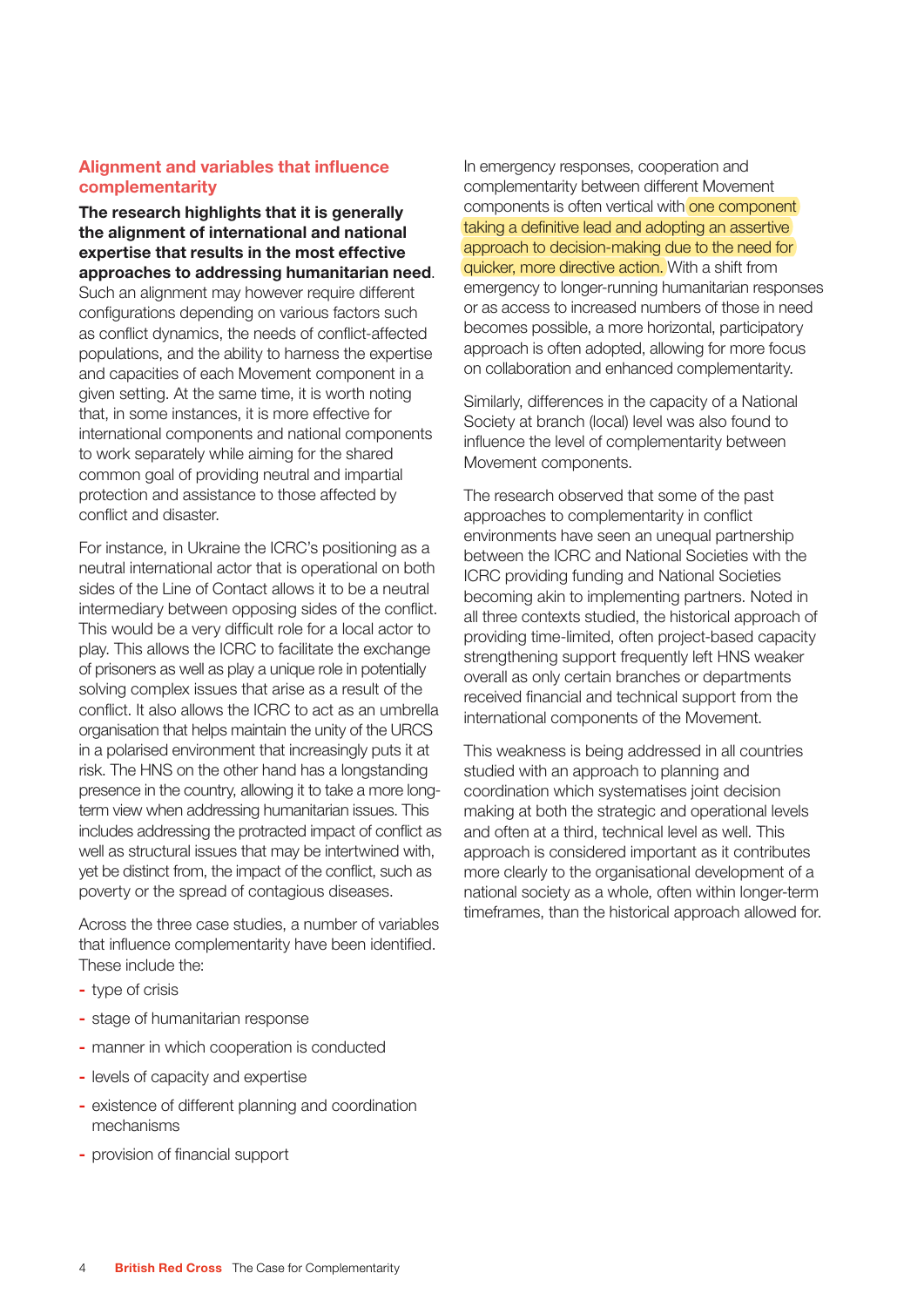#### Limited financial resources – a barrier to localisation

Access to financial resources has been reported as a major concern for National Societies across all three contexts as it does for many local actors. This includes concerns related not only to the amount of resources available but also their predictability. In this respect, the 2017 commitment by the Movement's Council of Delegates to create Movement-wide principles for resource mobilisation (amongst other resource mobilisation commitments) is a positive action in terms of supporting the national components of the Movement to have improved means to mobilise funding.

In some contexts – and frequently in fragile states which are often the setting of conflict and violence – international anti-terror legislation and stringent due diligence measures are standing in the way of the ability to meet the Grand Bargain commitment that by 2020, 25% of funding will go as directly as possible to local and national responders. While international actors are often able to carry the burden of due diligence obligations thereby supporting national and local actors who would otherwise not be able to access these funds, there remain limited options for national humanitarian organisations to directly access international funding.

#### Relevance to the localisation agenda

This research has provided the opportunity to show that, within the realm of Movement complementarity, both local and international components of the Movement are able to make unique and essential contributions in situations of conflict and other situations of violence. Some of the broader elements of the localisation agenda such as promoting the empowerment of local actors through better financing partnerships and capacity building are confirmed through this research. This includes concerns related to the unequal power dynamics between local, national, and international humanitarian actors as well as the impact of inadequate funding mechanisms for their organisational development. The three case studies which have formed the basis for this study are able to highlight the contributions that international and local actors can make in situations of conflict and other situations of violence, particularly in relation to access to conflict-affected populations; dialogue

with armed actors; the challenges and possibilities of principled humanitarian action; undertaking sensitive protection activities; and opportunities for upscaling and adapting humanitarian responses.

The study's focus on situations of conflict and violence provides an insight into the complexities of operational complementarity between national and international Movement actors – complexities which are relevant to broader localisation discussions in general. The study underscores that international and national complementarity is key to ensuring that the needs of those affected by conflict and violence are met by drawing on and often combining the comparative advantages and strengths of local, national and international actors. The Movement's approach to complementarity provides an interesting model of the possibilities for engagement and response by international and national actors, even in some of the most complex operating environments. The research highlights the importance of combined and complimentary humanitarian action While simultaneously recognising the role that can often only be played by international actors – such as the ability to have dialogue in relation to sensitive protection issues – and the unique ability of national actors to reach those in need through broad and deep coverage and access.

In these respects, the Movement's approach to complementarity provides insights into the opportunities and challenges that lie ahead as the humanitarian sector pursues the localisation agenda, particularly in light of the commitments made at the 2016 World Humanitarian Summit.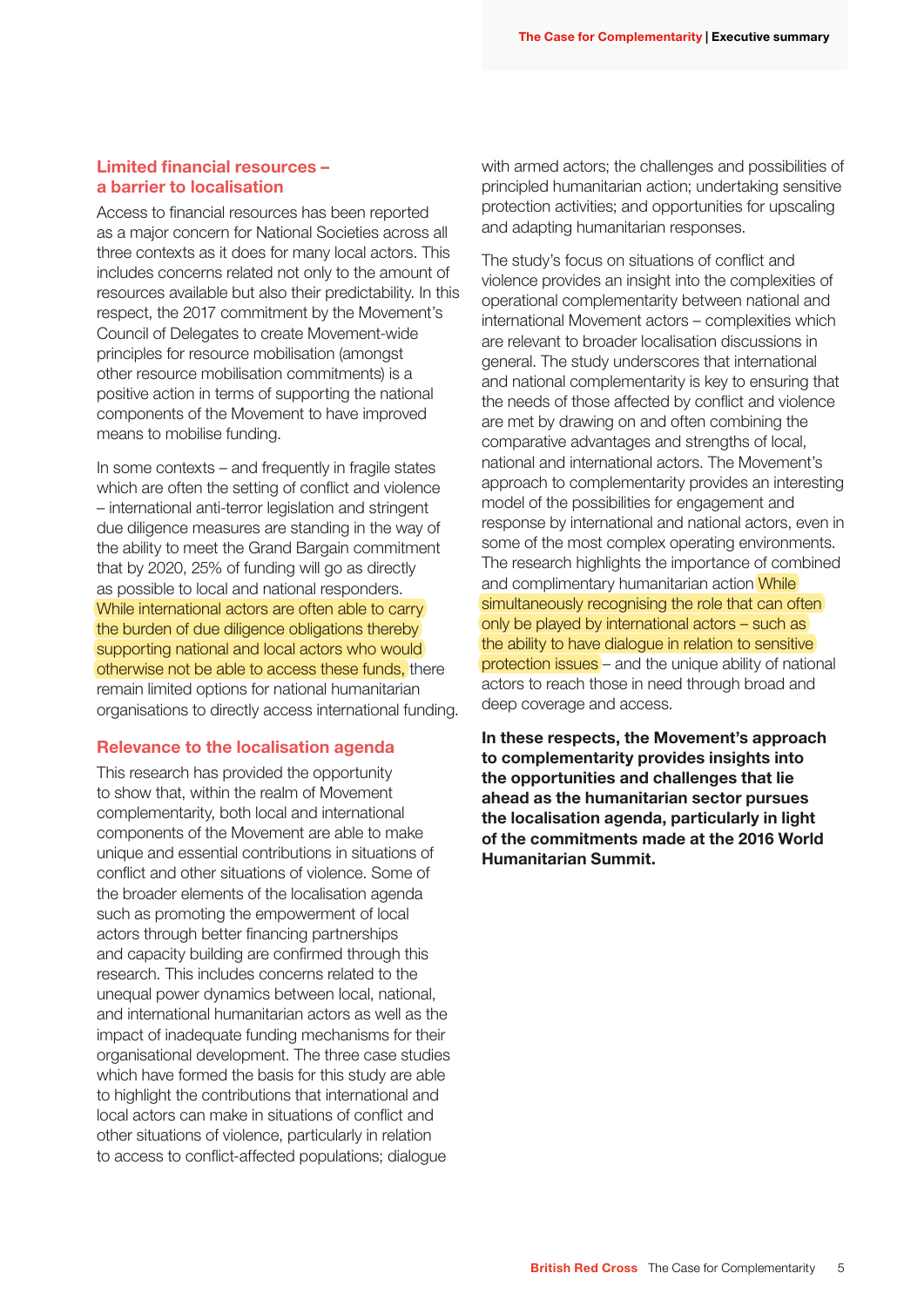# Introduction

# i. Background

In the last five years, and particularly since the 2016 World Humanitarian Summit (WHS) that included the Grand Bargain commitments, discussions on the localisation of aid in the humanitarian sector have abounded. Early on, the International Red Cross and Red Crescent Movement (the Movement) sent a strong message of support for strengthening the role of local and national actors in responding to humanitarian needs, while affirming the importance of complementarity with international actors, notably in situations of conflict.

Given that by its very structure, the Movement has always been localised to some degree (see Box 1), the Movement's approach has rather been to identify the extent to which work of the national components of the Movement (National Societies) and the international components of the Movement (the International Committee of the Red Cross (ICRC) and the International Federation of Red Cross and Red Crescent Societies (IFRC)) are complementary.

As such, the Movement's focus is upon complementarity and the efforts that have and can be made to ensure that the wide range of needs of those affected by conflict and violence can be best addressed by its local, national and international components. Movement complementarity takes into account the respective mandates and missions of each component of the Movement, the Movement's Fundamental Principles,<sup>4</sup> and different operational settings. Figure 1 shows the different levels of Movement complementarity in situations of armed conflict and violence.



Figure 1: Levels of Movement complementarity

4 https://shop.icrc.org/les-principes-fondamentaux-de-la-croix-rouge-et-ducroissant-rouge-2588.html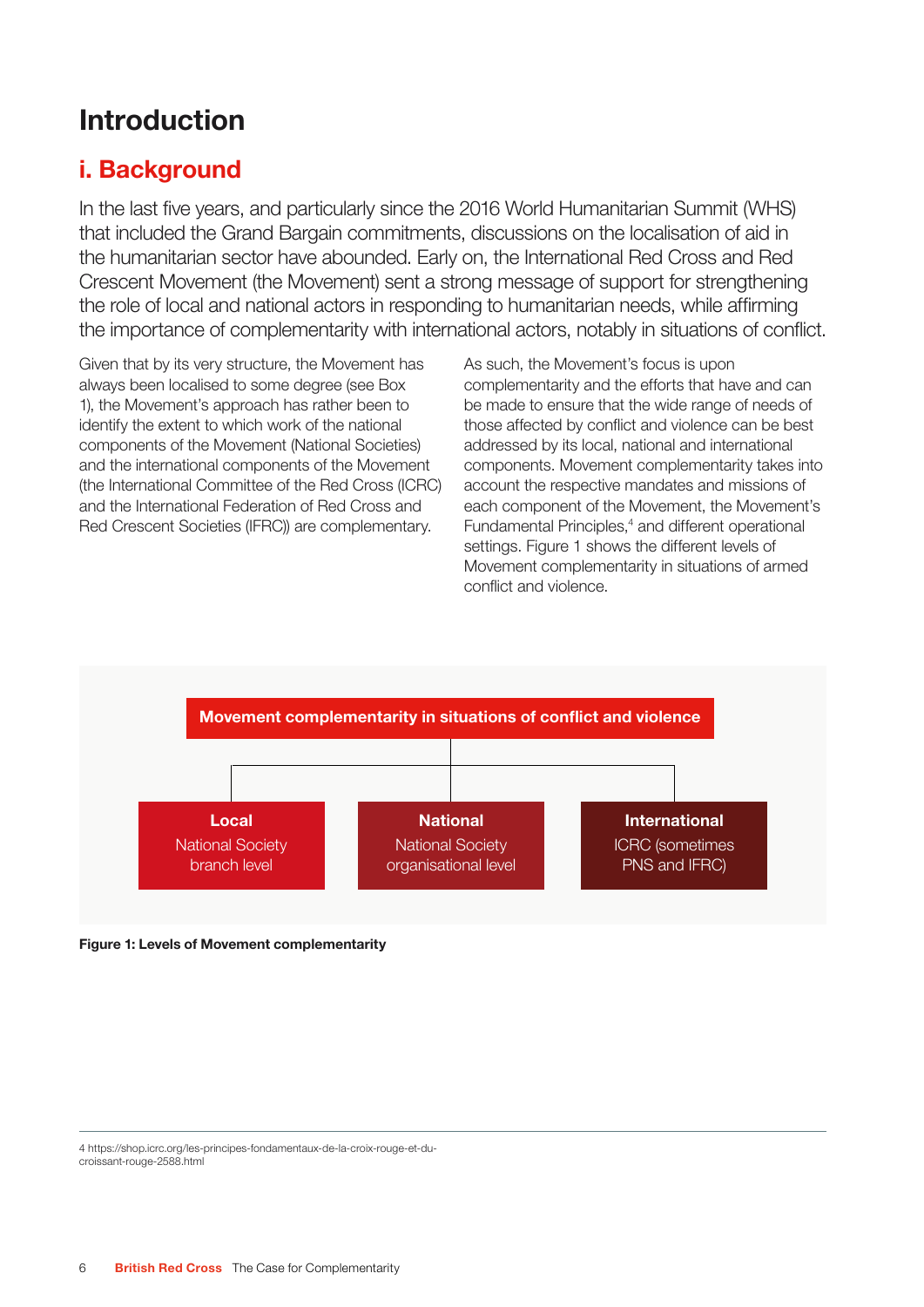The Movement has clearly recognised the essential need for complementary local, national and international action as highlighted in its message to the WHS in 2015.<sup>5</sup> Some of the key points from this message in relation to complementary humanitarian action include:

- A recognition of the importance of a complementary balance between local, national and international actors, highlighting that the empowerment of government and local actors is central to the Movement in its relations with States and in its Code of Conduct.<sup>6</sup>
- Acknowledgment that local responders are often in the strongest position to deliver rapid, culturally appropriate and sustainable humanitarian assistance to their communities.
- A call to address the imbalance in relation to the limited funding for local actors in contrast to that available for international actors, seeking more sustained investment in national response systems and basic services in order to deliver stronger partnerships between local and international actors.
- Highlighting the need to improve and prioritise the capacity of principled humanitarian actors, such as Red Cross and Red Crescent volunteers who operate in dangerous conditions, and to ensure that they are protected and insured.
- A reminder that in armed conflict, international humanitarian law (IHL) recognises complementarity and entitles impartial humanitarian organisations such as the ICRC to offer their services, which must be authorised under certain circumstances.

With the emphasis of this research being upon Movement complementarity in situations of armed conflict and violence the focus is on the ICRC and National Societies working in their own countries – Host National Societies (HNS). The IFRC therefore does not feature strongly in this research but attention is given to the fundamental role it plays in guiding and supporting the development of National Societies, which is crucial in all environments.

Similarly, the role played by Participating National Societies (PNS) does not feature strongly with their primary focus in the three countries on which this synthesis report is based having been on the provision of financial and capacity building support.

It is however important to note the role of the IFRC in current localisation discussion and action. In the build-up to the WHS the IFRC worked closely with several governments and NGO groups such as the NEAR Network and Charter4Change to ensure that localisation was an outcome of the Summit. The IFRC is currently a co-sponsor of the Grand Bargain work-stream that is focusing on localisation – "More support and funding tools for local and national responders".

Based on individual case studies on Movement complementarity in three conflict and violenceaffected contexts this report sets out the comparative advantages of each Movement component in such situations. It then goes on to illustrate examples of Movement complementarity in action before noting the primary variables that influence complementarity and explain contextual variation. Finally, a set of conclusions and recommendations for future action are provided.

Complementarity refers to the interaction and comparative advantages between local, national and international components of the Movement, taking into account their respective mandates, the Movement's Fundamental Principles and the operational settings in which they are working. Complementarity in situations of conflict and violence acknowledges the necessity for Movement components to adopt a variety of approaches that utilise the strengths of both national and international humanitarian actors. In essence, Movement complementarity can be defined as the combination of strengths that each component can bring in a complementary way that ensures the ability of each individual component, as well as the Movement as a whole, to respond to the humanitarian needs of those affected by conflict.

6 The Code of Conduct for the International Red Cross and Red Crescent Movement and NGOs in Disaster Relief (1994) and the Principles and Rules for Red Cross and Red Crescent Humanitarian Assistance (2013)

<sup>5</sup> Council of Delegates of the International Red Cross and Red Crescent Movement – Message to the World Humanitarian Summit, Resolution 3 (CD/15/R3) (2015)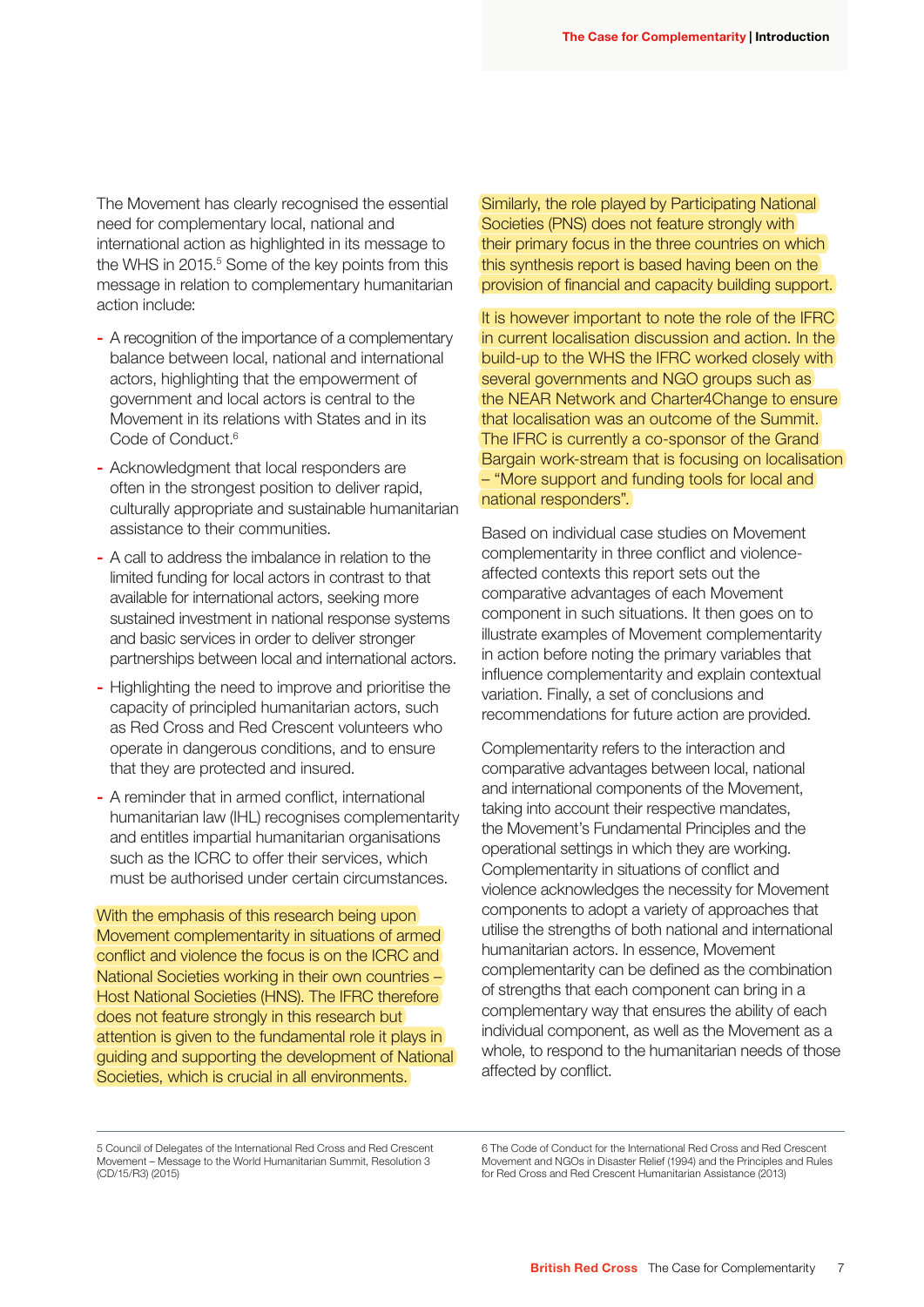#### Who's who within the Movement?

The Movement is made up of the International Committee of the Red Cross (ICRC); National Societies; and the International Federation of Red Cross and Red Crescent Societies (IFRC).

The ICRC is the Movement's founding body. In addition to carrying out operational activities to protect and assist victims of armed conflict, as mandated by the States party to the 1949 Geneva Conventions, it is the promoter and custodian of international humanitarian law.

National Societies embody the work and principles of the Movement in more than 190 countries. National Societies act as auxiliaries to the public authorities of their own countries in the humanitarian field and provide a range of services including disaster relief and health and social programmes.

The IFRC works to inspire, facilitate and promote all humanitarian activities carried out by its member National Societies to improve the situation of the most vulnerable people. It promotes cooperation between National Societies and strengthens their capacity to prepare effectively for disasters and to carry out health and social programmes.

Extracted from "Discover the ICRC" www.icrc.org/eng/assets/files/other/icrc\_002\_0790.pdf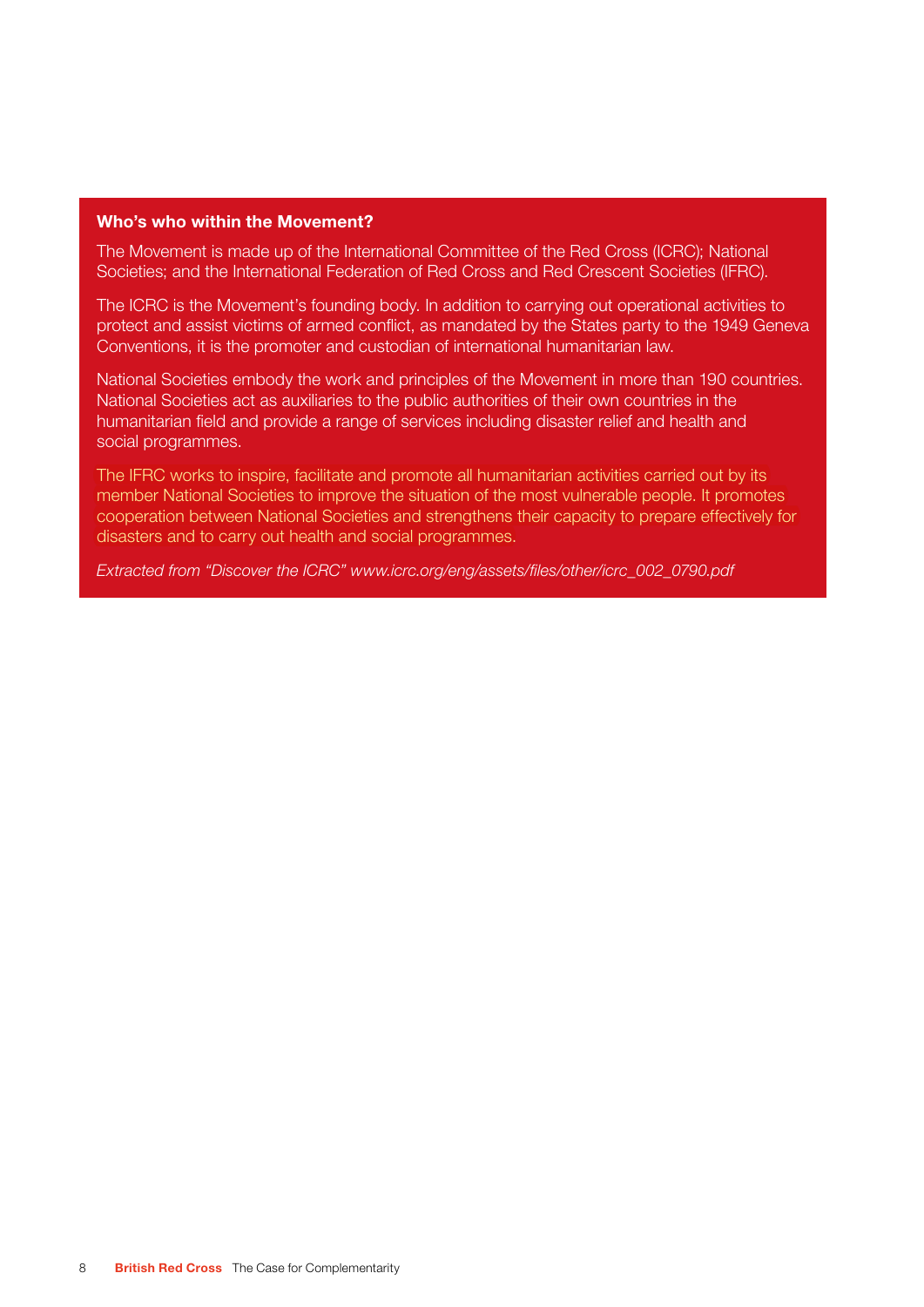## ii. Purpose, objectives and scope of the research

In order to better understand approaches to Movement complementarity in conflict environments, the British Red Cross (BRC) and the ICRC selected three contexts – Colombia, Somalia, and Ukraine – that represent different types of conflict and in which local, national and international Movement actors work together in emergencies.

The main research question for the study was as follows:

"To ensure people affected by conflict are better served, how do the International Red Cross and Red Crescent Movement components cooperate and coordinate to achieve optimal complementarity in their response, in the range of contexts analysed?"

Based on the findings of the three country case studies, the research aimed to provide a better understanding of the following topics:

- How the ICRC and the different Movement components work amongst themselves in armed conflict and violence, particularly in terms of enabling principled humanitarian action.
- The role of National Societies in situations of conflict and violence and the challenges and opportunities they face as national humanitarian actors in such contexts.
- The type of institutional support and technical assistance programmes required to build the capacity of National Societies, particularly in carrying out principled humanitarian action.

Although the research is focused on complementary action and not the localisation of humanitarian assistance per se, it also aims to inform reflections around the relevance and operationalisation of localisation in situations of conflict. The research highlights different examples of Movement complementarity in practice, underlining the comparative advantages of national and international Movement components in these situations.<sup>7</sup> This provides the basis for understanding if and how the combined action of the Movement's national and international components ensure optimal humanitarian outcomes. The focus on conflict settings also allows for a different perspective as current discussions have tended to focus more on response to natural disasters.

It is important to note that the three contexts upon which this study is based were able to highlight positive examples of complementarity. This is not necessarily reflective of all contexts in which the Movement works and where complementary action can be harder to achieve.

This research report is based upon the findings and lessons learned of the case studies<sup>8</sup> which, while specific to the Movement, is hoped to be of value to the humanitarian sector as a whole.

7 This research uses the term "comparative advantage" to highlight the distinct advantages that one Movement component may have when compared to another and has no links to economic and trade models where the term is also utilised.

8 The three case studies are not publicly available due to the sensitive nature of their content. Being able to reassure stakeholders in each country covered that the studies would remain internal to the Movement ensured a greater freedom to discuss all topics in an open manner, including some of the less positive aspects of complementarity.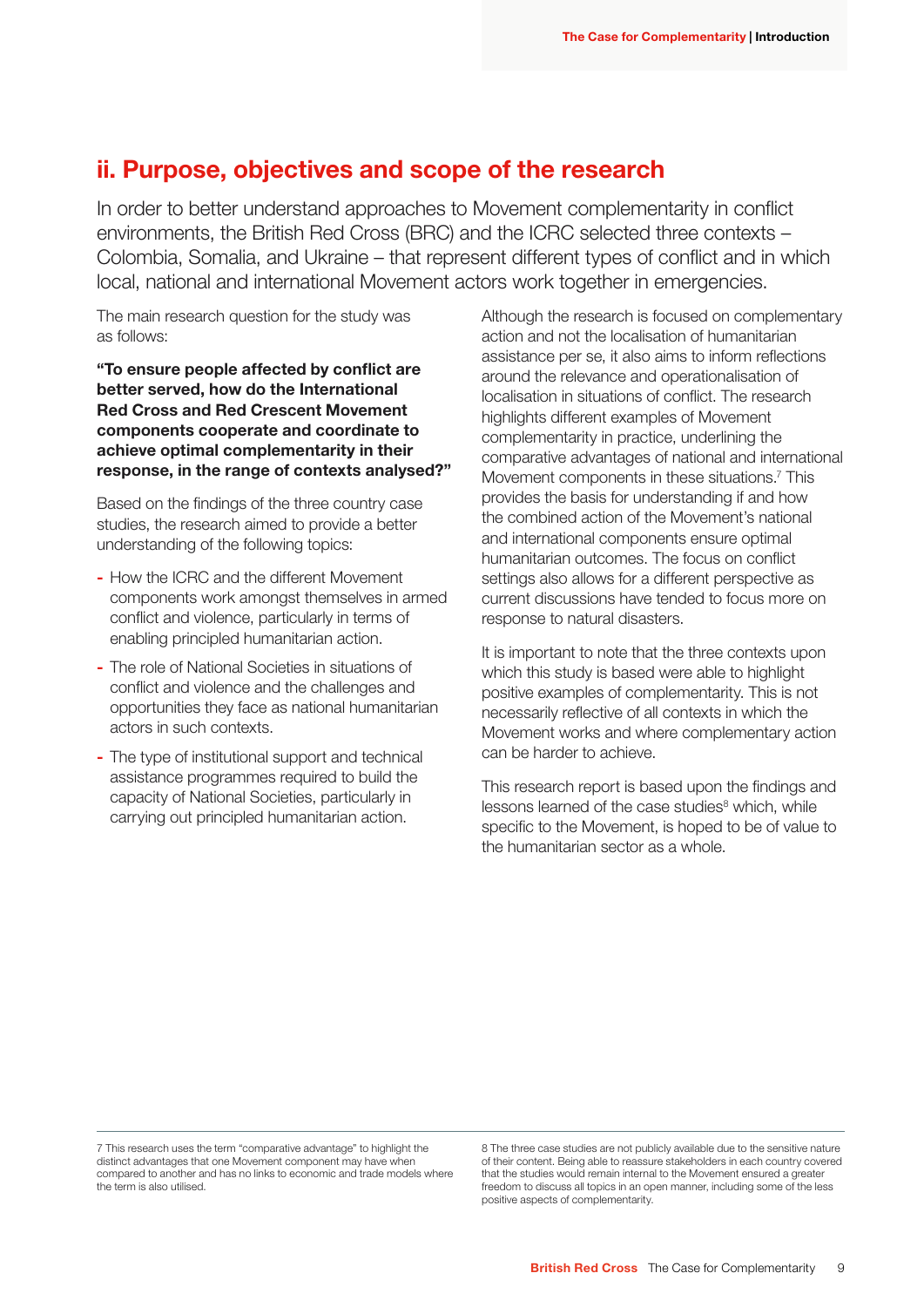### iii. Research methodology

The research has been carried out by two independent consultants whose regular work with the Movement has ensured their in-depth understanding of Movement complementarity.

As noted above, this study is based upon the findings of the Colombia, Somalia, and Ukraine country case studies. The study aims to synthesise the findings from the case studies in this report in order to illustrate how the different Movement components cooperate and coordinate to achieve complementarity in their humanitarian responses. The same approaches to data collection and analysis were applied in the three case study countries including:

- A review of literature and internal documentation developed over the course of the crisis in each context.
- Semi-structured interviews with key informants from the relevant National Societies; ICRC HQ and country-based staff; other Movement partners supporting operations in the countries covered (other National Societies and the IFRC); local NGOs; the UN; and donors.<sup>9</sup>

Visits to Colombia, Ukraine and Nairobi (for Somalia) were undertaken in order to hold discussions in person with National Society representatives, ICRC staff, IFRC staff as well as with representatives from other organisations.

The research was managed by a joint British Red Cross and ICRC HQ management committee who provided support and guidance throughout the process.

## iv. Overview of the three case studies

In the three contexts researched, all three components of the Movement were active – National Societies, the ICRC and the IFRC.10 The three case study countries illustrated conflict in different stages and of different types including:

- Protracted conflict
- Recent, ongoing conflict
- Conflict transitioning into peace and affected by urban violence that falls below the threshold of armed conflict under IHL, but still has a significant impact on populations.

The research covered different geographical locations – Latin America, Africa, and Eastern Europe – bringing an additional angle through which to view the different approaches and potential variables to Movement complementarity. A short overview of historical collaboration in each country is provided in Annex 3 purely in order to help orient the research.

As previously noted, the case studies are not publicly available due to the confidential and sensitive nature of some of their content. This confidentiality was critical in ensuring that discussions with stakeholders in each country were open and candid in nature. This is however noted as a limitation in relation to this study as readers do not have access to all the supporting evidence and findings upon which this synthesis is based.

<sup>9</sup> Discussions were held with a total of 91 key informants across the three contexts.

<sup>10</sup> National Societies here refers both to Host National Societies – the national Movement actor in the relevant country – and supporting National Societies from outside the country in question.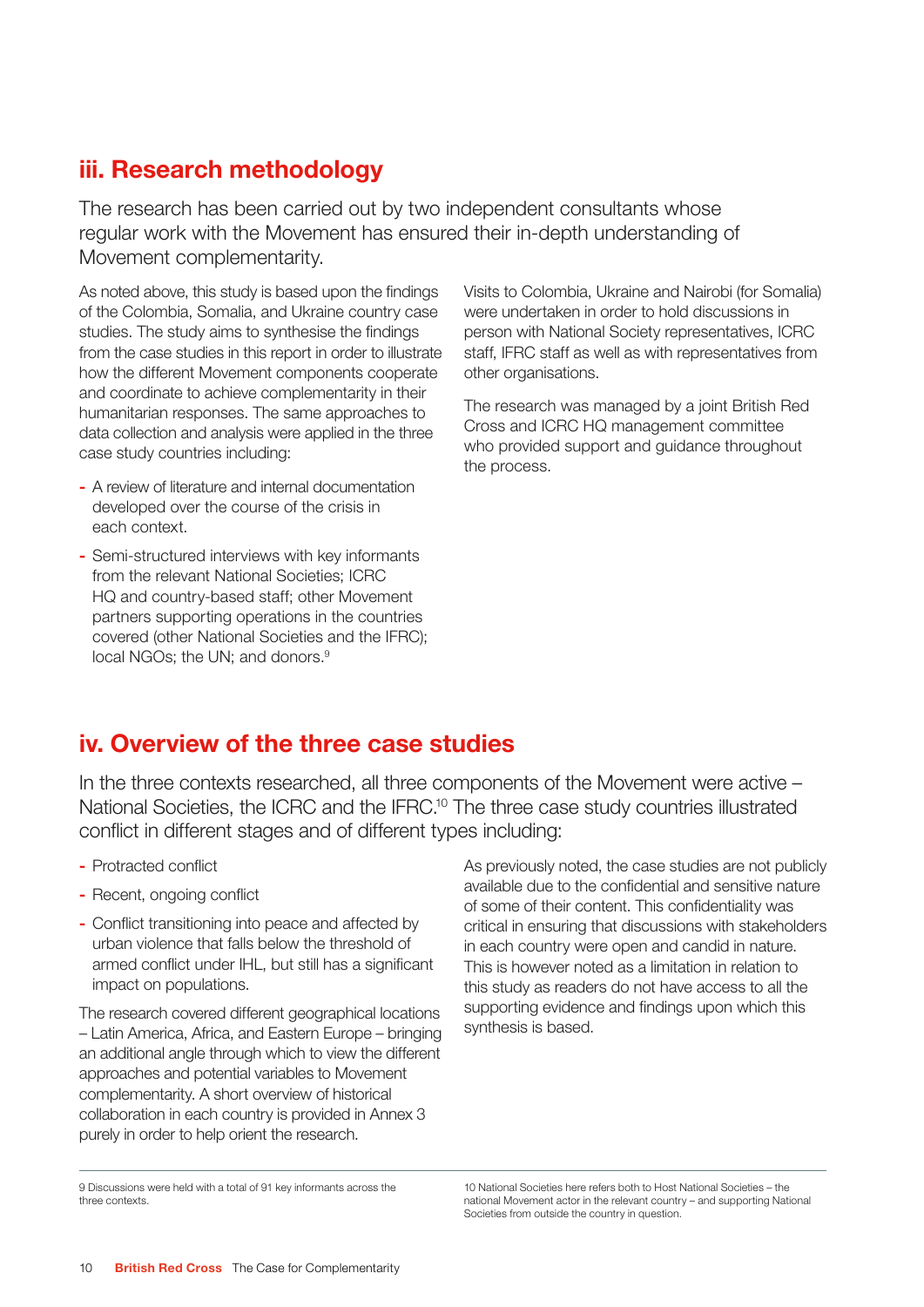# 1. Comparative advantages

Before highlighting examples of complementarity in practice (see Section 3 below) it is important to understand the comparative advantages of each Movement component – Host National Societies (HNS), the ICRC, the IFRC and Participating (supporting) National Societies (PNS). While there are some shared areas of expertise, each component also possesses very distinct attributes.

# i. Host National Societies

National Societies working in their own countries (Host National Societies) distinguish themselves from other national and local organisations by their status of auxiliary to their public authorities in the humanitarian field.<sup>11</sup> The auxiliary role describes a relationship with mutual responsibilities and benefits, between a National Society and its public authorities. Together, they agree on the areas where the National Society supplements or substitutes public humanitarian services. When playing this role, NS maintain their independence but act as a valuable partner to support the public authorities in meeting their humanitarian obligations. This and the adoption of relevant national legislation gives them an official recognition which few other local and national actors have. In situations of conflict the auxiliary role is at times more complicated as it may require a delicate balance between supporting state structures while remaining independent. In other cases, where state structures are weak or non-existent there is no public authority for the HNS to be auxiliary to.

Through their longstanding work with and cultural understanding of the communities within which their branches, staff and volunteers are rooted, National Societies often develop several specific fields of expertise which are essential when responding to the needs of conflict-affected communities. These may include skills ranging from emergency response to psychosocial support and community engagement more broadly. National Societies are generally amongst the largest and most recognised civil society organisations in their country.

HNS tend to distinguish themselves from other national and local organisations as well as from other Movement components by the breadth and depth of their coverage. They are often present throughout the country with local branches and sub-branches.

HNS access to hard-to-reach locations tends to be driven by the acceptance and trust they establish within their own communities, due to this local anchoring and physical presence. Trust and acceptance has often been built due to the existence of large networks of community level staff and volunteers which gives HNS an intricate understanding of the needs of those affected by conflict and violence, positively impacting their ability to implement appropriate responses. As their staff and volunteers are often physically in situ (or at least not far away) when a crisis occurs they are also often involved in initial crisis response.

Their mandate and permanent presence in the country allow HNS to take a long-term view when addressing humanitarian issues. This includes addressing the protracted impact of conflicts such as the needs of families of missing persons but also focusing on structural issues that may be intertwined with, yet distinct from, the impact of the conflict, such as poverty or the spread of contagious diseases.

As acknowledged in research undertaken by the Overseas Development Institute, National Societies have comparative advantages that allow them to straddle the local-national-international spectrum.<sup>12</sup>

11 "States and National Societies, the latter as auxiliaries to their public authorities in the humanitarian field, enjoy a specific and distinctive partnership at all levels, entailing mutual responsibilities and benefits, and based on international and national laws, in which the State and the National Society agree on the areas in which the latter supplements or substitutes

for public humanitarian services" (Resolution 4 of the 31st International Conference on "Furthering the Auxiliary Role")

12 Zyck. S and Krebs. H – "Localising humanitarianism: improving effectiveness through inclusive action" – ODI HPG (2015)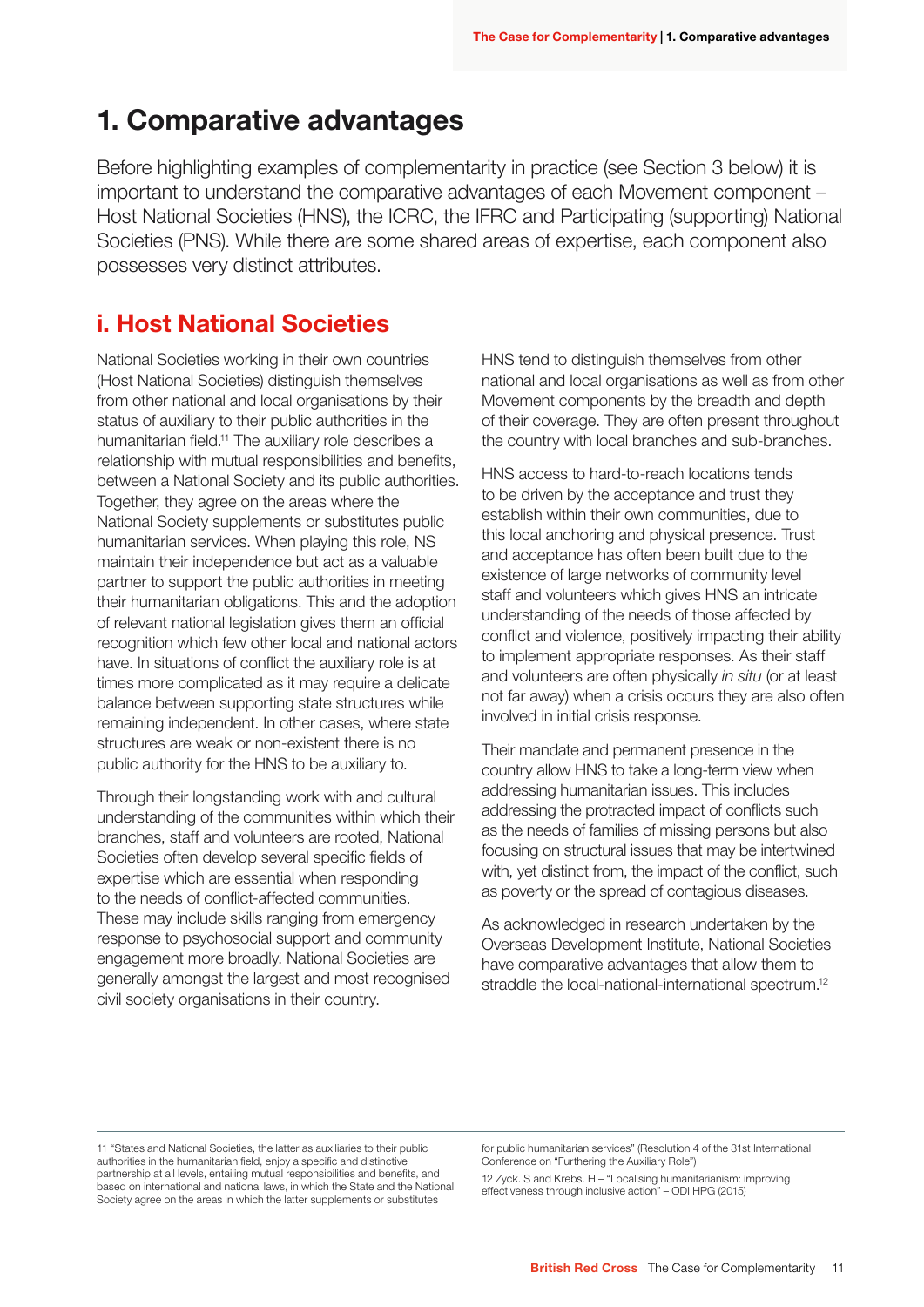# ii. The ICRC

The ICRC is a neutral, impartial and independent humanitarian organisation. Its mandate to protect and assist victims of armed conflict has been conferred on it by States under various instruments of IHL including the four Geneva Conventions of 1949 and their Additional Protocols. The ICRC's mandate and modes of action are what set it apart from other international actors. The ICRC privileges discretion and confidentiality and strives to establish and maintain dialogue with all parties to a conflict including non-state armed groups (NSAGs). Although its neutrality, impartiality and independence may be questioned in some contexts (for example due to the politicisation of humanitarian assistance by other actors or by the need to negotiate with armed groups in order to access those in need – negotiations which can be misconstrued), it constantly endeavours to uphold and be perceived to uphold these principles.

The ICRC's long-standing experience of operating in conflict environments around the world has enabled it to develop specific areas of expertise which it can transfer and adapt from location to location. This expertise includes (but is not limited to):

- the establishment of dialogue on conflict-related issues (e.g. humanitarian access, respect of IHL, assistance to victims of conflict) with weapon-bearers and global, regional, national and local powers;
- a series of activities in relation to those missing and separated as a result of conflict and violence including the restoration of family links, dead body management (DBM), forensics work, and psychosocial support;
- preventative work with a specific focus on the development, dissemination and respect of IHL;
- monitoring the treatment and detention conditions of detainees; and
- the provision of different forms of assistance (medical, economic security, water and shelter) in fragile and volatile conflict settings.

States' recognition of the ICRC's mandate and their ensuing commitment to support and facilitate the mission of the organisation also helps to explain the ICRC's privileged access to financial resources. This ensures financial independence, logistical capacity, and the potential to support and implement largescale humanitarian responses. All of these features

in turn positively impact the ICRC's recognition, influence, access, and ability to operate.

Although the ICRC is often not the only actor (or Movement component) to have a dialogue with armed groups it is the fact that the ICRC can discuss protection issues (such as the fate of hostages and detainees, violations of IHL, the Missing) with potential perpetrators of violence that distinguishes the nature of its dialogue from other (often local/national) actors. This level of engagement also allows it, at times, to receive security guarantees for itself as well as other Movement components.

Its privileged dialogue combined with consistent effort aimed at trust-building with all parties (at local, regional and international levels where relevant) is also what allows ICRC at times to act as a neutral intermediary between opposing sides of a conflict. As a trusted neutral intermediary, a role established after years of continuous engagement, the ICRC play a critical part in the facilitation and actual exchange of detainees. This role of neutral intermediary would be difficult for a local actor to play.

This combination of access in the field and dialogue at the highest levels of government are also what distinguishes the ICRC from local/national organisations and reinforce its credibility at the field and political level.

By virtue of its mandate and its global level engagements with those involved in and with the ability to influence the behaviour and actions of parties to a conflict, the ICRC holds ongoing dialogue in the countries where it is operating but also with regional or global (state) powers. This engagement is important, particularly within the context of discussions on law and policy as well as specific operational issues. For National Societies to have such a dialogue beyond their borders is often not a priority; they tend not to have the capacity to engage in this way. However, these international level engagements can be extremely valuable in terms of enabling the ICRC to fulfil its mandate in relation to IHL and to help achieve its mission in terms of protecting the lives and dignity of those affected by armed conflict and violence.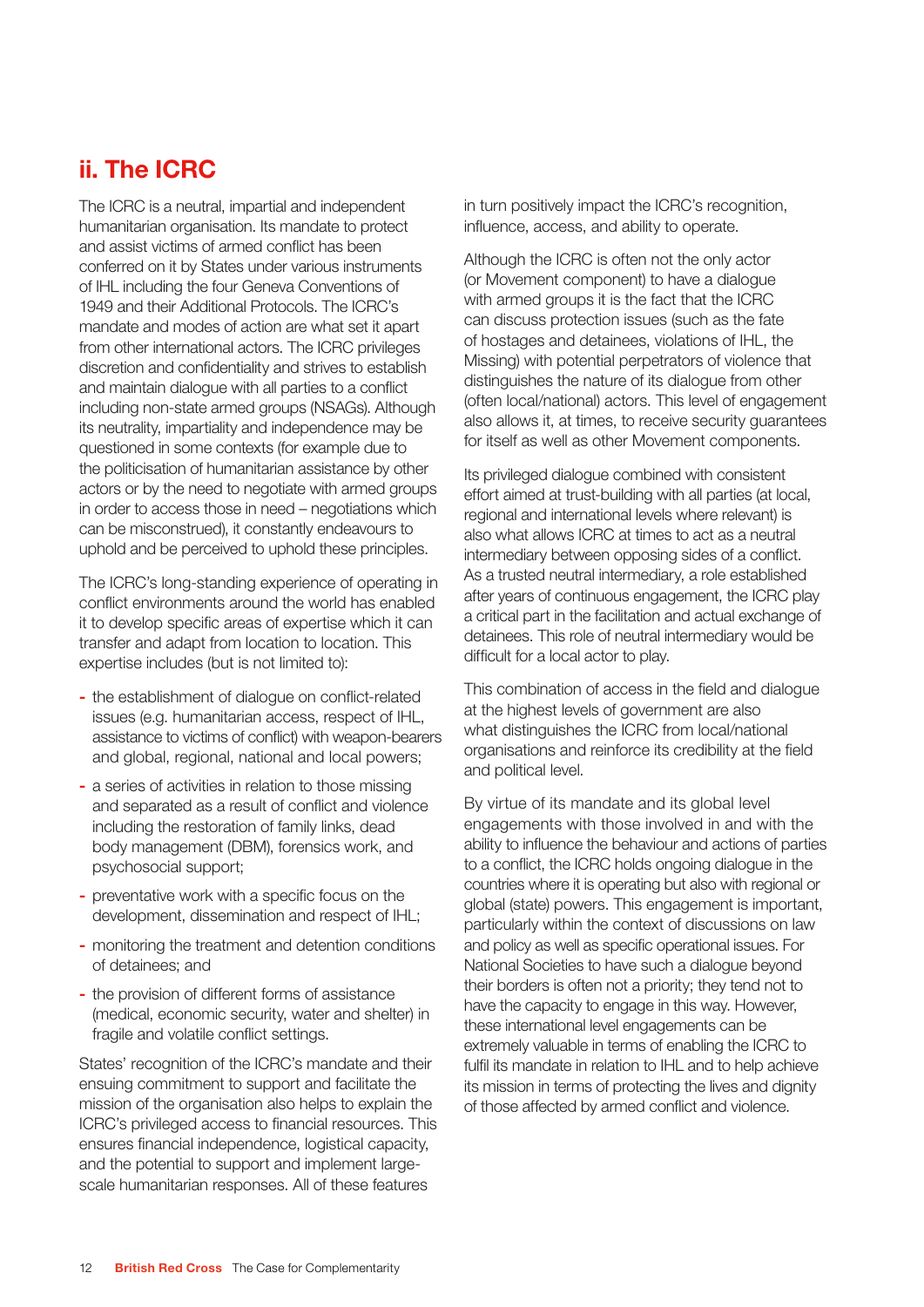### iii. The IFRC

The IFRC works to inspire, facilitate and promote all humanitarian activities carried out by its 191 member National Societies. It acts as the representative of its member societies in the international field and promotes cooperation between National Societies and strengthens their capacity to respond to disasters and implement health and social programmes.<sup>13</sup>

One of The IFRC's comparative advantages which is also relevant in situations of conflict relates to its ability to support the organisational development (OD) of National Societies. Its global experience in this field of work facilitates the sharing of experience from one context to another. For example, the OD specialist that has been selected to support the Ukraine Red Cross Society (URCS) with its reorganisation is the former Secretary General of the Georgian Red Cross. He brings with him significant expertise in this area having overseen reforms in his own National Society under similar circumstances.

IFRC support to National Societies differs to that of the ICRC in that it is not limited to conflict-related needs. They can therefore focus on post-conflict responses and support the National Society in areas of transition.

13 Ibid



its 23rd year this year and remains one of the key hospitals supported by the ICRC in Somalia. Photo © ICRC.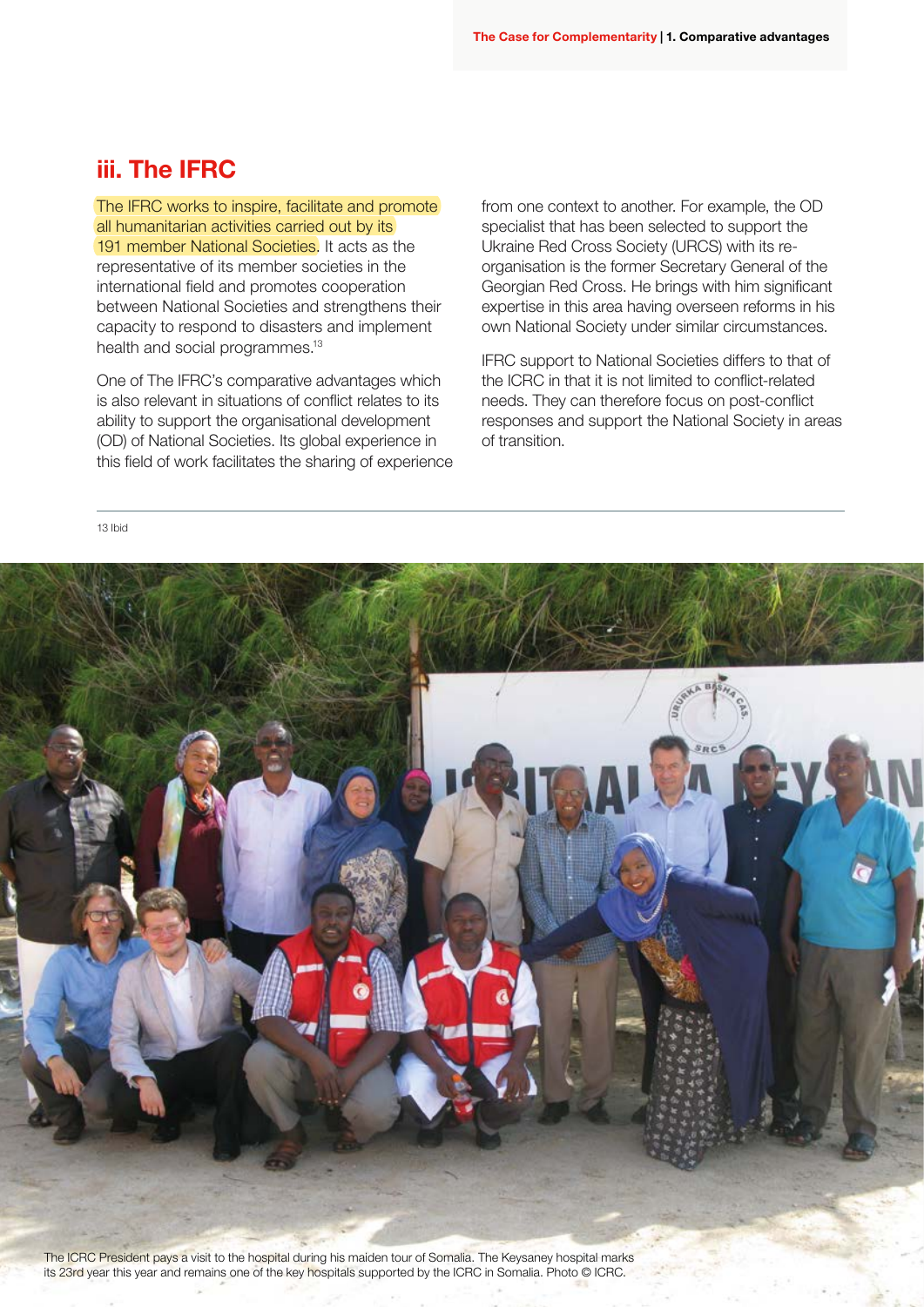# iv. Participating National Societies

PNS contribute to ensuring complementarity in a number of ways including the sharing of technical expertise, the ability to often commit to longerterm, multi-annual financial support, and a focus on programmes that address conflict-related needs as well as structural needs. PNS are often able to share with HNS skills and experience from their own domestic settings.

The three case studies are able to highlight different ways in which PNS have supported complementarity. Examples include support from the Finnish Red Cross to enhance the logistical capacity of the Ukraine Red Cross Society and by the Danish Red Cross in the area of psychosocial services. In Colombia, the Spanish Red Cross has supported the Colombian Red Cross Society (CRCS) in developing its capacity to submit joint funding proposals while the Norwegian Red Cross has shared its expertise in urban violence, providing training on its methodology to facilitate intracommunity negotiation. In Somalia, the Movement has taken the approach of making clear geographic distinctions for the provision of support to the Somali Red Crescent Society (SRCS). In geographic areas which have been relatively peaceful (such as parts of Somaliland and Puntland), different Partner National Societies and the IFRC have engaged in capacity building of the National Society in Somalia. The IFRC and Partner National Societies have also been increasingly operationally active in Somaliland, particularly in response to the 2017 drought and cholera outbreak. The Norwegian Red Cross is the only Partner National Society working directly with the National Society across Somalia. Although, with

the exception of the Norwegian Red Cross, Partner National Societies and the IFRC are only active in Somaliland, all components of the Movement are present in the working groups that have been established to support capacity strengthening of the SRCS at strategic and operational levels. The working groups focus on health, human resources, financial development and resource mobilisation, and safer access. This is a positive display of complementarity with the aim of trying to ensure cross-Movement understanding and common approaches to supporting the HNS.

In many conflict environments the IFRC and Partner National Societies do not have the ability to access different locations due to the security risks involved. However, their ability to support Host National Societies in non-conflict related activities is extremely important in terms of the continuity and sustainability of these activities in parts of the country not affected by conflict as well as with a view to the longer-term transition and post-conflict periods.

It should be noted that while most Partner National Societies are eager to engage in cross-Movement coordination mechanisms (as seen with the different working groups in Somalia), this is not always the case. At times, some Partner National Societies implement operations in conflict settings without coordinating with the Host National Societies and other Movement components and this can be problematic as it risks compromising, amongst other things, the neutrality and impartiality of the Host National Society (HNS) and the ICRC.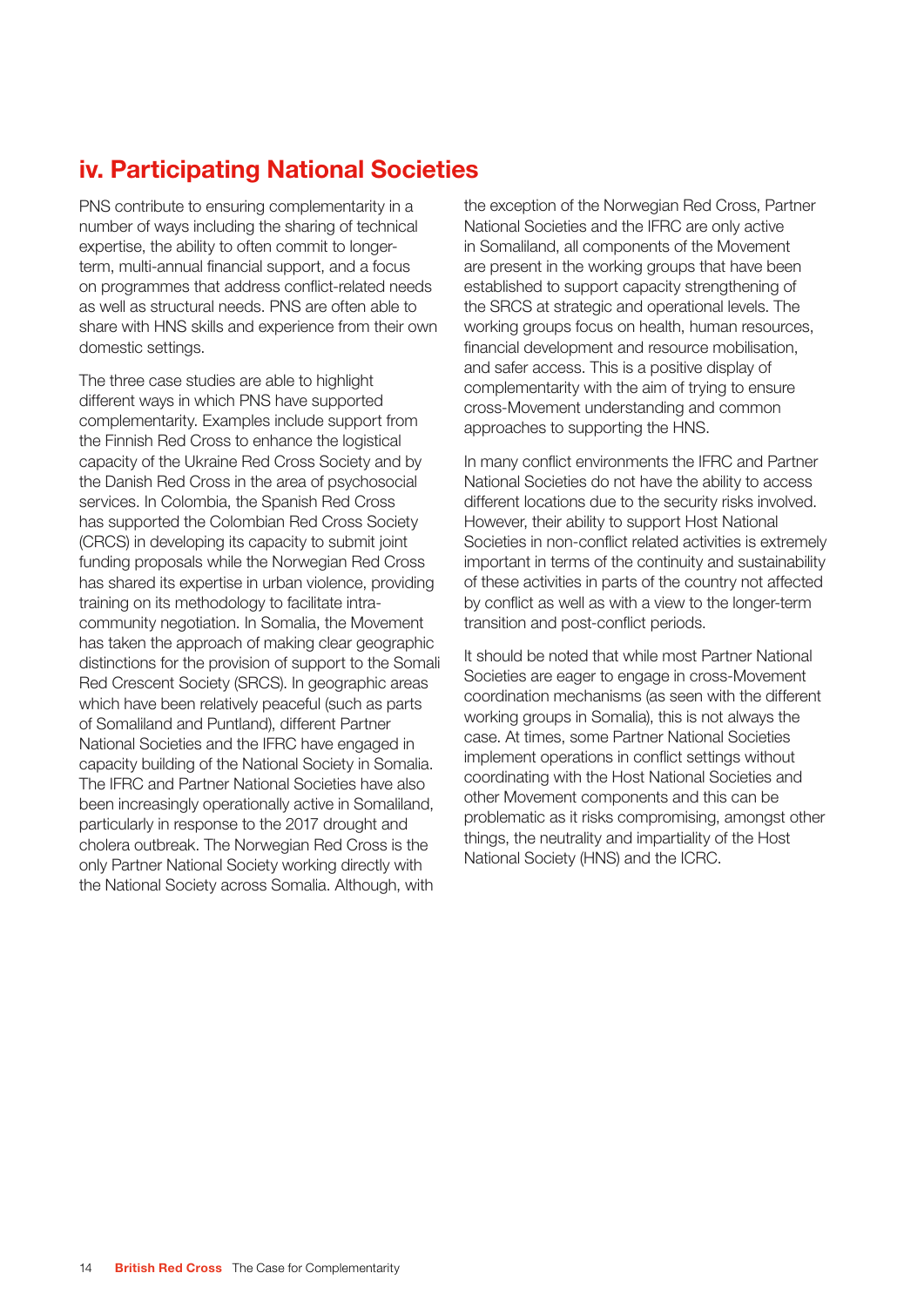### v. Comparative advantages – key findings

- HNS are embedded within their communities and have a sound understanding of conflict and violence-related needs. This proximity, which has contributed to a common understanding and establishment of relationships between National Societies and the communities they serve, combined with the ability to implement specifically-tailored support at community level, facilitates access which is not always possible for other local and national actors. 1
- The long term and sustained presence and engagement of National Societies, and often of the ICRC, in situations of armed conflict and violence are critical to their acceptance by power holders and their access to those in need. 2
- Having financial and technical support from international components of the Movement, including PNS and the IFRC, is also an important enabler in terms of ensuring HNS ability to appropriately address the humanitarian consequences of conflict and violence. 3
- By virtue of its international nature and importantly the role mandated to it by the States party to the 1949 Geneva Conventions, the ICRC often has the advantage of being perceived as neutral, impartial and disassociated with conflict. This often allows the ICRC to play the role of neutral intermediary – a role that it would be extremely difficult for a national actor to play. Combined with its financial capacity, specific technical skills, sustained engagement (including dialogue) and established understanding of conflict-related needs, the ICRC frequently has access to conflictaffected populations that other organisations do not. 4
- The IFRC and PNS are able to provide support to non-conflict related activities including essential organisational development support. Often their combined support facilitates the capacity strengthening of HNS over multi-year timeframes. 5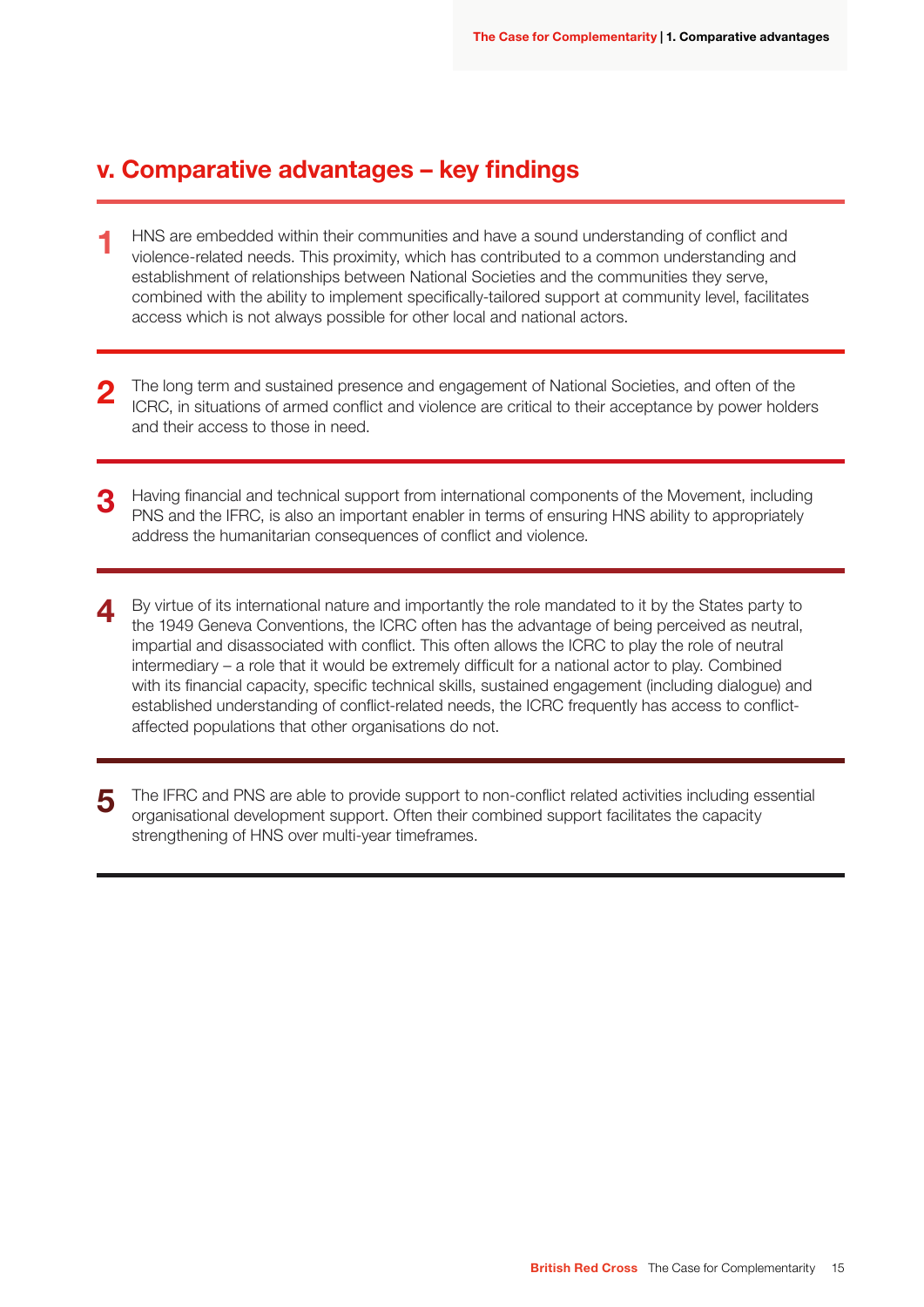# 2. Complementarity in practice

In spite of contextual variations, a number of common manifestations of complementarity were found across the case studies. The research identified that in order to effectively address the broad range of needs faced by individuals and communities affected by conflict and violence it is necessary to adopt a variety of approaches that utilise the strengths of both national and international humanitarian actors.

Generally, it is the combined international and national expertise that results in the most effective approaches to addressing humanitarian needs. At the same time, it is worth noting that in some circumstances it is more effective for international components and national components to work separately while aiming for the shared common goal of providing neutral and impartial protection and assistance to those affected by conflict and disaster.

Using seven thematic examples identified in the Colombia, Somalia, and Ukraine case studies, it is possible to highlight some of the key areas of Movement complementarity in relation to conflict

## i. Access and networking

All three case studies have highlighted that even in complex, sensitive and highly politicised conflicts and situations of violence, the Movement's ability to access locations where conflict and violence-related needs are high is frequently, if not always, as a result of strong complementary action. As highlighted in the Movement's message to the WHS, access, proximity and trust are essential features of effective humanitarian action.

In Somalia for example, although the ICRC and the SRCS have separate dialogue with relevant stakeholders, it is their combined approaches to stakeholder engagement which ensure that both organisations have ongoing access to populations in need in a way which other humanitarian organisations do not. While their engagement is separate, the two organisations do coordinate their action and devise approaches which ensure a shared agreement on who is best placed to do what. Their continued access is in part due to the

and violence. The thematic areas highlighted address complementary action in relation to:

- Access and networking
- Principled humanitarian action
- Addressing protection issues
- Scaling and adapting existing programmes to conflict settings
- Adapting to diverse contextual realities
- Financial Resources
- Capacity strengthening

SRCS' significant geographical presence throughout the country combined with both organisations' sustained engagement over a number of decades and clear independence from other, perhaps more politically supported or motivated, humanitarian agencies who may be perceived to be associated in some way with the stabilisation process. Similarly, in Ukraine where access to conflict-affected populations is extremely complicated and requires registration and "accreditation" from different administrations, it is the joint effort of the ICRC and the National Society that has ensured widespread Movement access in both government and nongovernment-controlled areas. In some locations it is the ICRC that has facilitated the access of the local Red Cross and in other locations it is the opposite.

Often the nature and content of dialogue differs with both the ICRC and the National Society focusing on obtaining security guarantees but the ICRC having additional dialogue in relation to protection matters.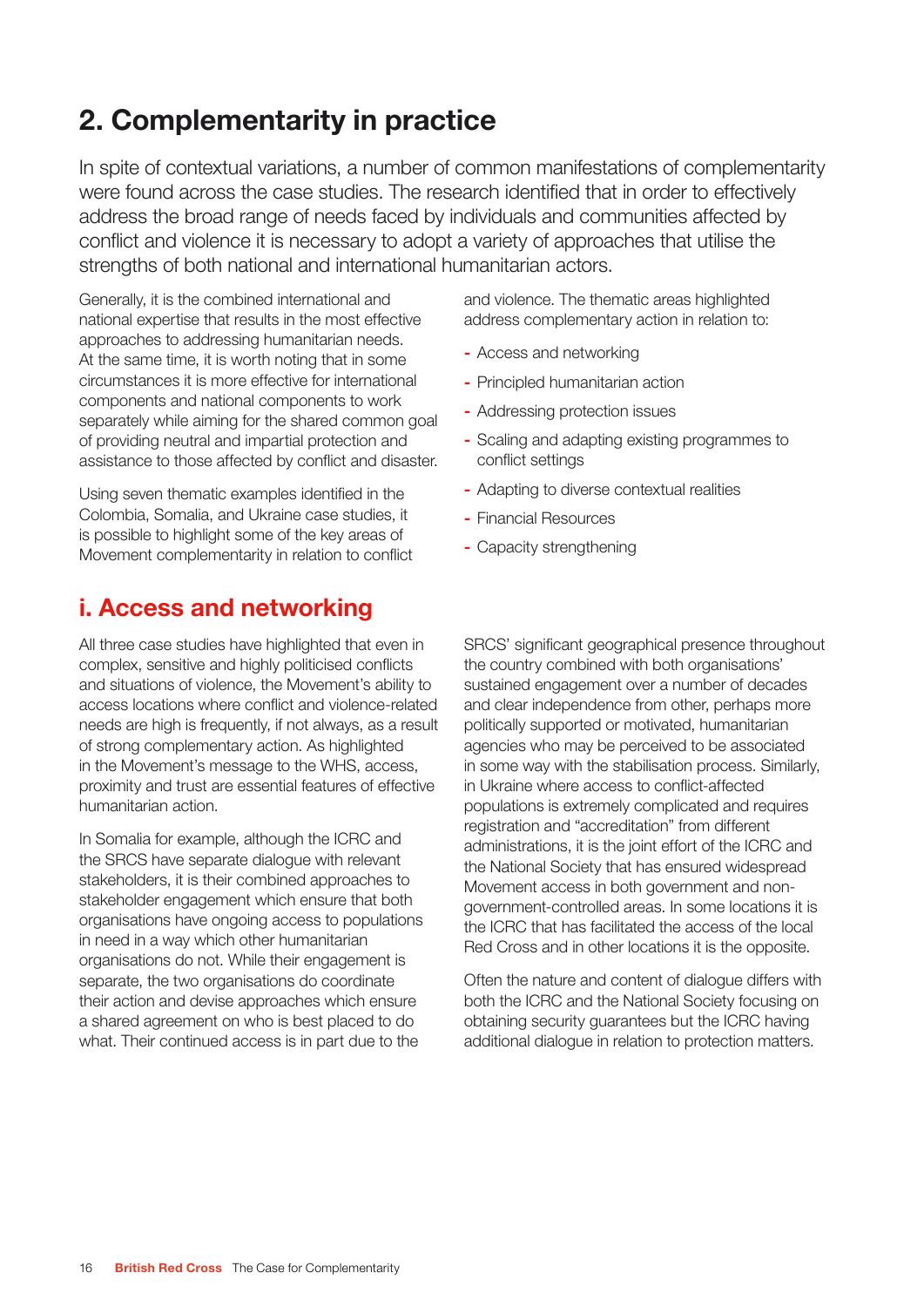This latter form of discussion tends to be too sensitive for a local actor to hold as participation in protection activities frequently risks putting the staff of national organisations in danger. As such, it tends to be safer for non-nationals to carry out protectionrelated activities. In addition, as highlighted in Box 2, while national organisations can in reality act in a neutral, impartial and independent manner they are not always perceived to be able to act in this way, particularly by weapon-bearers in often highly sensitive environments. It is a combination of:

- The subject matter being discussed
- Perceived neutrality, impartiality and independence

- Nationality and distance from the reasons for conflict/violence that puts international components of the Movement in a stronger and safer position to engage in protection activities and dialogue than its national partners.

With National Society dialogue with weaponbearers and relevant authorities focusing primarily on access and security guarantees this tends to take place at the local level. By contrast, the ICRC's protection and prevention-focused dialogue requires engagement at all levels – local, national and often regional and international, depending upon the nature of the conflict.

#### Determinants of dialogue with armed groups

In Colombia, as in other contexts, the Movement's principled approach to humanitarian action that privileges trust and acceptance, is the basis for ensuring its unparalleled access to conflictaffected populations. Both the ICRC and CRCS have a privileged access to conflict-affected communities, including those under the control of NSAGs. However, the nature of the ICRC's dialogue with these groups, which includes discussion on protection issues, differs from that of the CRCS which is primarily focused on obtaining security guarantees. This is similar in Somalia.

**Distance from the causes of conflict:** Several variables appear to contribute to the different forms of dialogue. While in some countries it is perceived that the diplomatic status of the ICRC's international staff is a key reason for its privileged dialogue, in Colombia representatives from the National Society are also provided with immunities that allow them to establish a dialogue with representatives of armed groups. Here it is rather the fact that ICRC international staff are foreigners that facilitates their contact with NSAGs, with representatives of these groups preferring interaction with expatriates as they are more detached from the conflict. The ICRC is therefore also seen as presenting a lower risk of being infiltrated by state agents, and ICRC representatives are less likely to have family members who are victims of the conflict.

**Distance from community links:** Similarly, in some cases the fact that CRCS volunteers or their families live in the communities that are under the control of armed groups or gangs, limits their willingness to address sensitive issues with them for fear of threats or reprisals. ICRC staff who are not only more distant but who can also be posted to another location or country if needed, are less likely to be subject to threats.

In short, while both CRCS and ICRC are principled humanitarian actors, being an international organisation, foreign from the conflict, appears to reinforce the perception of neutrality (while not being sufficient), which facilitates trust and dialogue in relation to sensitive issues with parties to the conflict.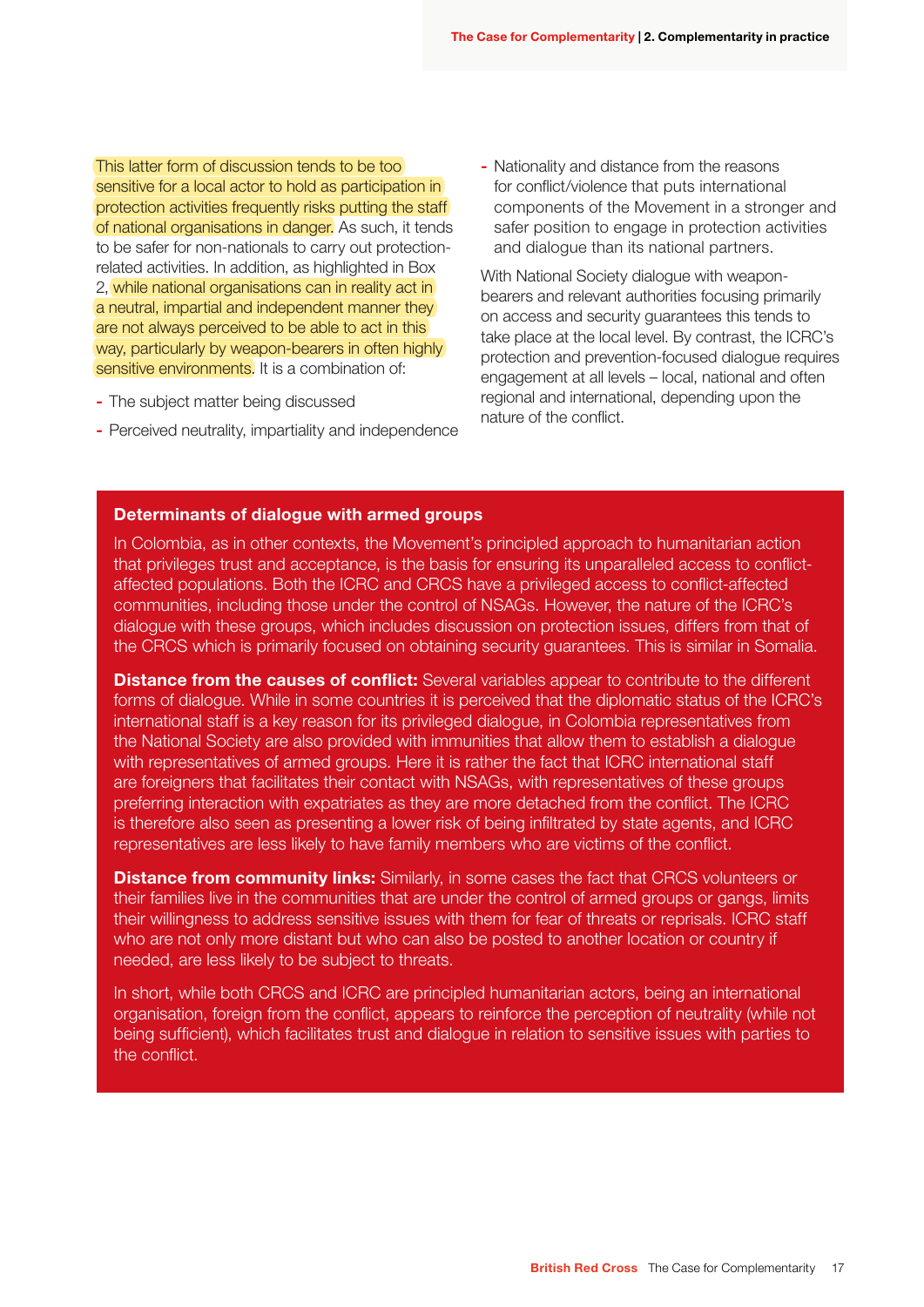# ii. Principled humanitarian action<sup>14</sup>

Localised humanitarian action is embedded in the Movement's Fundamental Principles of voluntary service and unity. While it is acknowledged that undertaking humanitarian activities in a principled manner in polarised societies may be more challenging for local actors because they are more directly subject to the dynamics of the conflict, the three case studies have shown the ability of National Societies to operate in a principled way.<sup>15</sup> They also highlight the need for principled international humanitarian support in order to best address the needs of those affected by conflict and violence.

Ensuring that humanitarian activities are implemented in a neutral, impartial, and independent manner is often more challenging for local and national organisations than for international actors. While principled humanitarian action by the former is possible – with the SRCS in Somalia providing a good example as highlighted in Box  $3 - it$  is often difficult for national actors not to be impacted by the politics of the country where they operate or to come under undue pressure to perform in a certain way or support specific populations based on religious, ethnic or clan lines<sup>16</sup>.

Although the Movement's Fundamental Principles are equally important to all its components, there are some principles which it is easier for international components to display (such as neutrality, impartiality and independence) and others which National Societies are best able to highlight such as voluntary service.

The application of the Fundamental Principles in times of conflict is often challenging particularly for those National Societies with little or no previous experience in such environments. For instance, URCS staff and volunteers were well aware of the Movement's Fundamental Principles when Ukraine was hit by crisis in 2014, but were not necessarily familiar with how to operationalise them in a conflict setting. In order to strengthen understanding here, the ICRC provided training as part of the Safer Access Framework.<sup>17</sup> This framework helps to provide guidance to National Societies to develop a systematic approach which is guided by the Fundamental Principles, aiming to ensure safe access for staff and volunteers in all crisis environments. This includes actions related strictly to security but also includes guidance on behaviour that is essential to reinforcing the Movement's neutrality, impartiality, and independence. For instance, at the early stages of the conflict in Ukraine some individuals wore military fatigues while volunteering for the URCS – an action which could have put them and other staff and volunteers of the National Society in danger.

14 The Movement's seven Fundamental Principles are: humanity, impartiality, neutrality, independence, voluntary service, unity and universality. Please see Annex 2 for further detail.

15 As noted in "The challenges of localised humanitarian aid in armed conflict, Emergency Gap Series 03", MSF 2016 https://arhp.msf.es/sites/ default/files/MSF\_EGS03\_The challenges of localised humanitarian aid in armed conflict\_november 2016\_0\_0.pdf as a potential limitation of current localisation discussions.

16 "Principles in Action in Somalia", SRCS and BRCS, 2013

17 The Safer Access Framework – developed by the ICRC in consultation with several NS – has been designed to support National Societies in fulfilling their humanitarian mandate and role, particularly when working in sensitive and insecure contexts including armed conflict, internal disturbances and tensions. It is intended primarily for National Society staff and volunteers in leadership and management positions. It highlights the importance of applying the Fundamental Principles and aims to help National Societies respond safely. The framework supports National Societies in their auxiliary role to the State which can be difficult when the State may be directly or indirectly involved in the violence and/or may no longer have access to some affected people and communities. In such cases it is essential that National Societies are able to act – and be perceived to be acting – in accordance with the Fundamental Principles and that they enjoy the trust and acceptance of all stakeholders. http://saferaccess.icrc.org/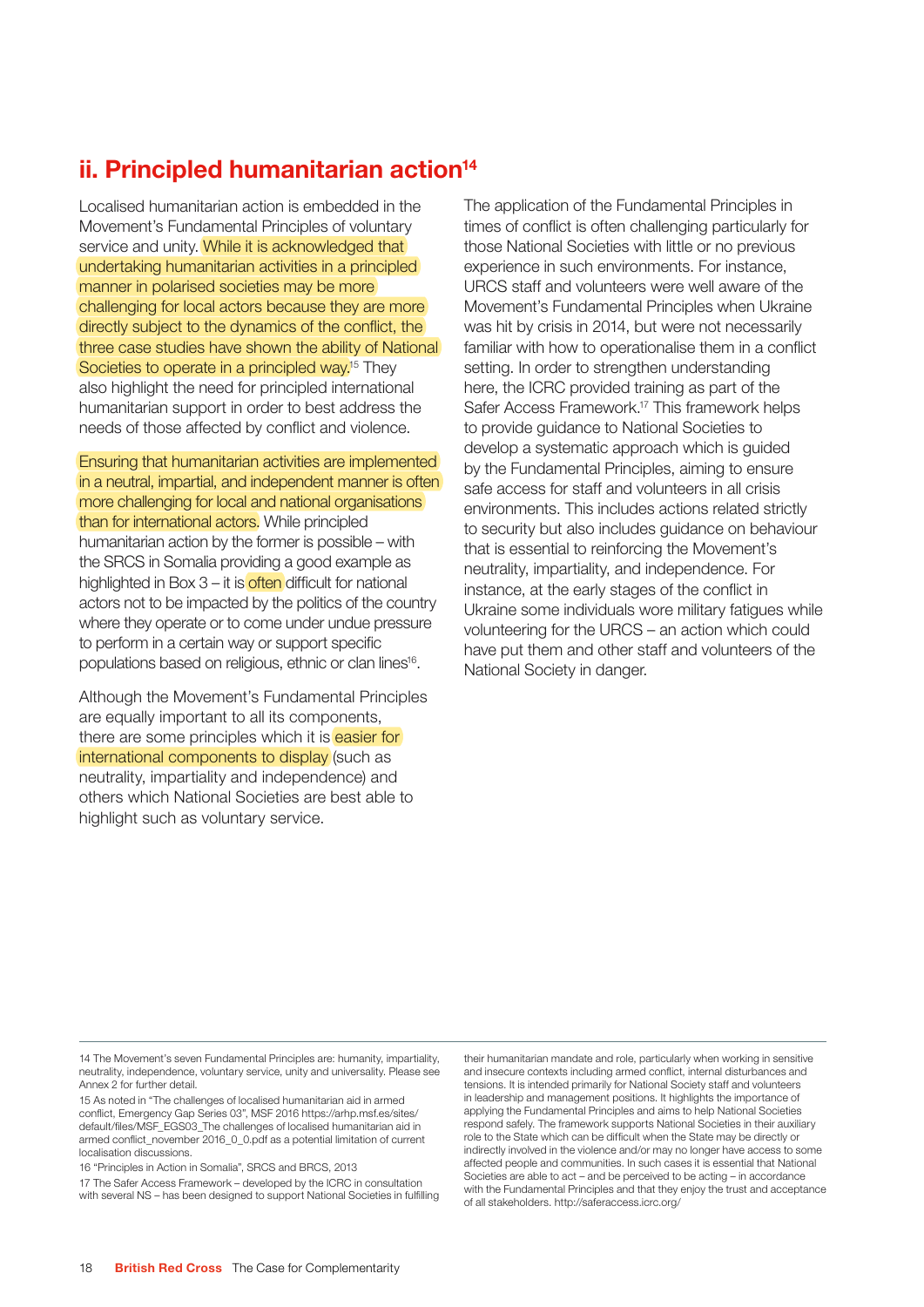Adherence to the principle of "unity" is at times threatened simply due to the political environment in which National Societies are operating.18 This threat can be seen in both Somalia and Ukraine, countries which are divided (and in which cities are also sometimes divided). For example, in Somalia the principle of unity is challenged in a practical way due to the political situation. The National Society tries to ensure harmonised approaches throughout the country in spite of difficulties for some SRCS staff to travel from one area to another. In spite of this, the SRCS has continued to work in a unified manner, perhaps in part facilitated by the location of its headquarters in neighboring Kenya. In Ukraine, where the National Society struggles to operate on both sides of the Line of Control, the ICRC has played a critical role by acting as the umbrella organisation under which local Red Cross branches can operate in the areas where they have not been granted the necessary accreditation to do so on their own.

In some contexts, it has been important for all components of the Movement to distance themselves from other humanitarian organisations in order to avoid the risk of being perceived as non-neutral as this could then limit their potential access to those affected by conflict. This has been most relevant in those environments where there are integrated UN missions which see UN humanitarian agencies under the same control structure as the political and military components of peace and stabilisation operations.<sup>19</sup>

#### Keysaney Hospital – a beacon of complementarity and neutrality in times of war

Inaugurated in 1992, Keysaney Hospital has been managed by SRCS since then with unbroken support from the ICRC in terms of provision of surgical equipment, training and medicines.

The existence of a functioning hospital in war-torn Mogadishu in the 1990s – a hospital specialising in the treatment of weapon-wounded – ensured the saving of thousands of lives, regardless of clan, religious or political background.

It is sometimes challenging for a National Society to show evidence of its ability to operate in line with the Movement's Fundamental Principles in situations of armed conflict, with neutrality and impartiality often being put into question. However, with the continued technical and financial support of the ICRC, SRCS has managed to achieve this even during the hardest times. Continued discussion and negotiation by SRCS with whichever party has maintained control of Mogadishu, combined with the ability to practically demonstrate the need for the hospital to operate and treat weapon-wounded impartially, has resulted in the hospital remaining open to all at all times for nearly three decades.

18 The principle of unity requires the existence of only one National Society in each country; that the National Society is open to all; and that it covers the entire territory.

19 "UN integration and humanitarian space", HPG Stimson, December 2011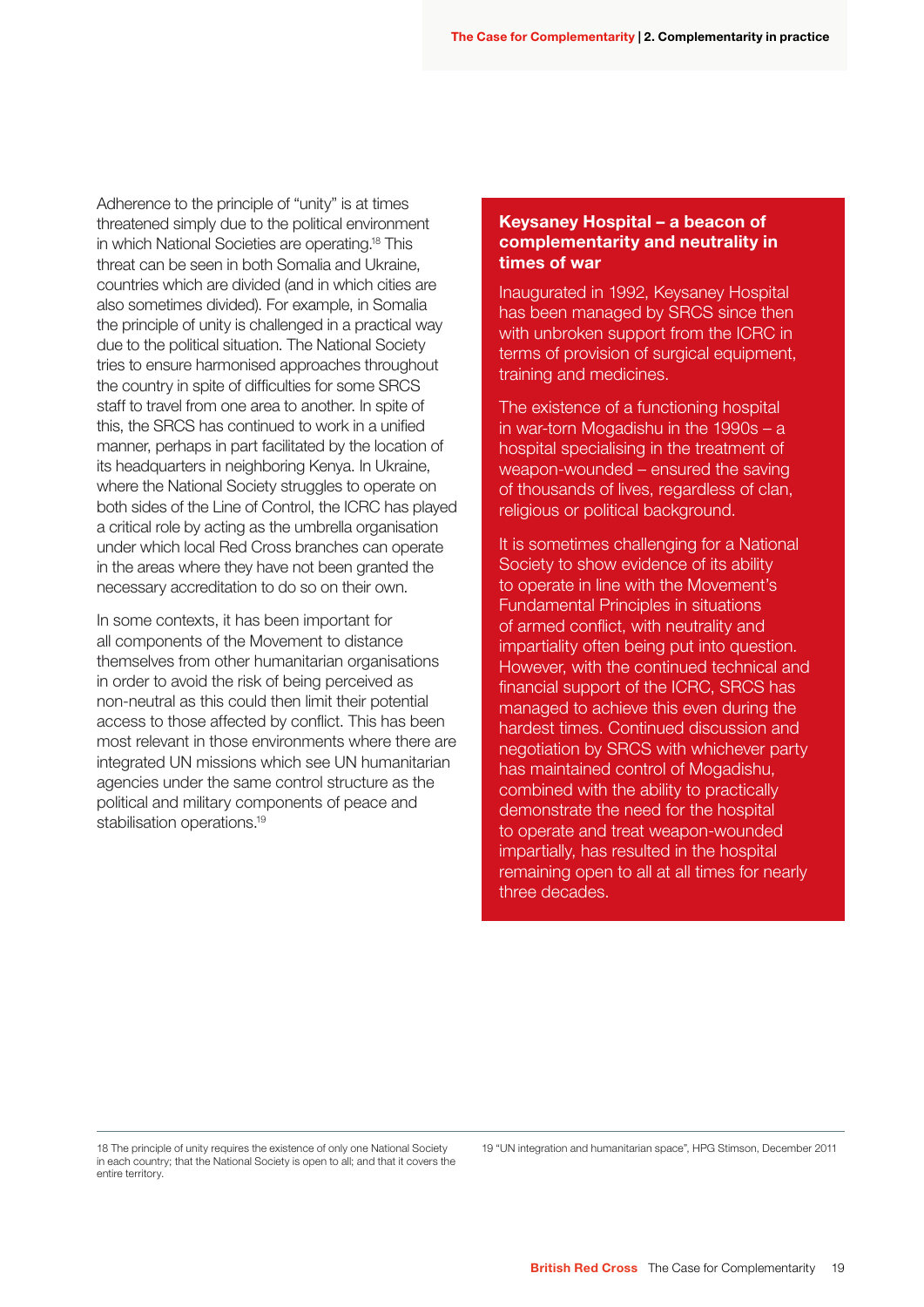# iii. Protection and complementarity

People going missing is a reality of conflict that causes untold distress and anxiety for their relatives. Today, the fate of hundreds of thousands of people, missing as a result of war and violence, is unknown. Parties to conflict are legally required to take all possible measures to ensure that the fate of missing persons is known and their families informed. As this does not always happen, the ICRC, often jointly with National Societies, undertakes every effort, frequently in dangerous situations, to fulfil the right of families to know what has happened to their loved ones.

Within this framework, the ICRC's work with National Societies in Colombia, Somalia, and potentially in the future in Ukraine, provide examples of complementarity in action with a broad range of stakeholders. In Colombia and Ukraine, the ICRC's privileged dialogue with weapon bearers in both contexts puts the organisation in a unique position in terms of following-up on the cases of those missing as a result of conflict. One area of speciality where this can be seen is the ICRC's technical expertise in relation to forensics work – an area in which National Societies tend not to have expertise. This expertise has allowed the organisation to play a critical role in both countries, strengthening national forensics systems. In both countries the ICRC has also been central in ensuring that relevant legal frameworks are in place to address the rights and needs of the Missing and their families. In Colombia, the CRCS plays a critically linked role in terms of provision of

essential psychosocial support to families and the collection of sensitive information. National Societies are also able to support the families through for example, assisting them with the administrative aspects of filing a missing persons case and following up with the authorities. Their proximity to the families, with many National Society volunteers coming from the same communities, allows them to provide this close and tailored support. It is this joint effort of the ICRC and National Societies which is often central in helping to address the needs and rights of families to know the fate of their relatives.

While complementary action in relation to protection activities focusing on the Missing is highly effective – linking international technical expertise with local cultural knowledge and understanding – some areas of protection work are best undertaken by the ICRC alone. This includes the ICRC's work in relation to detention and the collection of information on the conduct of hostilities.20 Here, because of the sensitivity of the information collected, work is carried out only by ICRC international staff. For a national actor to participate in visits to places of detention, or even to be aware of their location in some situations, carries safety-related risks as well as the risk of compromising their real or perceived neutral, impartial and independent humanitarian action. As such, the ICRC's international character, recognised mandate and confidential mode of action gives it a comparative advantage.

# iv. Scaling and adapting programmes to conflict needs

In most contexts, the joint implementation of assistance programmes by the HNS and the ICRC ensures that many activities can be swiftly scaled up. This is notably the case with labour intensive programmes such as the distribution of food and hygiene kits or the monitoring of cash transfer programmes. The financial and technical resources of the ICRC coupled with the manpower and widespread presence of the National Society combine to ensure the ability for rapid scaling up of responses as required. This was recently seen in Somalia in 2017 when drought caused widespread suffering with the loss of large numbers of livestock and high levels of food insecurity and malnutrition. With some 6.2 million people (half the country's population) facing acute food shortages, together, the ICRC, and the SRCS with its vast network of volunteers, implemented a large-scale multidisciplinary humanitarian response. The devastating drought came at a time when the protracted conflict in Somalia had already destroyed and disrupted livelihoods and vital health and water services. The ICRC and SRCS focused their response in areas prone to conflict and/or locations which were difficult for others to access. Elsewhere (mainly Somaliland but also parts of Puntland), the IFRC and PNS

20 The ICRC's detention work focuses on trying to secure humane treatment and conditions of detention for all detainees.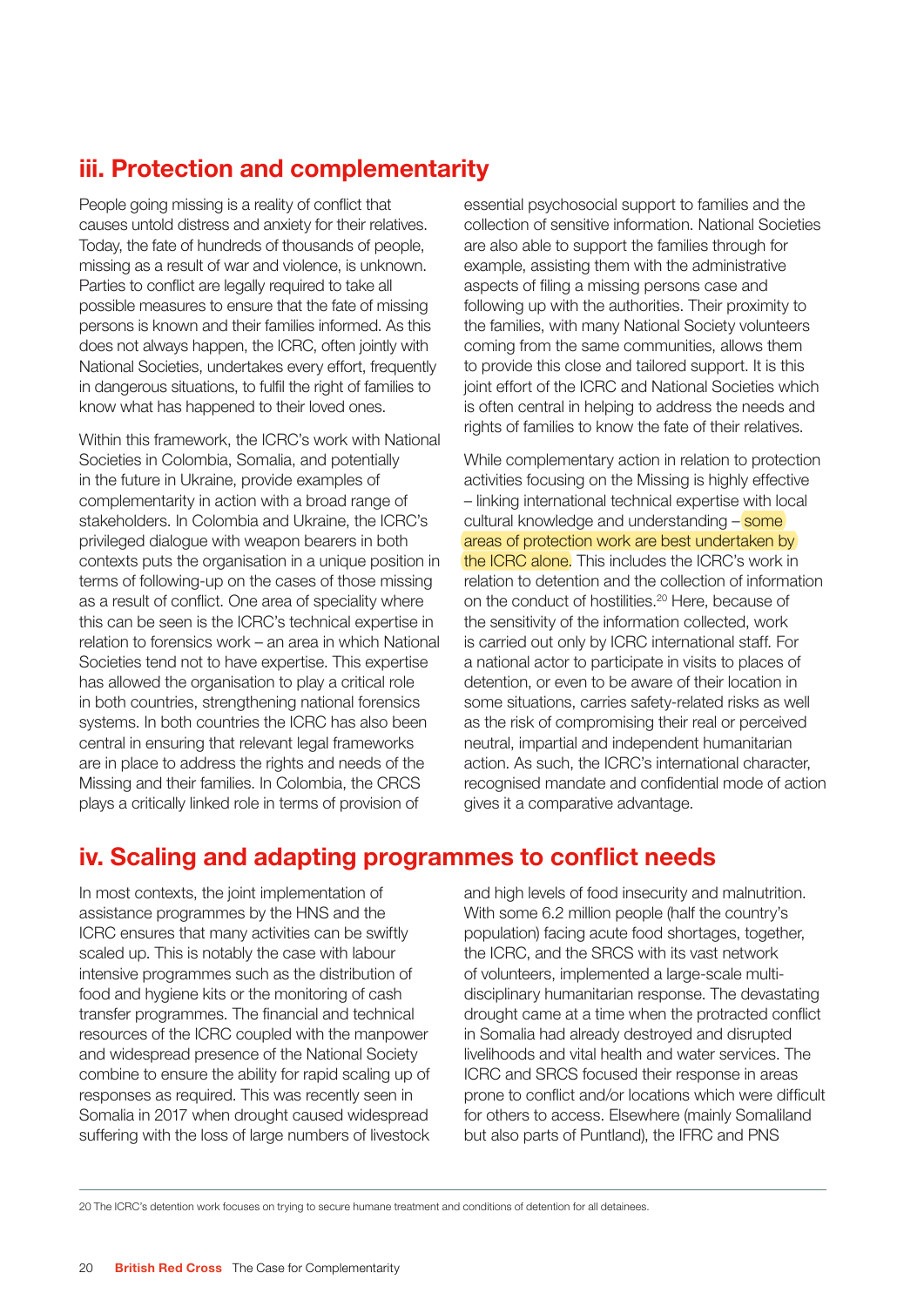worked with the SRCS to respond to droughtrelated needs thereby covering non-conflict areas. As can be seen in Figure 2 below, the numbers of those assisted is testament to the benefits of complementarity even in some of the most difficult operating environments. Between January and December 2017 the two organisations were able to provide multi-disciplinary vital life-saving support to some 2.3 million people.

#### Number of people helped:

Relief and recovery

170,046 received livestock treatment

513, received food rations

110,142 received livestock treatment

574,524

received cash

#### **Healthcare**

436,282

received medical care in SRCS clinics and mobile clinics

7,251 received cholera treatment

43,962

received treatment in stabilisation centres

#### Water and sanitation

172,1

received access to water through construction and rehabilitation of boreholes

12,430

received help with construction and deepening of wells

538,4C

helped with household water treatment, chlorination of water supplies and hygiene promotion

#### Figure 2: ICRC and SRCS 2017 drought response

Beyond simply scaling up programmes, Movement complementarity is also critical in ensuring that existing National Society programmes can be extended and adapted to meet the needs of conflictaffected populations. This is particularly salient when National Societies have limited conflict-related experience as has already been noted in relation to Ukraine. Here, the National Society was already managing mobile health units and delivering first aid courses prior to the start of the conflict. When conflict broke out, the ICRC helped the URCS to develop systems and procedures to ensure that its services could be provided in the areas where they were suddenly most needed, namely the most sensitive areas along the frontline. This included a

mapping and assessment of security constraints faced by each community along the frontline as well as improved movement notification and coordination procedures – all critical elements of the previouslymentioned Movement Safer Access Framework.

In addition to adapting procedures to take into account conflict-related security considerations, Movement complementarity has also ensured that programmes are adapted to additional needs emerging from the conflict. For instance, the ICRC supported the URCS in increasing its first aid capacities through a training of trainers course and by focusing the training on issues of importance for people living along the frontline, such as incidents related to weapon contamination.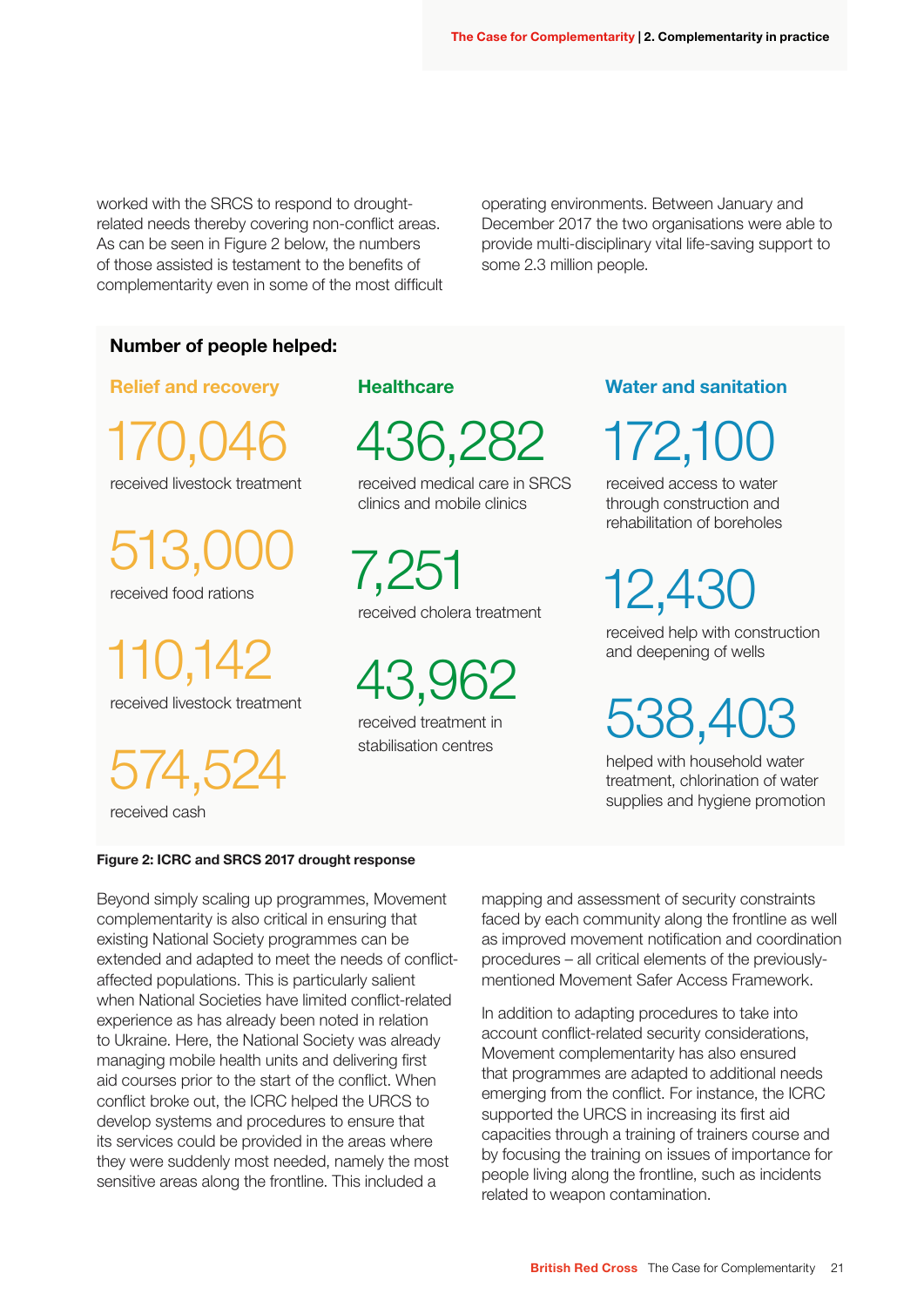# v. Adapting to diverse contextual realities

Complementarity between Movement components also allows the Movement to adapt its response as conflict dynamics evolve and change. Because each organisation's comparative advantages may differ depending on the nature of the conflict, Movement complementarity can manifest itself differently across space and time in a given a context. For instance, in Colombia, some of the most innovative complementary approaches have emerged as part of the Movement's response to urban violence and juvenile detention. These often rely on a different distribution of responsibilities than traditional conflict-related emergency response programmes (see Box 4) but by combining each organisations' respective strengths it enables the Movement to maintain responses that have an impact at the individual, community, and system levels. Here, the Norwegian Red Cross has played an important role in sharing its expertise in relation to urban violence, providing an example of the importance of PNS inputs in such environments.

The above examples point to the complementarity of the Movement when it comes to jointly implemented programmes. It is also important to highlight how the Movement is able to display complementarity when it comes to certain activities that can only be carried out by one specific component. In Colombia this is notably the case with the ICRC's involvement in the support of the peace negotiation process. The ICRC, given its diplomatic status and the credibility it has established with the Government and the Revolutionary Armed Forces of Colombia (FARC), was requested by both parties to act as a neutral intermediary in support of the peace negotiations. This has included ensuring the safe transport of FARC leadership to attend peace negotiations, which would have been difficult for any local or national organisation to undertake given the diplomatic sensitivities related to transporting the FARC across borders for negotiations in Cuba.

Whereas the ICRC is often in a unique position that allows it to play an essential intermediary role between parties to the conflict, its ability to address issues that are not always limited to conflict is often constrained by its narrow mandate, which is not the case for National Societies. For instance, whereas in Colombia the ICRC supported the peace negotiation process in practical ways, its mandate, and the risk of compromising neutral, impartial, independent humanitarian action, limit its involvement in the peace transition process. Certain armed groups remain hostile to the peace transition and the ICRC has decided to keep some distance from a process which is ultimately political and could have an impact on its perceived neutrality. The CRCS on the other hand has a much broader mandate. One of its strategic objectives for the 2016-2020 period is precisely to contribute to the culture of peace and reconciliation, and it is therefore seeking to be actively involved in the transition process, with the support of the IFRC and PNSs.

In other words, given the complementary mandates, strengths and expertise of different Movement components, at times their actions may allow them to play distinct roles or provide unique types of support. This is illustrated in Colombia where the ICRC has provided essential support to the peace negotiations whereas other Movement components are playing an active role in supporting the transition from conflict to peace.

#### Juvenile detention and urban violence

In juvenile detention centres, where many young people are detained because of their involvement in armed gangs, the ICRC and CRCS have divided responsibility on the basis of each organisation's area of expertise. The CRCS focuses on the provision of training and behavioural skills to young people inside the detention centres and assists their transition back into their communities. This includes supporting families with the development of alternative livelihood options in order to prevent former detainees from having to rely on illicit activities in order to provide for their families. In addition to addressing conditions of detention, the ICRC focuses on the penal system, working to inform key stakeholders of legal provisions with which they are often unfamiliar that allow them to show leniency towards juvenile detainees when appropriate.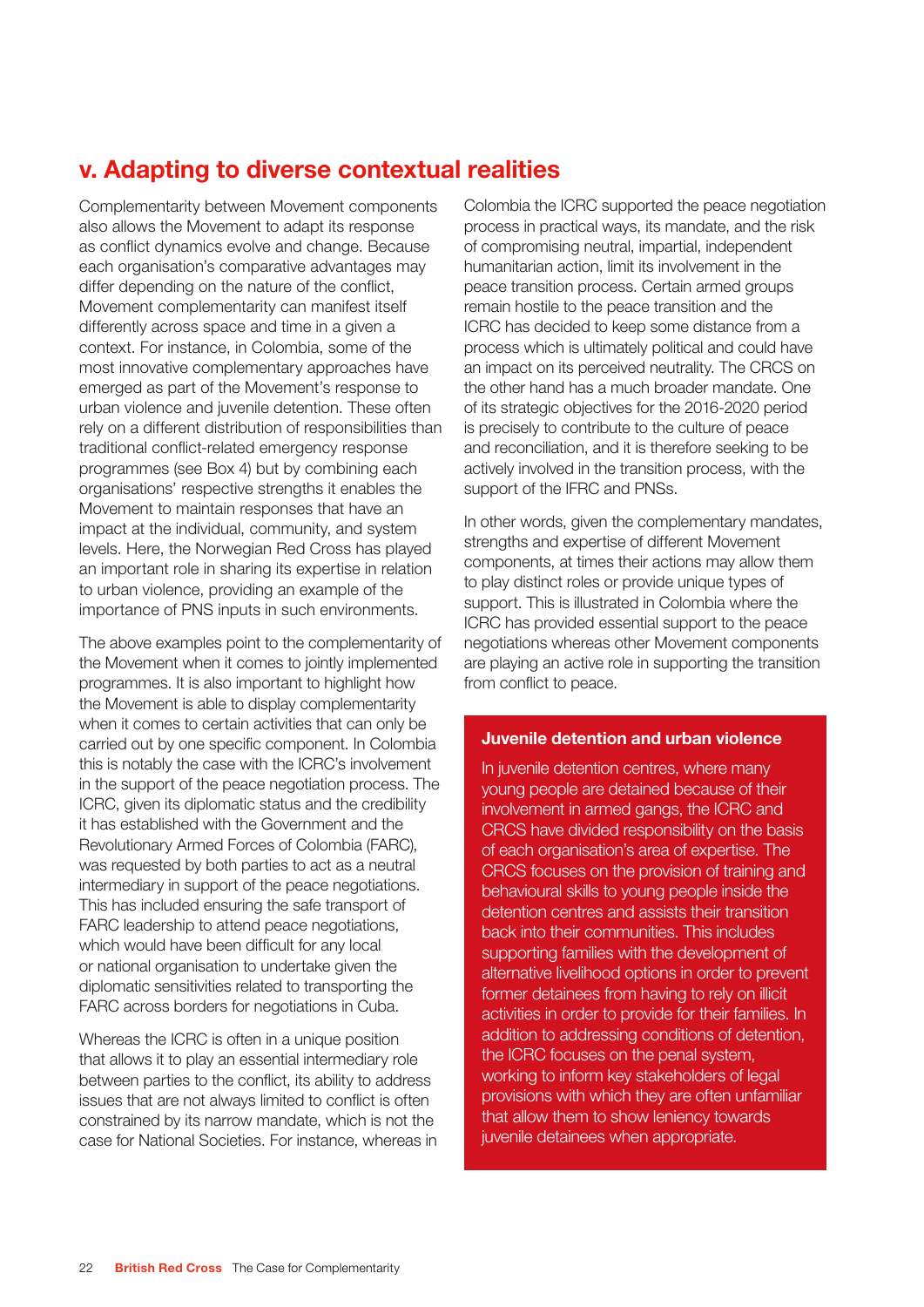### vi. Financial resources

The case studies have shown that at times of ongoing conflict the ability of a National Society to raise funds domestically and internationally is often severely limited. As such, the provision of significant levels of financial support from the ICRC, IFRC and other National Societies has been essential. This support has helped to ensure that National Societies working in their own countries are able to continue to operate and respond to needs as well as maintain their large-scale human resources (in the form of paid staff as well as volunteers) and infrastructure (in the form of branches, headquarters and supporting costs). Furthermore, improved complementarity between Movement components appears to be associated with increased funding provided by the ICRC to the HNS. In both Ukraine and Colombia adopting a more complementary approach has been accompanied by a more than two-fold increase in the ICRC's financial contributions to the HNS. This is primarily as a result of a greater investment in capacity building and an increased role of the National Society in programme implementation. This financial support takes the form of a donation in the spirit of partnership for the purpose of strengthening capacity in given areas.

However, the approach of providing financial support for organisational development at all levels, and not simply in relation to specific time-bound programmes and/or activity implementation, has not historically always taken place. In all three countries researched, this limitation and the risk that in the long term this might actually weaken as opposed to strengthen the National Society, has been acknowledged and is currently being addressed with ongoing support

#### The Grand Bargain: Commitment 2.1

Increase and support multi-year investment in the institutional capacities of local and national responders, including preparedness, response and coordination capacities, especially in fragile contexts and where communities are vulnerable to armed conflict, disasters, recurrent outbreaks and the effect of climate change.

to the National Societies at all levels. The provision of project-focused support has wakened NS as it has often focused on short timeframes and the implementation of time-bound activities without sufficient consideration for the ongoing and long-term activities of the NS. The positive change in approach with a focus on more transversal organisational development has included the funding not only of technical posts but also the provision of financial support to cover the costs that are key to the organisational development of the National Society as a whole, including senior management positions. In Somalia the ICRC, SRCS, IFRC and other National Societies have prioritised the development of approaches to recruiting and maintaining human resources in an environment where competition for skilled personnel is high as well as strengthening its finance and resource mobilisation skills. This is seen as critical to facilitating the ability of the SRCS to continue to operate in the short and long term, both on its own and in collaboration with other components of the Movement.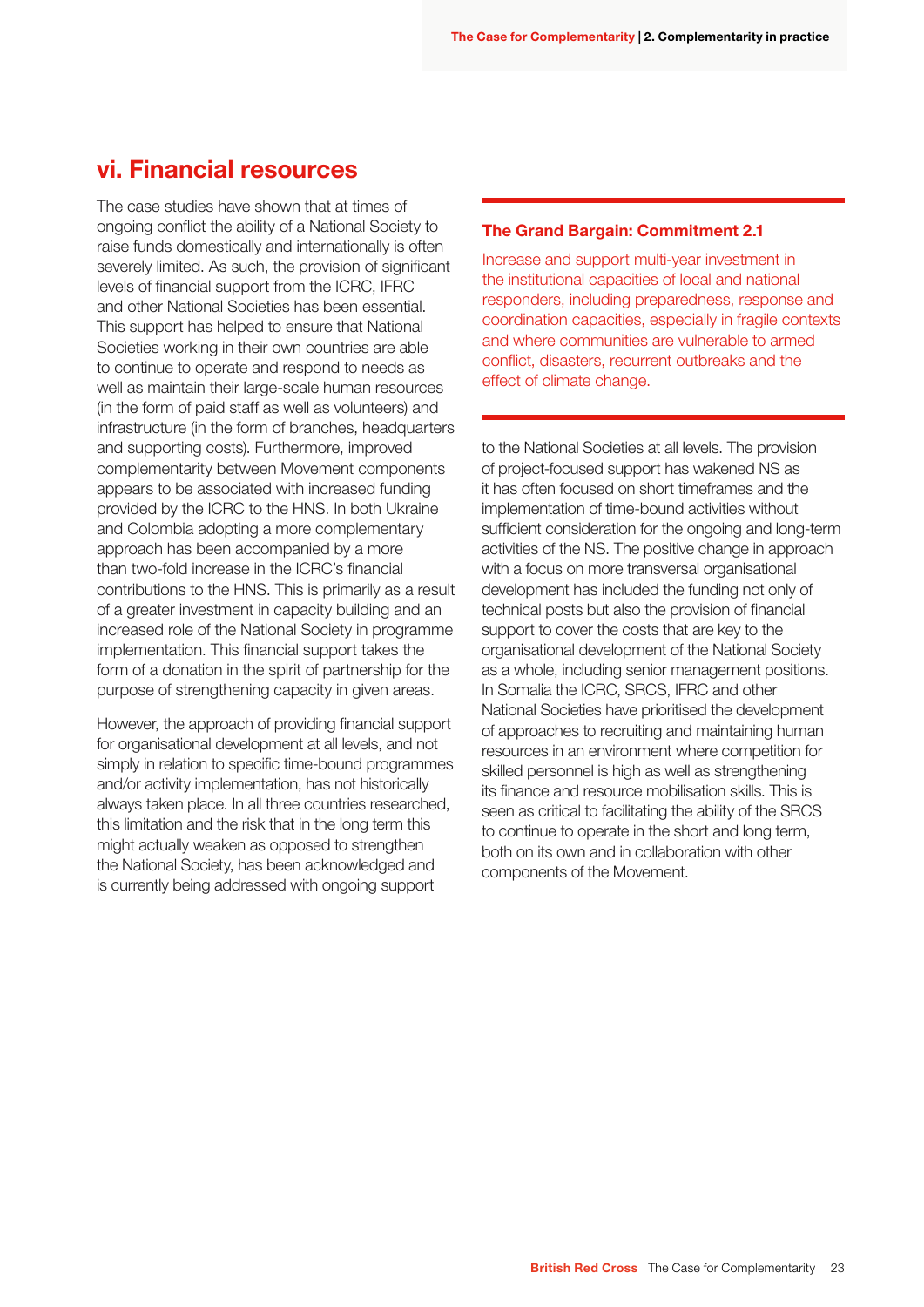For local actors such as National Societies, accessing funding for their activities from outside the Movement during times of conflict has proved extremely difficult. Drumming up financial support from the public and government authorities is almost impossible at such times. This can be seen in Somalia. With limited fundraising experience and a practical limit on potential options through which to generate its own funds, the SRCS is completely dependent upon the financial support of the ICRC and other Movement members. In spite of the Grand Bargain commitments (flagged above), the ability of the SRCS (and other Somali humanitarian organisations) to access funding from international donors remains hampered by current anti-terror legislation and due diligence measures. This situation is unlikely to change in the near future. The only current options open to Somali NGOs are the Somalia Humanitarian Fund (SHF)21 which is also open to international organisations and the Somalia Stability Fund (SSF).<sup>22</sup> However, an additional barrier for the SRCS is the necessity for it to distance itself from the UN and the westernbacked "stabilisation" agenda in order to guarantee its ability to operate throughout the country, as any real or perceived association with international actors (apart from the ICRC) could result in a threat to its security. As such, it is unable to access either the SHF or the SSF. In light of this, other Movement components, including PNS, are supporting the SRCS to develop its capacity in financial resources and resource mobilisation.

In Colombia, where there is a transition to peace, even though the CRCS is able to access revenue from a variety of sources including the country's national lottery and its own blood bank, it relies on the ICRC, IFRC and PNS for most of its programme funding. At the same time, the transition environment has seen a reduction in humanitarian funding and a move to new financing mechanisms with which the CRCS is not familiar. This has led to an uncertainty and unpredictability in relation to funding which impacts on its ability to develop long term operational plans.

The unpredictability of funding has also proved to be a significant constraint for the URCS. While support from Movement partners has been essential in sustaining and strengthening URCS's operational capacity, the lack of reliability of Movement partners' funding has proven to be a major challenge. Given that both the ICRC and the IFRC's contributions are renewed and adjusted on an annual basis, the URCS struggles to devise a reliable multi-year budget which in turn hinders its ability to invest strategically in organisational development and retain top talent<sup>23</sup>.

In some cases, financial sustainability was also found to have an impact on the performance of the HNS' local branches. In Colombia, financially sustainable branches were found to be more likely to produce innovative complementary programmes. Whereas in theory each branch is meant to design programmes based on its assessment of the priority needs in its region, in practice each branch's ability to do so is heavily contingent on its financial sustainability. Branches that are heavily dependent on project funding tend to develop a strategy that is guided by expected donor preferences rather than needs, which in turn hinders their ability to develop a coherent vision, let alone innovative programmes. As a result of this, most of the innovative joint programming between the ICRC and CRCS occurs in the stronger branches. This includes both the urban violence and juvenile detention programmes mentioned above.

<sup>21</sup> Managed by UN OCHA, this is the only fund accessible for national NGOs for humanitarian response although it is also open to INGOs. The fund allows for finances to focus on organisational development. Of the \$45m programmed under the SHF in 2017, 38% was channelled directly to national NGOs. 22 The Somalia Stability Fund is a multi-donor fund (Denmark, EU, Netherlands, Norway, Sweden and the UK) which offers Somali stakeholders a source of multi-year funding to respond to local needs. A web search

shows that the Fund's 45-page accountability and compliance procedures are only available in English.

<sup>23</sup> A recently adopted Movement Council of Delegates resolution on Resource Mobilization aims precisely to address many of these problems but has yet to be fully operationalised. See http://rcrcconference.org/wp-content/ uploads/2017/08/CD-17-R2\_clean.pdf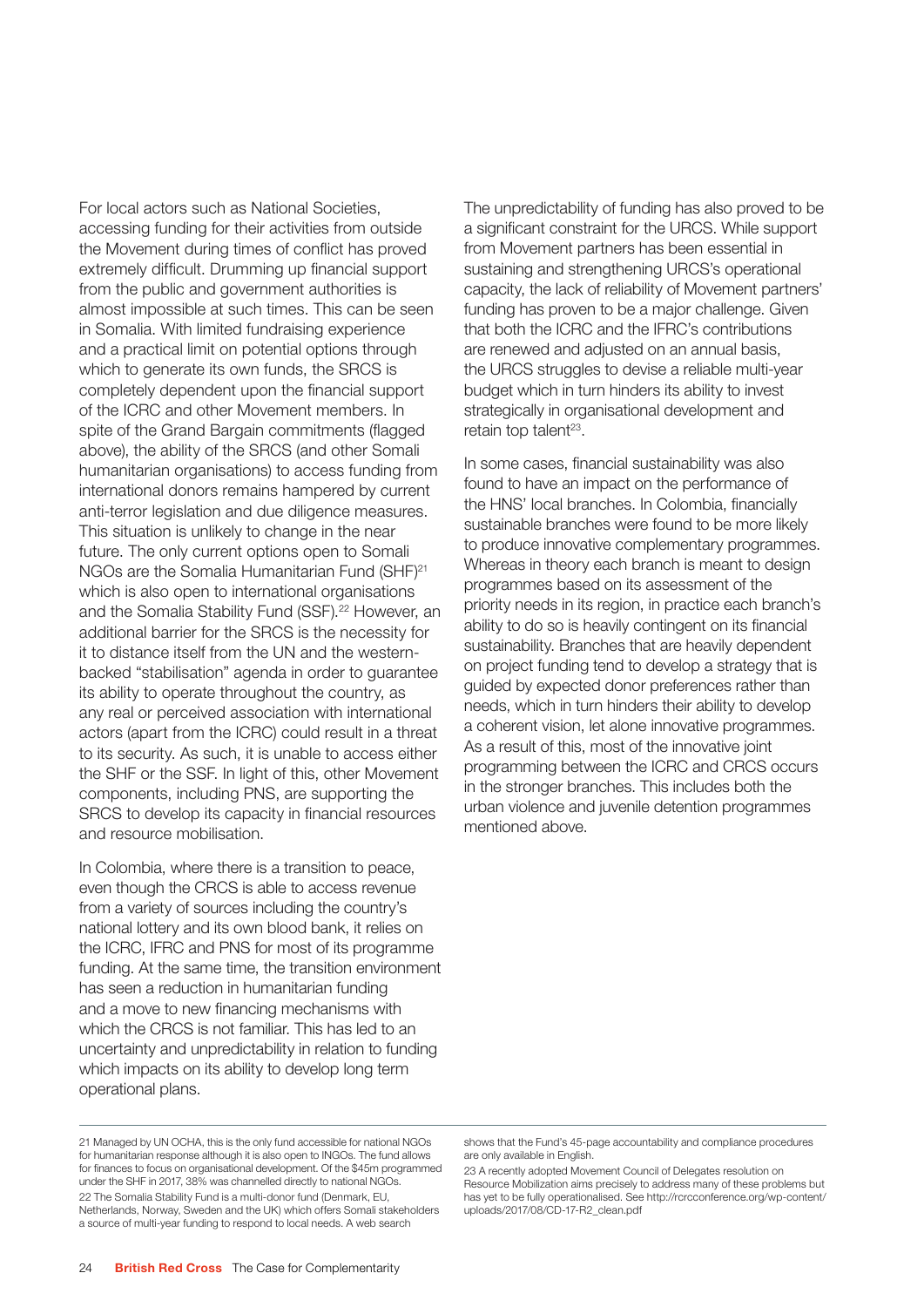### vii. Capacity strengthening and common language

Capacity strengthening takes place within the Movement but is also an important activity with non-Movement organisations that work together with Movement components.

#### Capacity strengthening within the Movement

While complementary action has been noted above as positive in terms of facilitating the Movement's ability to scale up its humanitarian responses in times of crisis, this does not come without a cost. Indeed, one of the main challenges for a HNS is to try to build its capacity and support organisational development While simultaneously trying to ramp up its response programmes. In addition, in the past, the need to scale up has often seen the provision of project or activity focused support from the ICRC to the HNS. As opposed to strengthening the National Society this has instead often weakened it in some areas of activity as the approach adopted has been piecemeal and sometimes led by ICRC priorities.24 This has been recognised in all three contexts covered by this research and as a result, efforts to strengthen the capacity of National Societies in a more holistic manner which takes on board National Society priorities and facilitates more equal partnerships have been put in place. The IFRC with its expertise in organisational development has a critical role to play here. Similarly, in all the contexts considered for this synthesis report, PNS have played a valuable role in the provision of multi-year capacity strengthening supporting HNS to be able to operate effectively in both conflict and non-conflict environments. This was particularly noteworthy in Ukraine where complementary support provided by IFRC, ICRC and the PNS has allowed URCS to undertake significant reforms and enhance its capacity to respond in situation of conflict.

The negative impact of conflict, whether prolonged or relatively short term in nature, on the capacity

"Capacity development starts from the principle that people are best empowered to realize their full potential when the means of development are sustainable – home-grown, long-term, and generated and managed collectively by those who stand to benefit."

Capacity Development: A UNDP Primer

of National Societies was highlighted in all three case studies. As such, formal and structured coordinated support to jointly identified capacity strengthening has proven to be an essential element of complementarity.

Capacity strengthening tends to be provided from the international components of the Movement to its national and local partners but this is not always the case. For instance, in Colombia the CRCS has contributed to building ICRC's capacity to respond to urban violence, which ICRC now aims to apply in other contexts.

24 It should be noted that although at times the ICRC's capacity strengthening support could historically have been more strategic, it has nonetheless worked closely with HNS for years, for example in Somalia supporting the running of SRCS health clinics throughout the country over many years.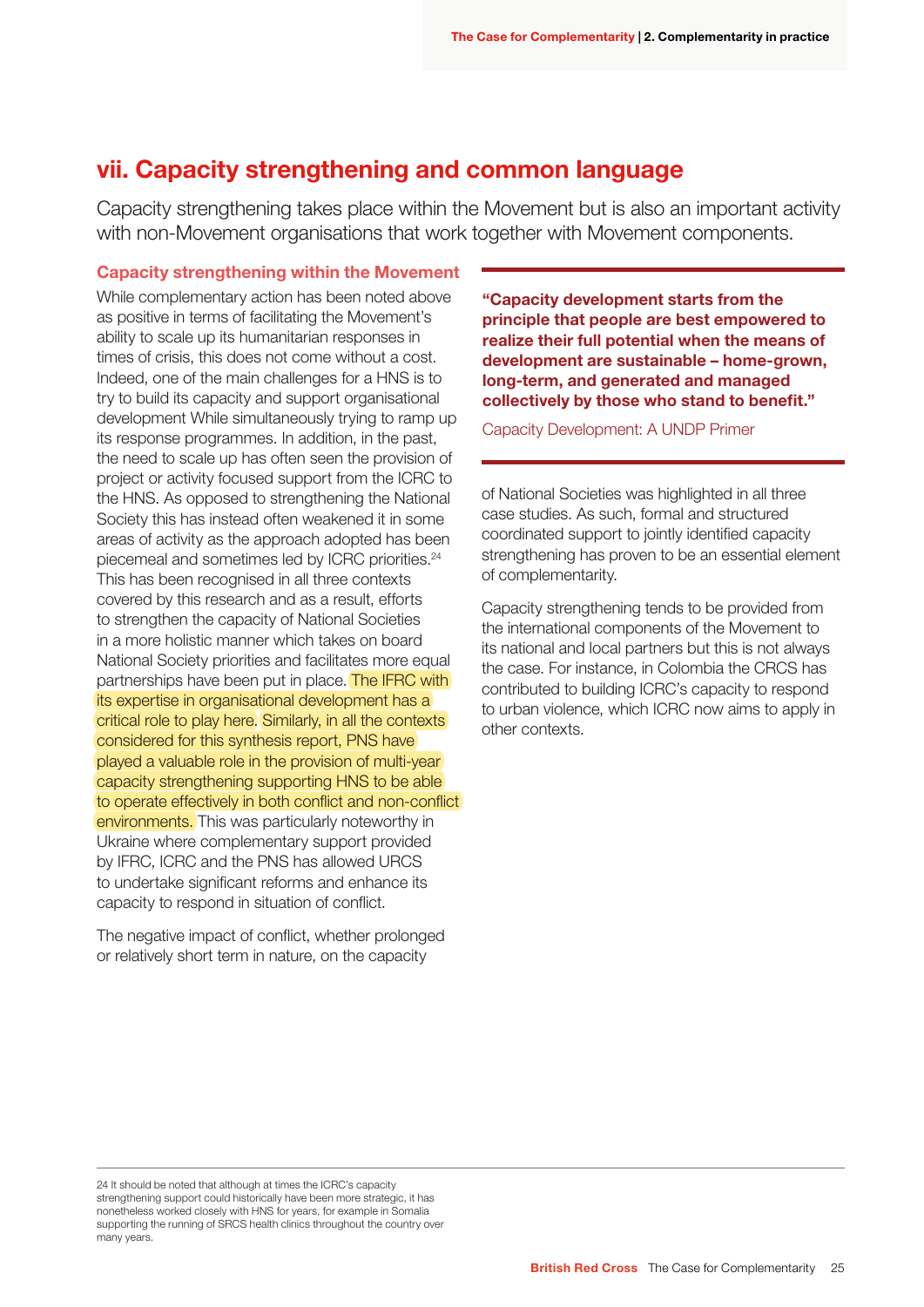#### Capacity strengthening for non-Movement partners

In addition to strengthening the capacity of National Societies, the ICRC also works with non-Movement organisations in its humanitarian responses. Efforts are also focused upon strengthening their capacity to meet needs, particularly when the ICRC is no longer present. This can be seen in many areas of the ICRC's work in which National Societies are often not involved, including for example, the provision of training to healthcare personnel to ensure appropriate treatment of weapon-wounded; support to water authorities to maintain water infrastructure; and strengthening of associations focusing on issues such as animal health.

Already touched upon above, a key area in which the ICRC provides capacity strengthening support to non-Movement organisations is in relation to

missing persons. Here, as part of its forensics activities, the ICRC has a global expertise in dead body management (DBM). In Ukraine the ICRC provides advice and support to the authorities as well as national forensics personnel to ensure that they are in a position to recover, analyse and identify the dead while doing the same for those collecting information from relatives of missing persons.

Similarly, in Colombia the ICRC and the CRCS are contributing to building the capacity of centres aimed at registering and providing assistance to internally displaced persons arriving in urban areas. This has laid the foundation for much of the work currently being carried out by the government body now responsible for their registration and compensation.

### viii. Complementarity in action – key findings

- At times it is the international nature of the ICRC and its disassociation with conflict-affected communities that is critical in facilitating dialogue with weapon bearers and access to those affected. In other situations, it is the proximity of the National Society to affected communities that is critical in ensuring dialogue and access. This varies from one conflict environment to another. With access, proximity and trust being essential features of effective humanitarian action, the Movement's ability to access hard-to-reach populations is frequently as a result of strong, often separate, dialogue with parties to the conflict, and sustained engagement and action. 1
- The goal of providing neutral and impartial protection and assistance to those affected by conflict and disaster is shared by the ICRC and National Societies. This goal is often best achieved by working together yet in some instances it requires each entity to work separately. However, at all times, the work of the two is complementary in nature with each component bringing their local, national and international strengths and expertise to respond effectively to the humanitarian consequences of conflict and violence. 2
- The complementary expertise, local-level knowledge, and a privileged dialogue with armed groups and weapon-bearers enables the Movement to develop solutions that address protection issues at their source while also mitigating their impact on affected communities. It also allows the Movement to devise solutions at the individual, community, and system level. 3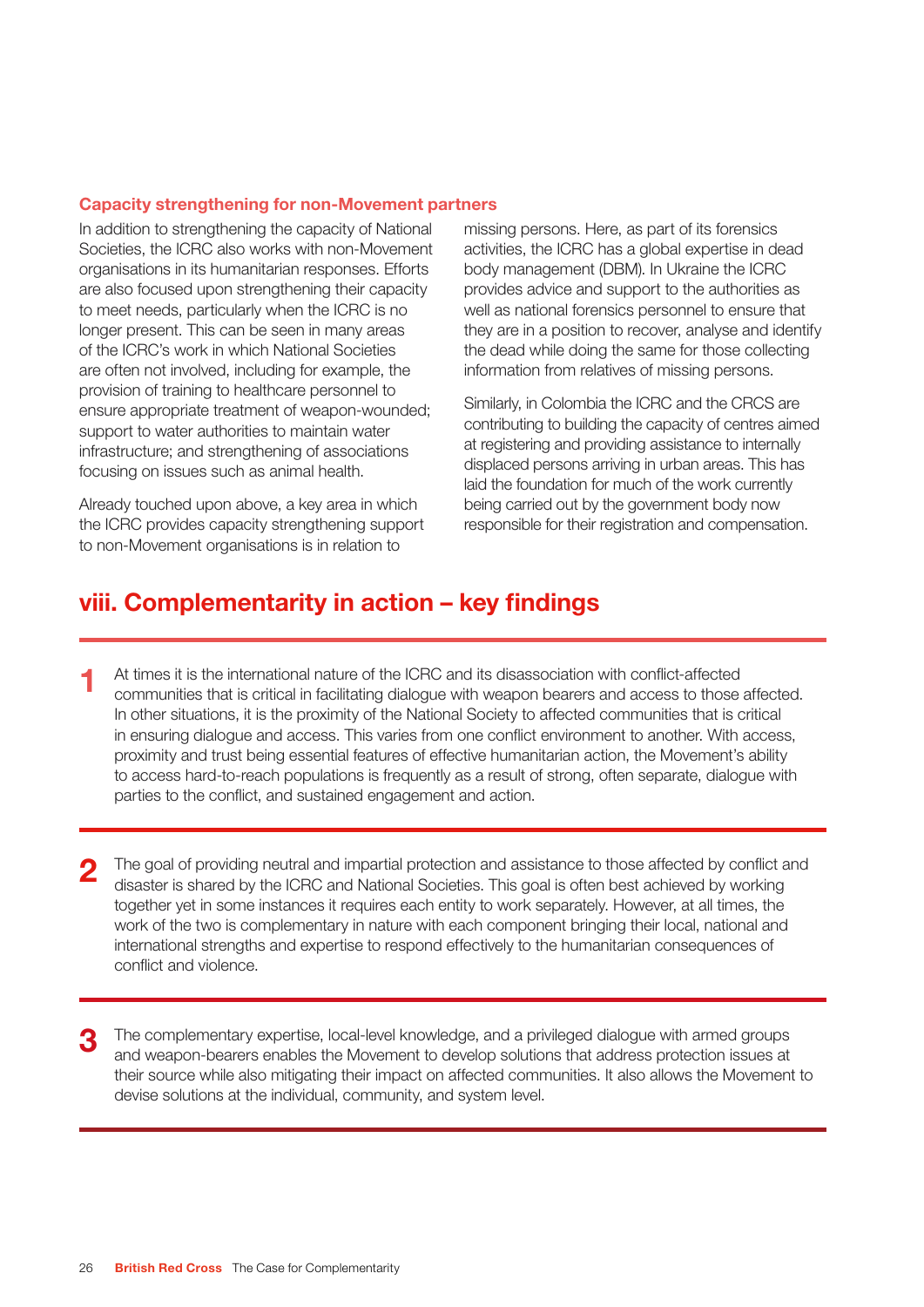- Ensuring the application of the Movement's Fundamental Principles or at least being perceived as such – can be particularly challenging for National Societies in times of conflict, particularly in their role as an auxiliary to the State. International components of the Movement can however support National Societies in their application of the Principles by acting as a buffer between them and public authorities if required and by absorbing political pressures that are harder for national actors to deflect. 4
- Complementary action between international and national components of the Movement is often critical in ensuring the ability to rapidly scale up and provide multi-disciplinary responses at times of crisis. 5
- The ability of national actors to raise funds from domestic and international sources during times of conflict is often severely limited. National Societies are often heavily dependent upon financial support from other components of the Movement in order to strengthen and develop their capacity and to allow them to operate. The Movement's 2017 Council of Delegates resolution on resource mobilisation is an initial step in addressing this. 6
- In some contexts, international anti-terror legislation and stringent due diligence measures are standing in the way of the ability to meet the Grand Bargain commitment that by 2020, 25% of funding will go as directly as possible to local and national responders. International actors are able to carry the burden of due diligence obligations here, thereby supporting national and local actors who would otherwise not be able to access these funds. 7
- Coordinated and holistic support to capacity strengthening and organisational development of national actors during times of conflict is essential. Fragmented activity-focused support with a focus only on response scale up has left local and national level structures weaker than before. 8
- In some contexts, international anti-terror legislation and stringent due diligence measures are standing in the way of the ability to meet the Grand Bargain commitment that by 2020, 25% of funding will go as directly as possible to local and national responders. International actors are able to carry the burden of due diligence obligations here, thereby supporting national and local actors who would otherwise not be able to access these funds. 9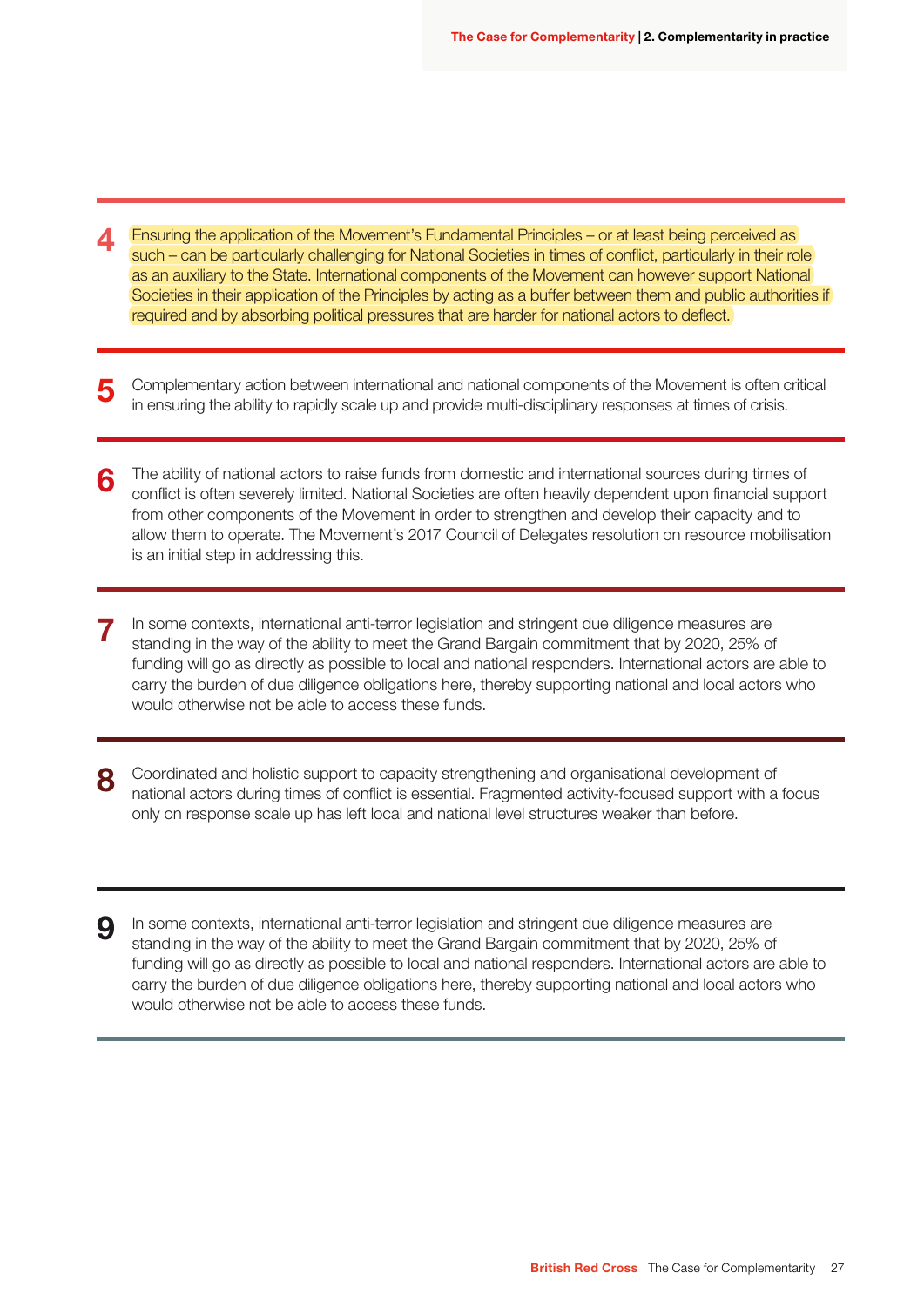# 3. Contextual variations and challenges to complementarity

A number of variables that influence complementarity have been found across the three case studies, including factors that **hinder or even undermine complementarity.** These include historical legacies; the strengths and weaknesses of different National Societies; contextual diversity; the mechanisms that have been established for planning and coordination; organisational will; and different approaches to co-location.

Historical legacies, particularly the fact that past approaches to complementarity in conflict environments have often seen an unequal partnership between the ICRC and National Societies, still have a bearing on the nature of the relationship between both Movement components in some contexts. This is particularly the case with weaker Nationals Society branches that have been heavily dependent on ICRC funding and become accustomed to acting primarily as implementing partners. Although a genuine shift in approach has taken place, in some cases it has taken significant time for the ICRC and the HNS to adapt practices and redress the balance to build more equal partnerships.

The nature of conflict and conflict dynamics has also been found to influence how complementarity manifests itself. For instance, over the past few years in Colombia, the ICRC's programmes have progressively shifted away from responding to large-scale displacements towards addressing more chronic issues such as urban violence and access to employment. Such programmes distinguish themselves from emergency response programmes by their complexity but also by the fact that they are less subject to time pressure. Both of these features make them more amenable to consultative approaches. The greater sophistication of such programmes requires further thought and planning but the fact that programme implementation is not as urgent also allows more time for such consultation to take place. As such, when responding to an emergency, cooperation is perhaps more likely to be vertical as there is a need for faster and more directive action, whereas programmes addressing chronic problems are more amenable to horizontal cooperation.25 In addition, in situations where different parties to a conflict hold different areas of territory this can open up the opportunity for the potentially important role for the ICRC as a neutral intermediary.

Planning and coordination mechanisms have also played a key role in enabling complementary programming. Across the conflict-affected countries drawn upon for this research, the ICRC and National Societies have established formal and structured coordination mechanisms at both strategic and management levels. These mechanisms have been critical to ensuring a regular flow of information and have resulted in jointly planned responses that enable better alignment and ownership of programmes by both organisations. However, the fact that these coordination mechanisms are generally designed and managed at the country office level may make them insufficient to properly account for more local variations in need and organisational capacity. In Colombia, the use of a third level of coordination at the branch level – a technical level – was therefore found to have facilitated implementation of programmes that were better tailored to regional specificities (see Box 5). Having three levels of coordination – strategic, management and technical – is seen as the optimal way to ensure collaborative and coordinated complementarity.

Beyond formal mechanisms, co-location has also been an important means of improving coordination and planning. In Somalia for example, the ICRC Delegation and the SRCS headquarters are co-located in the same compound in Nairobi. This has been critical in ensuring a regular, ongoing dialogue between the two organisations in terms of information-sharing and the establishment of strong relationships of trust. In Ukraine, co-location has taken a different form with an ICRC delegate being located in the URCS headquarters for three years. Over that period the staff member supported the capacity strengthening and reorganisation of the URCS. Having an ICRC staff member with a strong understanding of the URCS perspective has also been important in ensuring that the ICRC's programmes are designed in a manner that best support the capacity and longterm vision of the National Society.

25 Vertical cooperation tends to take the form of one Movement component taking the lead in terms of response design with limited inputs from other components even though they may be involved in implementation. Horizontal cooperation is more consultative and participatory in nature.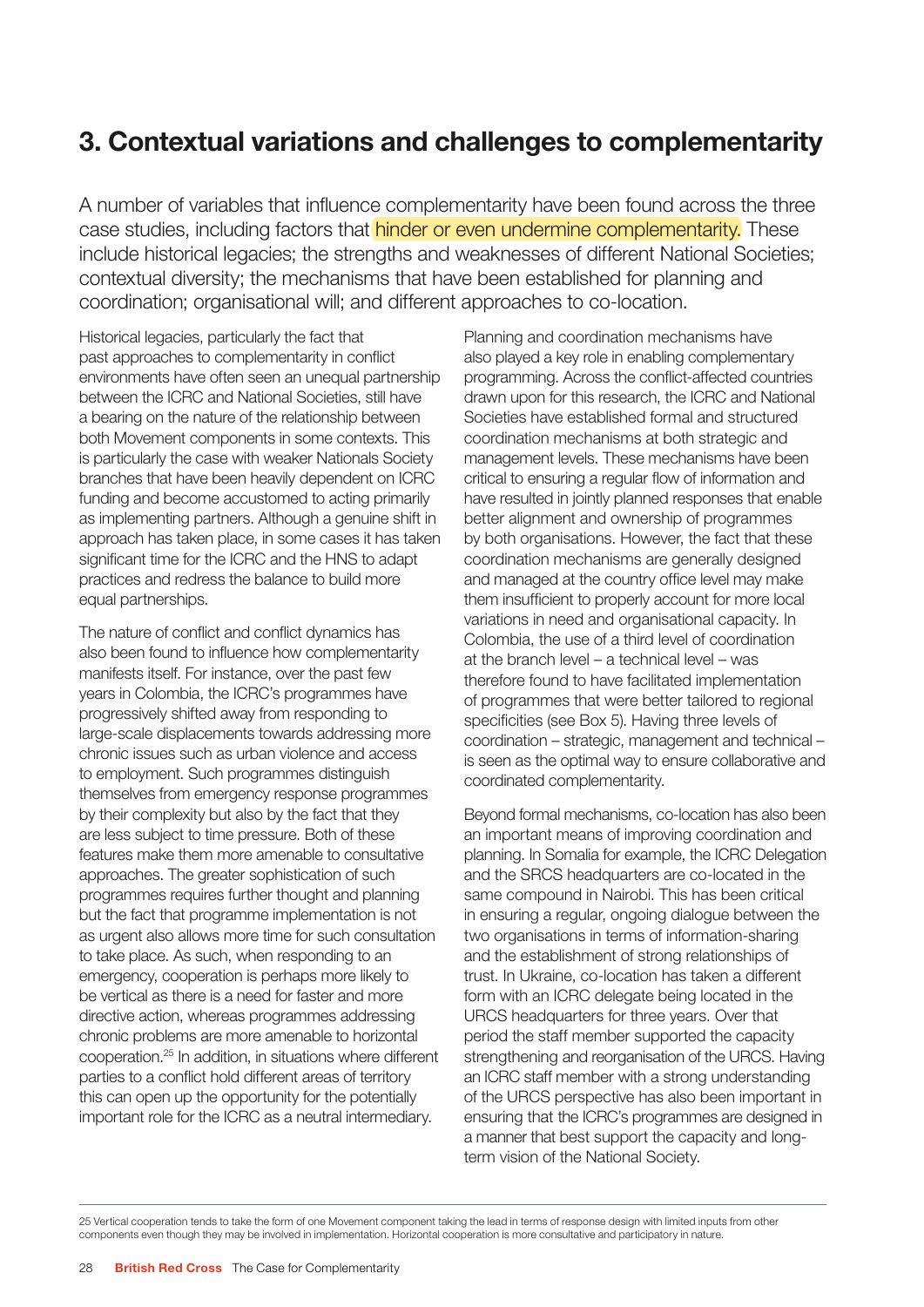Individual and organisational will and openness to work in a complementary manner is an important influencing factor in relation to complementarity. Co-creating innovative programmes that leverage each organisation's comparative advantages – and overcoming differences in organisational culture – requires certain behavioural skills in addition to technical know-how, which can vary significantly from one ICRC staff member or HNS branch to another.

At the same time, in some contexts, particularly those affected by decades of ongoing war and limited development, there is often a lack of qualified people available to implement humanitarian activities requiring some particular technical skills (e.g. engineers, agronomist, doctors) if higher education has been hampered by the conflict. This results in the need to employ foreigners to undertake certain elements of humanitarian work, simply on the basis of the expertise that they have to offer.

#### Planning and coordinating activities related to weapon contamination

Weapon contamination will remain a very salient issue in Colombia for years to come, regardless of the evolution of the conflict. CRCS was one of the first organisations to work on mine awareness in Colombia, and the ICRC has been implementing weapon contamination programmes there (jointly with the CRCS) for over ten years. These programmes are generally focused on a combination of the following project lines: mine risk awareness, support and edcuation to victims regarding their rights, and advocacy with authorities to promote best practices.

At the technical coordination meeting level both the ICRC and CRCS identified addressing weapon contamination as a priority theme for 2017, and agreed to work jointly on the programme.

Following this decision, CRCS surveyed its 32 branches to identify those most interested in implementing such programmes. In addition to branches' expression of interest, the final selection of 15 branches for the programme was done by

CRCS HQ, based on the needs in a given area, branch capacity, and the potential for branch capacity strengthening.

Once the programme and branches were agreed upon at the HQ and Delegation level, coordination and planning occured at the field level with CRCS branches determining which of the different project lines they wished to implement.

In conjunction with the ICRC office in the region, plans of action were then developed for the implementation of the programme clarifying each organisations' responsibilities.

In practice, this means that the specific activities related to weapon contamination programmes may significantly differ from one region to another, as do the responsibilities of each organisation. Such an approach is meant to ensure that programmes are tailored to the different needs of each region, as well as to the varying capacities of different branches.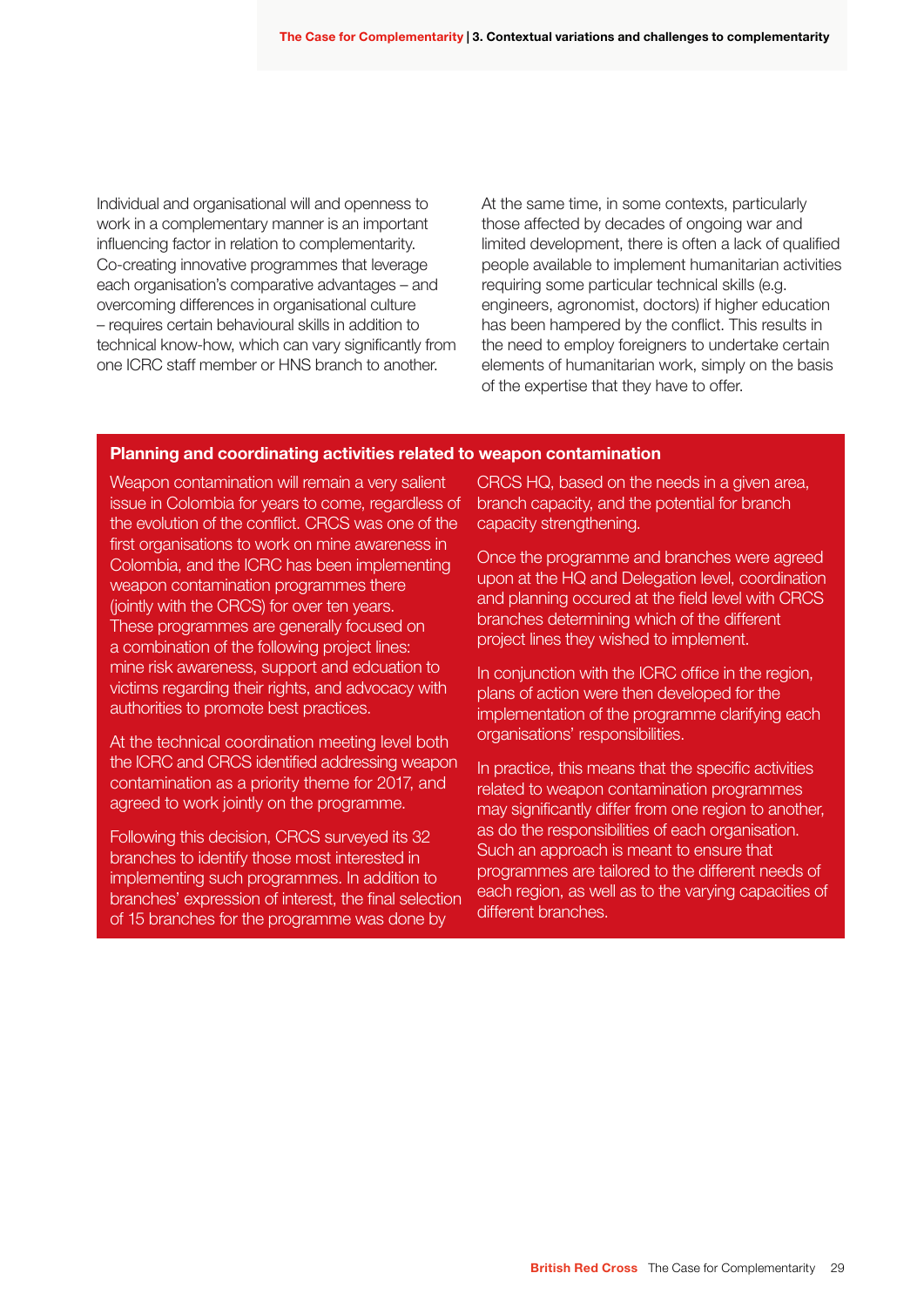Furthermore, when large numbers of humanitarian organisations are present there is often competition for skilled human resources that have experience with humanitarian work. The loss of experienced, knowledgeable and trained staff and volunteers compromises the National Society's ability to maintain capacity even though it is often the national organisation with access to some of the most conflict-affected locations and populations. This is often compounded by the financial unpredictability that National Societies face, which prevents them from guaranteeing long term contracts to key staff members.

Lastly, in situations of armed conflict the reputation and perception of humanitarian organisations has a direct impact on their ability to operate and

access conflict-affected locations. This may vary significantly from one organisation or one region to another. At the same time, in contexts where there is limited access, particularly for international organisations and their staff, national and local organisations are generally relied upon to implement vital humanitarian programmes. With cultural, religious, ethnic, political and clan allegiances and pressure being brought to bear in terms of where and to whom aid should be directed, national and local organisations may struggle to operate in line with fundamental humanitarian principles and to maintain the autonomy to operate. The lack of strong accountability systems has in some contexts resulted in accusations of fraud, corruption and aid diversion with a lot of blame being put on local operators.

# i. Contextual variations and challenges to complementarity – key findings

- Having three levels of coordination in place (strategic, management and technical) is seen to be most beneficial in order to ensure that priorities are jointly identified and that each Movement component has a strong awareness of what the other is doing. At times this can be complemented with a clear geographic division of which Movement actor is operational where. This is particularly pertinent in conflict settings where security risks are always present. 1
- Co-location of different forms ranging from individual staff members of the ICRC and National Society being located in the same building to offices of both organisations being located in the same compound – has been a key facilitator in terms of ensuring complementarity and Movement alignment. 2
- Coordinating capacity strengthening support by the ICRC, IFRC and PNS has enabled the leveraging of different areas of expertise for the benefit of National Societies. 3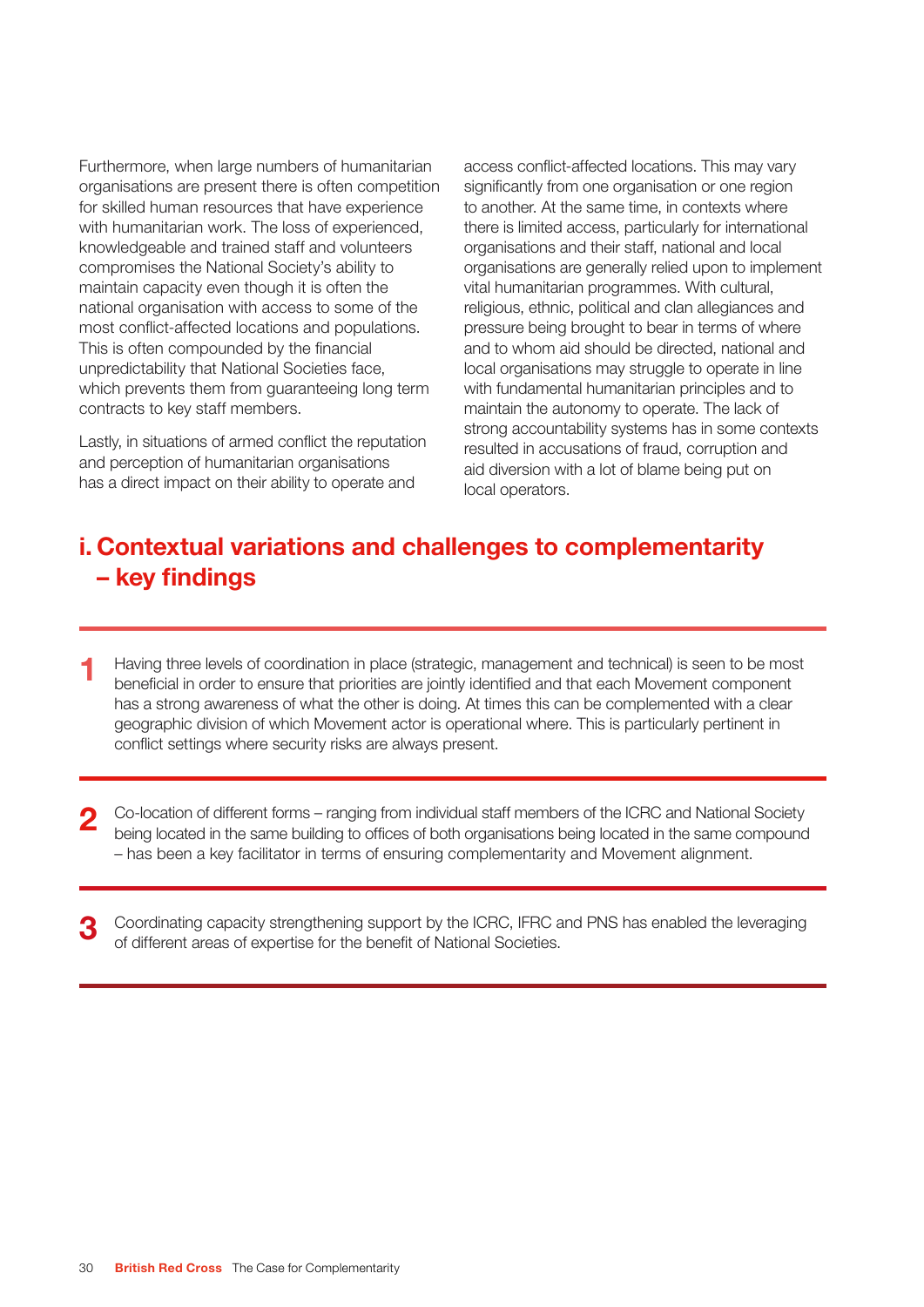# 4. Conclusions and recommendations

The Movement provides a noteworthy model of a global humanitarian network that connects local, national and international levels in a complementary manner. In terms of coordination, capacity strengthening and operating in accordance with humanitarian principles, the Movement is able to provide a number of positive examples of complementarity in action in situations of conflict and violence. The Movement's acknowledgment of complementarity has been in place for decades, with key policies noting each component's "distinct but closely related and complementary roles"26 and "clear commitment to work together"27 for the benefit of those in need.

In situations of armed conflict the ICRC has a specific mandate as well as technical experience from years of operating in such situations. For the Movement, within the context of localisation discussions, it is rather the complementary combination of strengths that each component can bring that ensures the ability of each individual component, and the Movement as a whole, to respond to the humanitarian needs of those affected by conflict.

Each component of the Movement has different strengths and skills and at times these are used individually to address the needs of those affected by conflict and violence. It is the very combination of skills and strengths that allows the Movement to identify and implement solutions at individual, community and at system levels in a way which is often unique when compared to other humanitarian actors. This unique feature is key to ensuring that the mandates of the Movement components are fulfilled for the benefit of those affected by conflict and violence whatever the setting. Designing programmes that leverage the comparative advantages of its different components enables the Movement to address even sensitive protectionrelated issues at their source while also mitigating their immediate and long-term impact on conflictaffected populations.

In some situations of armed conflict, often in acute and protracted conflicts, local capacity has been so weakened or destroyed that National Societies and other local actors are unable to sufficiently respond to meet people's needs. At times as well, local capacity may be (or may be perceived to be) too politically aligned, at risk of corruption, or restricted, to respond impartially to the needs of Ithose affected. This is particularly pertinent when considering sensitive protection-related needs. In these circumstances complementary action, bringing together the strengths of different international and national humanitarian actors, is critical to increase the ability to address the extensive range of needs faced by populations in crisis. In that respect, when working well, Movement complementarity provides an interesting model of what humanitarian assistance that is "as local as possible and as international as necessary"28 may look like in practice.

The research has shown that different types of context do influence relationships particularly between the ICRC and the HNS, often creating different dynamics between the two. As has been noted, the contexts which were used as a basis for this study were all able to provide examples of positive complementarity but this does not necessarily reflect all contexts in which different Movement components work alongside each other. In all three countries considered, the ICRC's budget is significantly larger than that of the National Societies and with the ICRC providing financial support of different degrees in each context the risk of a donor/recipient relationship as opposed to a partnership of equals remains. This risk has however been reduced as result of the greater recognition within the ICRC and the Movement as a whole, of the importance to engage in more meaningful capacity strengthening and the need to establish formal coordination mechanisms in all contexts.

26 Seville Agreement on the Organization of the International Activities of the Components of the International Red Cross and Red Crescent Movement

27 Policy on ICRC cooperation with National Societies 28 Grand Bargain agreement, 2016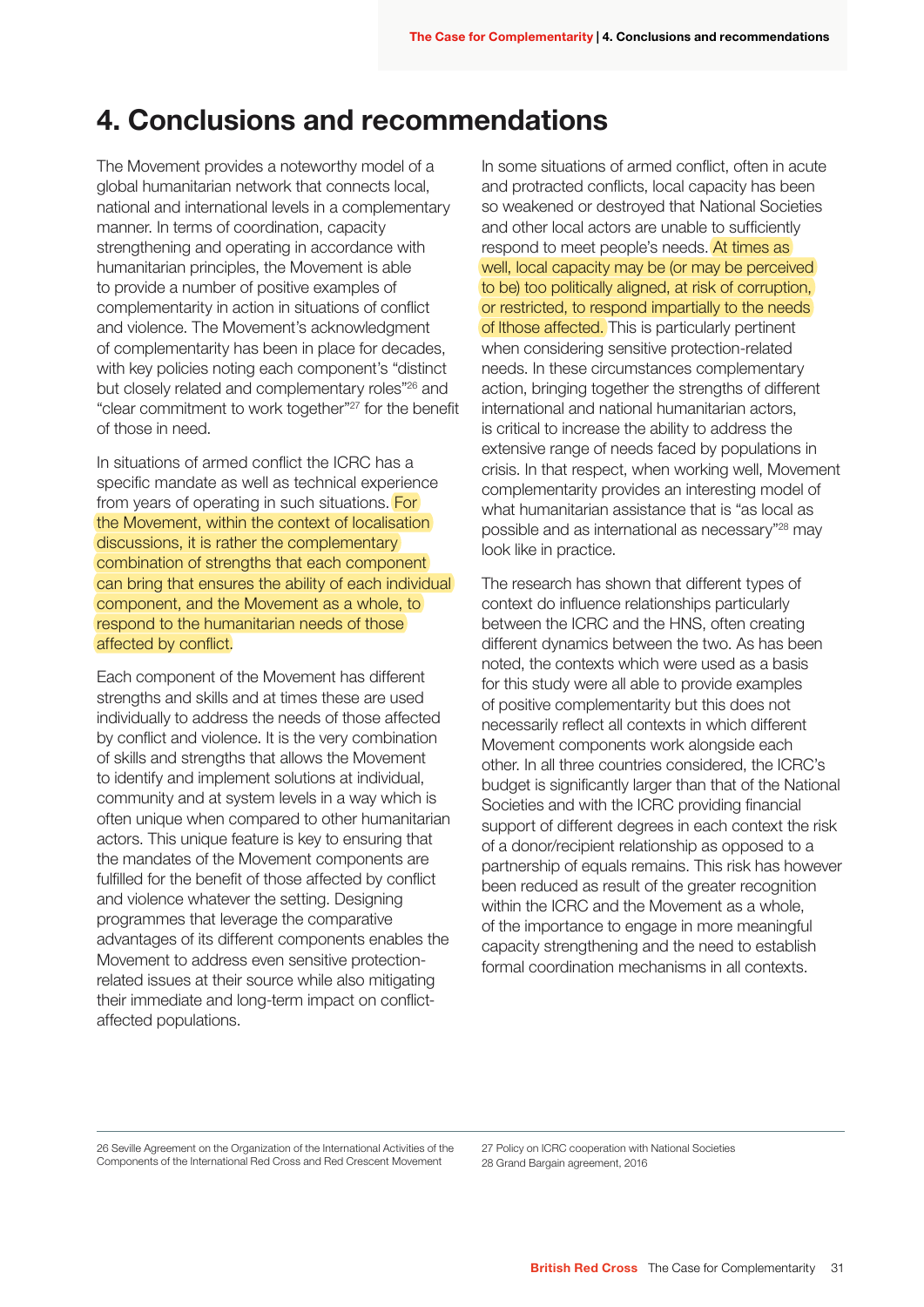These coordination mechanisms allow for the essential participation of other components of the Movement – notably the IFRC and PNS. These components are less directly active in relation to responding to conflict-related needs yet their ability to share skills and provide essential capacity strengthening and financial support to Movement operations constitute an additional central feature of Movement complementarity, but one that is perhaps not yet used to its optimum level. Similarly, while more attention could be given to more meaningful capacity strengthening, the experience of the Movement also shows that, through long-term and sustained engagement, a common understanding of the respective components' added value and limitations is emerging.

For the International Red Cross and Red Crescent Movement, even though some activities are most effectively implemented separately, collaborative complementary action is what enables it to have an impact that exceeds the sum of its individual components' capabilities – and ultimately distinguishes the Movement's response from that of other humanitarian actors.

The Movement provides a unique example of an international organisation with a globally-recognised mandate to provide protection and assistance in conflict, combined with a global network of national societies each of which has a unique relationship with its national authorities. This network of national societies is supported by an international federation which itself has a unique status and relationship with each of the other components. As discussed in the study, the distinctive nature of the Movement allows for opportunities for collaboration and complementarity that it may be difficult for other organisations and networks to benefit from.

However, elements of a number of the findings of this study should resonate with other humanitarian organisations, particularly those structured as a federation or built upon the basis of international and local networks. These include:

- The recognition that local actors and partners have a distinct understanding of community needs due to their proximity to those they are seeking to assist.
- Long term and sustained presence of both national and international humanitarian actors is key to ensuring acceptance and access in situations of armed conflict.
- Co-locating international and national staff in the same offices is a key facilitator in terms of ensuring complementarity, alignment and the ability to share expertise.
- Financial and technical support from international organisations to their local partners remains critical in order to enable them to address the humanitarian consequences of conflict and violence. This is particularly pertinent in light of the fact that national organisations still struggle to directly access international funding in a number of contexts due to strict due diligence requirements.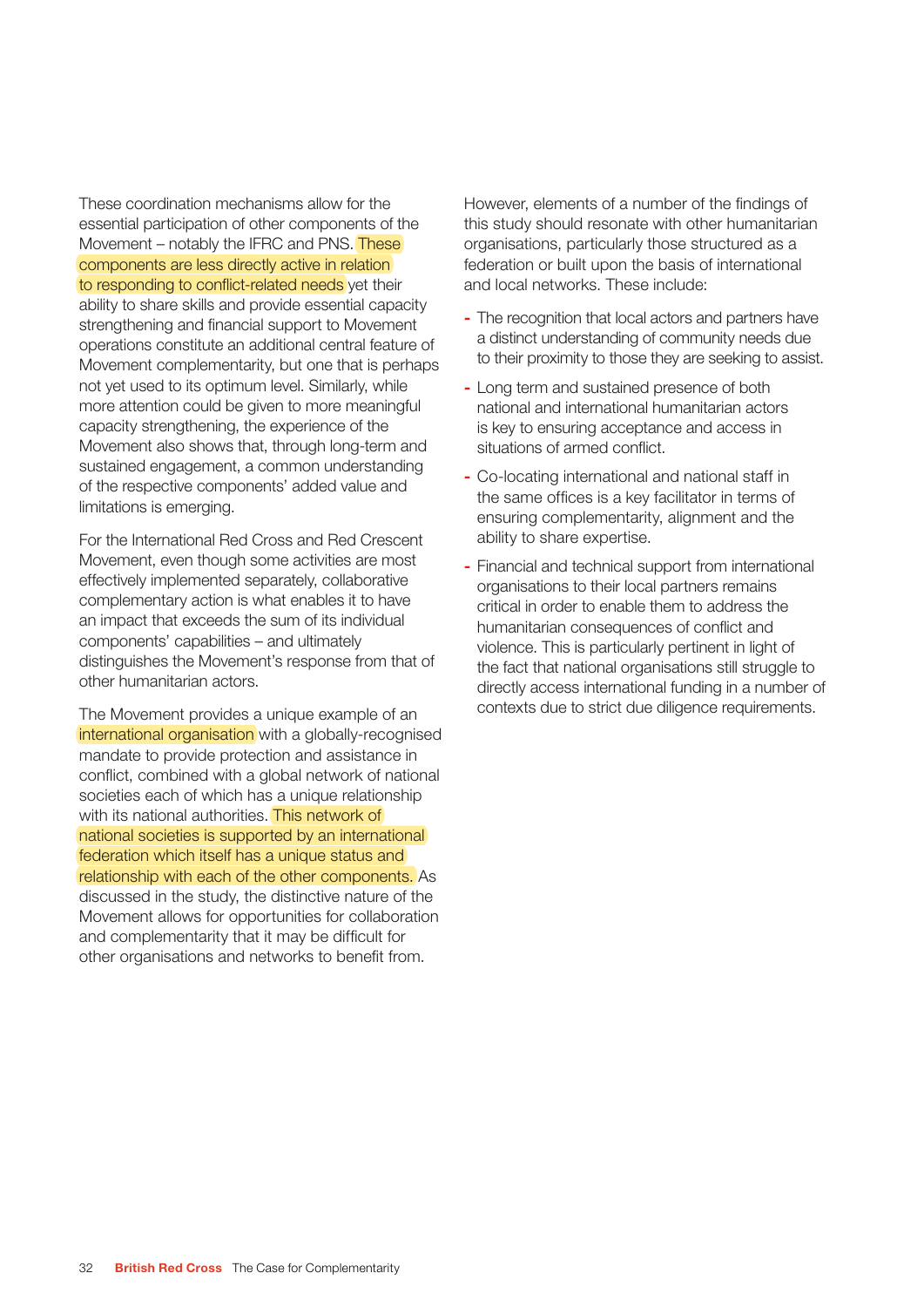### Recommendations

Based on the research key findings, a set of six recommendations is provided. In order to contribute to the wider localisation agenda, it is hoped that also non-Movement national and international humanitarian organisations can identify relevant learnings to draw from.

#### Recommendation 1: Build on comparative advantages

National and international Movement components each have distinct advantages which allow them to effectively respond to the humanitarian consequences of conflict and violence.

It is recommended that for each operating context, the distinct advantages of each Movement component are identified and mapped in order that contextually-appropriate responses can be tailored to best address the needs of those in need. This may require different responses within one country. The comparative advantages should be documented and included in formal Movement planning and coordination documents and express consideration should be given to the essential nature of local leadership and decision-making.

#### Recommendation 2: Strategic scale up

The ability to increase the scale of multi-disciplinary humanitarian responses in conflict needs to be combined with appropriate approaches to capacity strengthening at local and national level. This requires a holistic approach to organisational development and capacity strengthening that better leverages the expertise of the different Movement components (including the IFRC and PNS) and a continued move away from activity-focused capacity building to ensure that National Societies are left stronger and not weaker as a result of collaboration and complementary action. Furthermore, where relevant, joint programmes should be designed in a manner that allows for the gradual transfer of responsibility to the HNS, again, acknowledging the importance of ultimate local leadership in humanitarian responses particularly during times of transition and post-conflict.

#### Recommendation 3: Planning & coordination

As already promoted within the Movement, establishing at least three levels of coordination – strategic, management and technical – should be pursued in all conflict environments in order to strengthen collaborative coordination and planning processes. Where relevant, this should be combined with clear and documented division of geographical areas of responsibility as well as a planning and coordination mechanisms at the branch level to take into account branch level specificities.

#### Recommendation 4: Co-Location

Co-locating an international staff member within the offices of the National Society/local partner is critical in order to strengthen capacity support and to facilitate deeper understanding between the two. It is recommended that where feasible, this approach is replicated in other contexts.

29 It is worth noting that some of the points are already addressed in the recently launched National Society Investment Alliance and the Movement's 2017 Council of Delegates resolution on Resource Mobilization. They however have yet to be fully operationalised.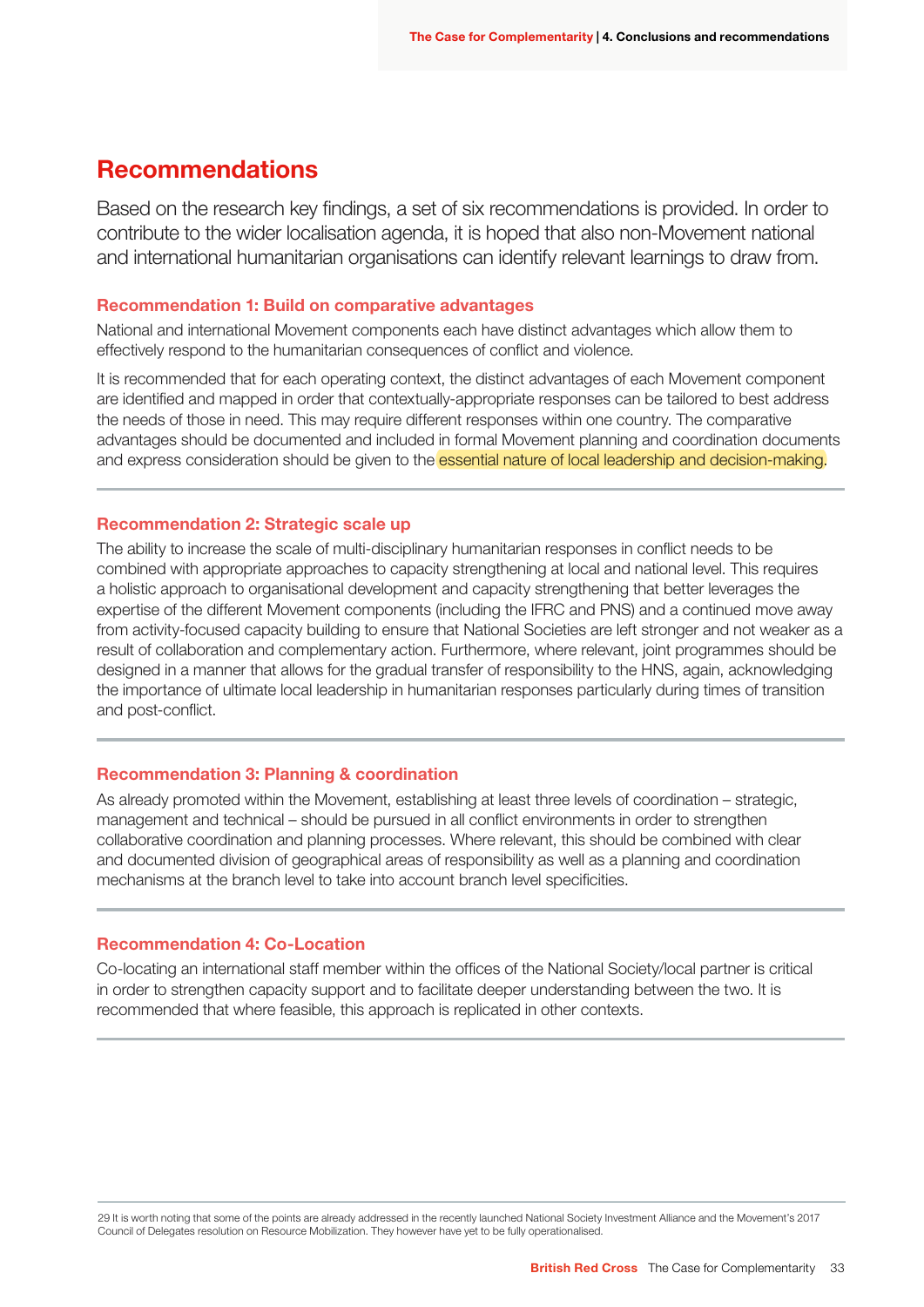#### Recommendation 5: Human resources

Jointly creating innovative programmes that leverage each organisation's comparative advantages requires a collaborative mindset and associated set of behavioural skills. Staff recruitment and training should be adapted to more systematically identify and further develop such skills and mainstream them across the Movement.

#### Recommendation 6: Financial resources

The provision of financial support for the organisational development of National Societies and local organisations is essential in order to enable them to operate during times of conflict when opportunities for raising funds at a domestic level are often limited. Funding should be provided within the following framework<sup>29</sup>:

- Directed at organisational development throughout the National Society and not in relation to individual programme implementation.
- Provided within a predictable multi-year timeframe in order to facilitate budgetary planning for the National Society.
- Combined with support for resource mobilisation by the National Society itself in order to ensure that it has a diverse donor base and does not rely solely upon Movement partners for future funding.
- Maintained following a reduction in conflict in order to ensure that the HNS' organisational development strategy can be fully implemented.

Below: The ICRC and the Colombian Red Cross have put in place in several schools in town, 'education brigades', where pupils learn to live together without violence in this very uncertain environment. Image © Didier Revol/ICRC.

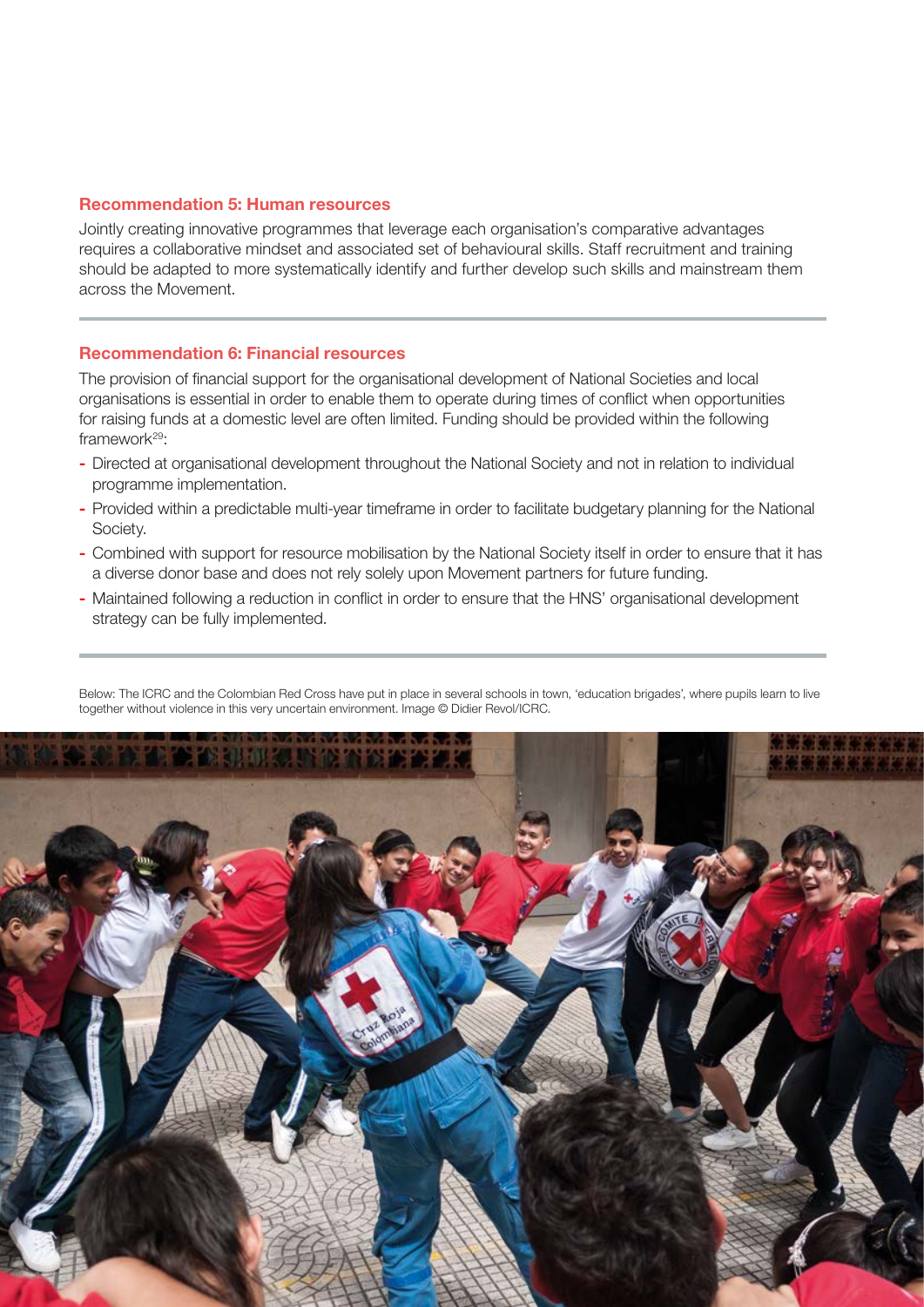# Annex 1: Bibliography

- 1 Annual report Colombia, ICRC, 2014
- 2 Annual report Colombia, ICRC, 2015
- 3 Annual report Colombia, ICRC, 2016
- 4 Annual report Somalia, ICRC, 2015
- 5 Annual report Somalia, ICRC, 2016
- 6 Babelet. V Humanitarian Access and Local Organisations in Ukraine, ODI & HPG, 2017 www.odi.org/sites/odi.org.uk/files/resourcedocuments/11746.pdf
- 7 Backhurst. J et al. Pursuing the WHS agenda: Discussion Paper for DFID and NGO Humanitarian Directors meeting, 2017
- 8 Briefing Paper: Localisation of Aid Realising commitments to local and national NGOs, NEAR Network for Empowered Aid Response, December 2017
- 9 Budget Extension Appeal Somalia, ICRC, 2017
- **10** Capacity Building and Organisation Development of URCS – Concept Paper, URCS & IFRC, 2016
- 11 Carpenter. S. Strengthening National and Local Response and Risk Management Capacity, 2015 www.alnap.org/system/files/content/resource/ files/main/%5Bcarpenter%5D-2014-05-26-whsposition-paper-nl-capacity-paper-for-gf.pdf
- 12 Civil Society and the Crisis in Ukraine, OSCE, 2015
- 13 www.osce.org/special-monitoring-mission-toukraine/141046
- 14 Colombian Red Cross Society OCAC Findings, IFRC, 2013
- **15** Diikzeul. D and Moke. M. Public communication strategies of international humanitarian organisations, International Review of the Red Cross, 2005 www.icrc.org/en/internationalreview/article/public-communication-strategiesinternational-humanitarian
- 16 Estrategia de Prevención y Mitigación de la Violencia, Inclusion Social y Fomento de una Cultura de Paz, CRCS Seccional Antioquia, 2016
- **17 ICRC Policy on Cooperation with National Societies** www.icrc.org/eng/assets/files/other/policy\_ cooperationicrc\_ns\_ang.pdf
- 18 Improving aid delivery through localisation in Somali, Rift Valley Institute Meeting, 2017 http:// riftvalley.net/publication/improving-aid-deliverythrough-localisation-somalia – .Wx5zfy2ZORs
- 19 Informe de Gestion, CRCS, 2016 www.cruzrojacolombiana.org/sites/default/files/ INFORME GESTION 2016 EXTERNO baja.pdf
- 20 International Red Cross and Red Crescent Movement message to the World Humanitarian Summit (CD/15/R3), Council of Delegates of the International Red Cross and Red Crescent Movement, 2015 http://rcrcconference.org/wpcontent/uploads/2015/03/CD15-R3-message-to-WHS\_EN.pdf
- 21 Investing in National Societies to Strengthen Local Action for a Global Response to Crisis, International Red Cross and Red Crescent Movement, November 2017 http://media.ifrc.org/ifrc/wp-content/uploads/ sites/5/2017/12/NSIA-Description.pdf
- 22 Istanbul and Beyond, IFRC and ICRC, 2016 www. icrc.org/en/download/file/23038/whs\_movement\_ report.pdf
- 23 Lessons Learned from the Somalia Famine and the Greater Horn of Africa Crisis 2011-2012, Feinstein International Center, July 2014 http://fic.tufts. edu/publication-item/lessons-learned-from-thesomalia-famine-and-the-greater-horn-of-africacrisis-2011-2012/
- 24 Línea de Iniciativas Locales, Guía para la formulación de proyectos, ICRC & CRCS, 2017
- 25 Localisation in Somalia: Delivering Better Through Local Actors, Garowe News, 2017 www. garoweonline.com/en/news/press-releases/ localisation-in-somalia-delivering-better-throughlocal-actors
- 26 MEHMA Final Project Performance Review, ICRC & CRCS, 2016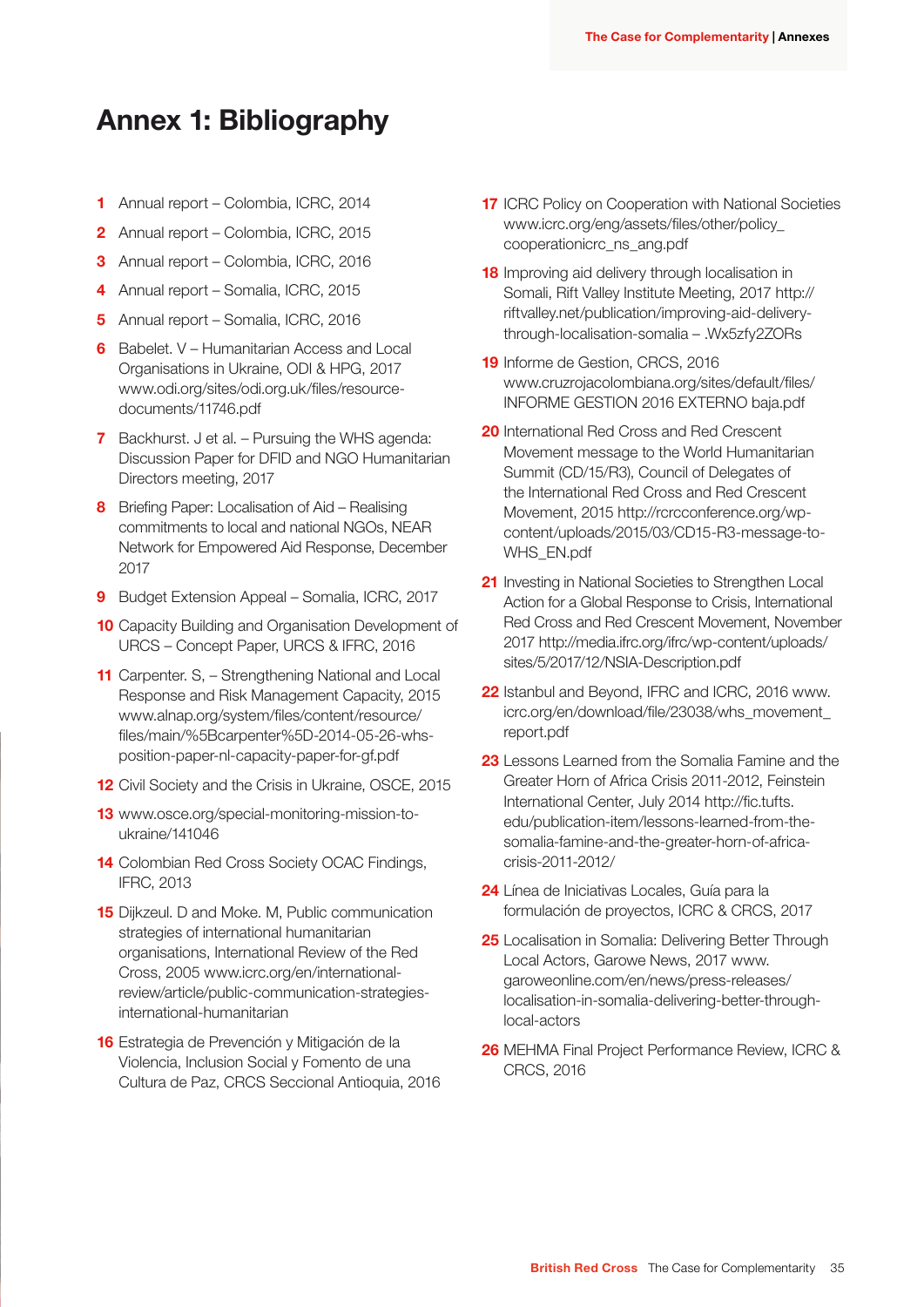- 27 Metcalfe. V, et al. UN integration and humanitarian space, HPG Stimson, 2011 www.odi.org/sites/ odi.org.uk/files/odi-assets/publications-opinionfiles/7526.pdf
- 28 Narrative on Localisation, ICRC, 2017 (internal)
- 29 National Humanitarian Action in the Syria Crises: The Syrian Arab Red Crescent, BRCS, 2016 (internal)
- **30** Organisational Capacity Assessment and Certification report, URCS, 2012
- 31 Panel de Opinion, Cifras y Conceptos, 2017
- 32 Plan Estratégico 2016-2020, CRCS, 2016 www. cruzrojacolombiana.org/conozca-la-cruz-roja/planestratégico-2016-2020
- **33** Principles in Action in Somalia, SRCS and BRCS, 2013 www.alnap.org/help-library/principles-inaction-in-somalia
- **34** Research of Charitable Organizations and participation of the population in charitable and volunteer projects, Cornerstone Group, 2018 www. gfk.com/insights/news/charity-in-ukraine-2018/
- 35 Retos Humanitarios 2017 Informe Colombia: Resultados y Perspectivas, ICRC, 2017 www.icrc. org/es/document/retos-humanitarios-2017-informecicr-colombia
- **36** Seville Agreement on the Organization of the International Activities of the Components of the International Red Cross and Red Crescent Movement, International Red Cross and Red Crescent Movement, Council of Delegates of the International Red Cross and Red Crescent Movement ,1997 www.icrc.org/eng/resources/ documents/article/other/57jp4y.htm
- **37** Somalia: Response to Acute Water Diarrhoea/ Cholera Outbreaks Emergency Plan of Action, IFRC, 2017 adore.ifrc.org/Download. aspx?FileId=161918
- 38 SRCS Annual Report, SRCS, 2016
- 39 Strategic Plan 2015 2019, SRCS, 2015
- 40 The challenges of localised humanitarian aid in armed conflict, Emergency Gap Series 03, MSF 2016 https:// arhp.msf.es/sites/default/files/MSF\_EGS03\_The challenges of localised humanitarian aid in armed conflict\_november 2016\_0\_0.pdf
- 41 The Code of Conduct for the International Red Cross and Red Crescent Movement and NGOs in Disaster Relief, International Red Cross and Red Crescent Movement, 1994 www.icrc.org/eng/ assets/files/publications/icrc-002-1067.pdf
- **42** The Grand Bargain and IFRC Engagement in the Localization Agenda, IFRC, 2017 (internal)
- **43** The London Somalia Conference report (May 2017)
- 44 The Principles and Rules for Red Cross and Red Crescent Humanitarian Assistance, IFRC, 2013 www.ifrc.org/Global/Documents/Secretariat/ Accountability/Principles Rules for Red Cross Red Crescent Humanitarian Assistance.pdf
- 45 Ukraine Humanitarian Response Plan, OCHA & Humanitarian Country Team and partners, 2018 www.humanitarianresponse.info/en/operations/ ukraine/document/ukraine-2018-humanitarianresponse-plan-hrp
- 46 Ukraine Protection Cluster Strategy, UNHCR and Protection Cluster, 2018 https://reliefweb. int/report/ukraine/ukraine-protection-clusterstrategy-2017-2018
- 47 Ukraine SMCC marketing document, IFRC and URCS, 2017
- **48** Ukraine: Complex Emergency, Emergency Appeal operations update, IFRC, 2016 adore.ifrc.org/ Download.aspx?FileId=155589
- 49 URCS Annual Report, URCS, 2016
- **50 URCS SAF Assessment Planning Workshop** Report, ICRC 2014 & 2015
- 51 URCS Strategy 2018-2020, URCS, 2018
- **52** Zyck. S and Krebs. H, Localising humanitarianism: improving effectiveness through inclusive action, ODI HPG, 2015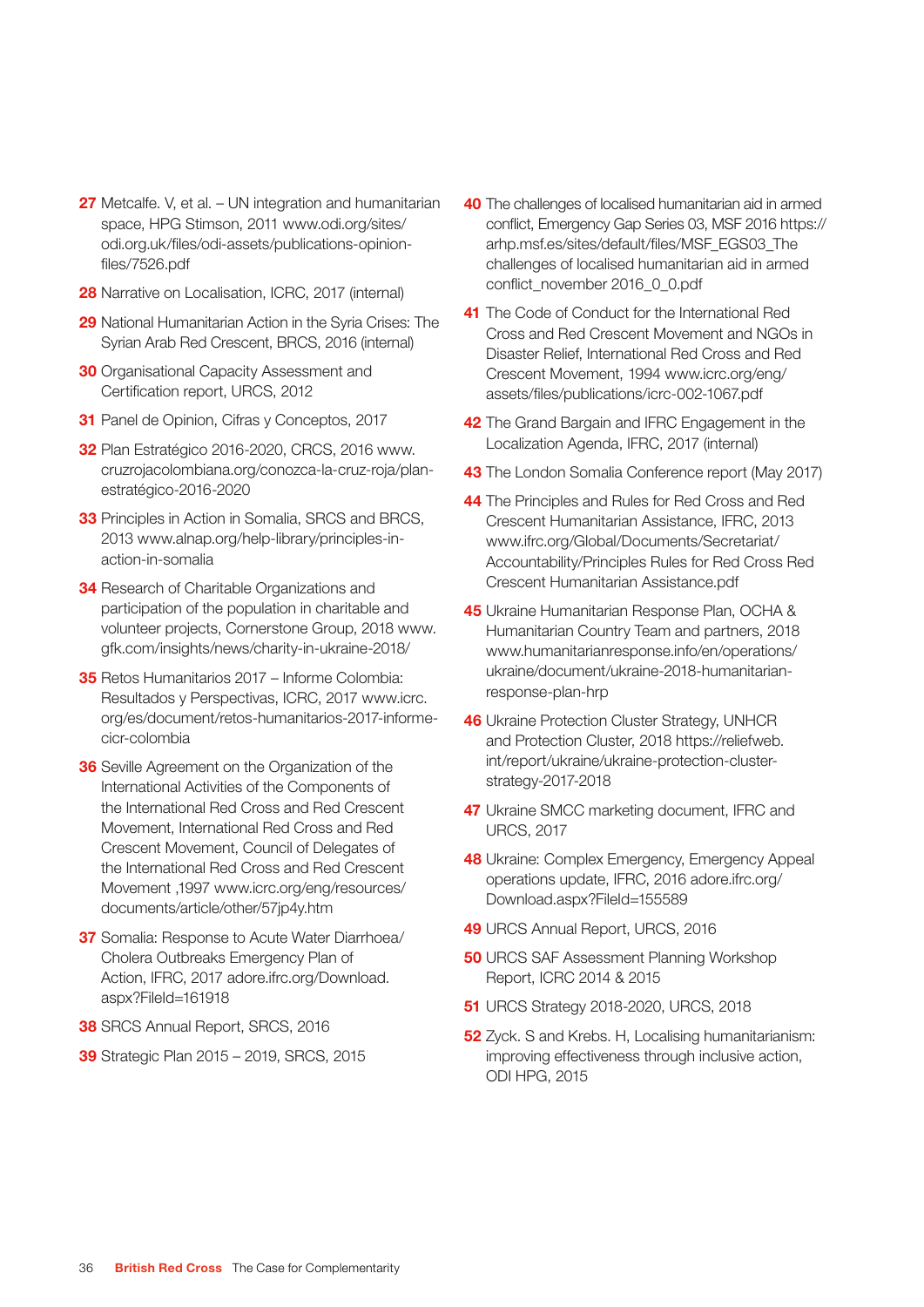# Annex 2: The seven Fundamental Principles of the International Red Cross and Red Crescent Movement

#### HUMANITY 1

The International Red Cross and Red Crescent Movement, born of a desire to bring assistance without discrimination to the wounded on the battlefield, endeavours, in its international and national capacity, to prevent and alleviate human suffering wherever it may be found. Its purpose is to protect life and health and to ensure respect for the human being. It promotes mutual understanding, friendship, cooperation and lasting peace amongst all peoples.

# 2 IMPARTIALITY

It makes no discrimination as to nationality, race, religious beliefs, class or political opinions. It endeavours to relieve the suffering of individuals, being guided solely by their needs, and to give priority to the most urgent cases of distress.

# 3 INDEPENDENCE

In order to continue to enjoy the confidence of all, the Movement may not take sides in hostilities or engage at any time in controversies of a political, racial, religious or ideological nature.

# 4 NEUTRALITY

The Movement is independent. The National Societies, while auxiliaries in the humanitarian services of their governments and subject to the laws of their respective countries, must always maintain their autonomy so that they may be able at all times to act in accordance with the principles of the Movement.

# 5 VOLUNTARY SERVICE

It is a voluntary relief movement not prompted in any manner by desire for gain.

# **6 UNITY**

There can be only one Red Cross or one Red Crescent Society in any one country. It must be open to all. It must carry on its humanitarian work throughout its territory.

#### **UNIVERSALITY** 7

The International Red Cross and Red Crescent Movement, in which all Societies have equal status and share equal responsibilities and duties in helping each other, is worldwide.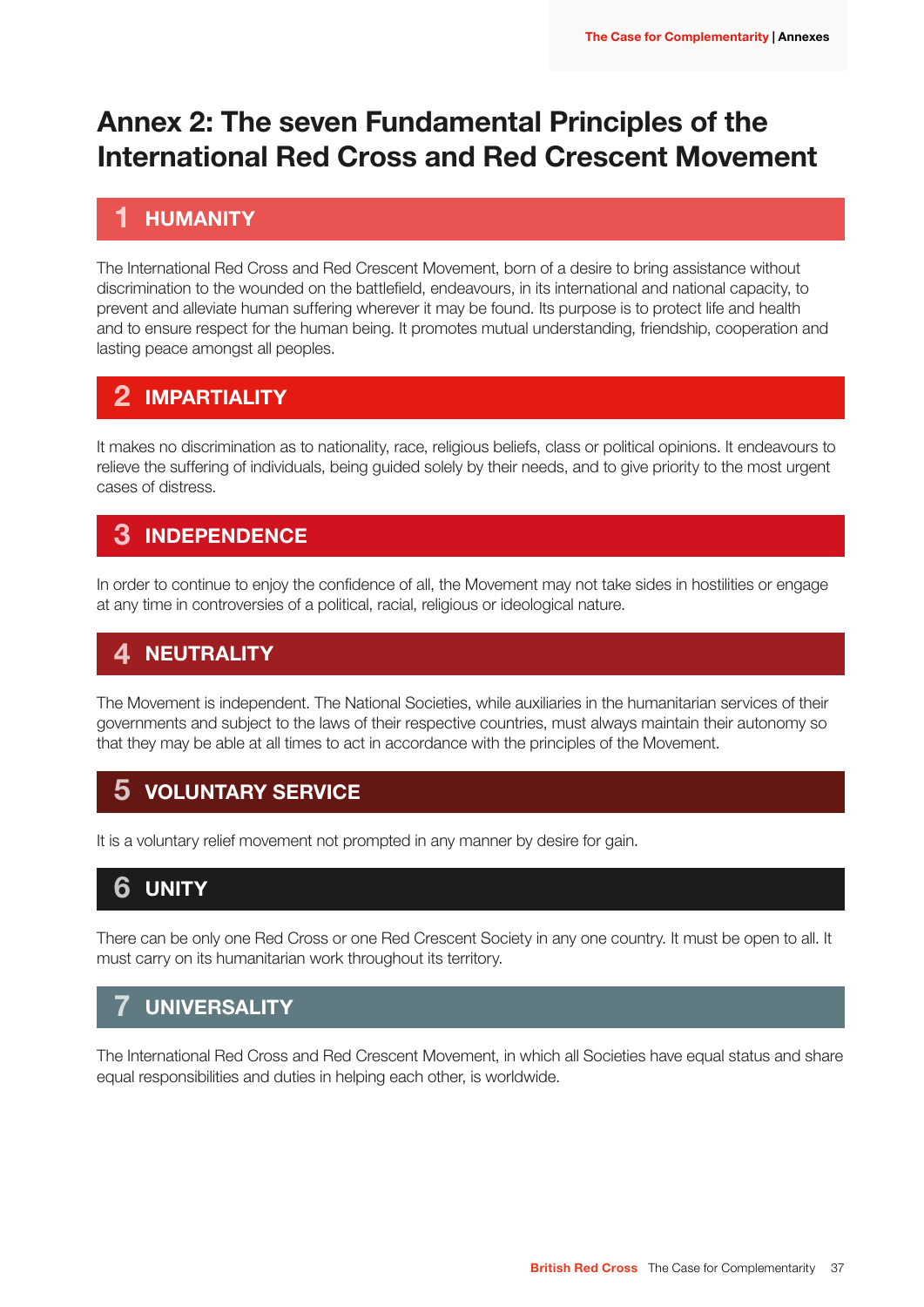# Annex 3: Overview of the Movement components

**National Societies** working in their own countries (Host National Societies (HNS)) distinguish themselves from other organisations by their status of auxiliary to their public authorities in the humanitarian field, which provides them with official recognition (often through relevant law). National Societies tend to be present throughout the country with local branches and sub-branches generally making them the Movement component with the broadest national coverage. Beyond their coverage, HNS' access to hard-to-reach locations is driven by the acceptance and trust they have established within their own communities, often due to their long-term presence and engagement. This is characterised through their work with networks of community level staff and volunteers who have a proximity to and an intricate understanding of the needs of those affected by conflict and violence. National Societies often develop several specific fields of expertise which are essential when responding to the needs of conflict-affected communities. For instance, in Colombia this includes (but is not limited to) technical skills related to psychosocial support; in Ukraine skills related to home visiting programmes for vulnerable households, and in Somalia the provision of primary health care throughout the country.

The ICRC's mandate to protect and assist victims of armed conflict has been conferred on it by States through the four Geneva Conventions 1949 and their Additional Protocols. It is this mandate and its modus operandi which sets it apart from other international actors. The ICRC adopts the practice of discretion and confidentiality, striving to establish and maintain dialogue with all parties to a conflict, including non-state armed groups, constantly endeavouring to remain neutral, independent and impartial. Its long-standing experience of operating in conflict environments around the world has enabled it to develop specific areas of expertise which it can transfer and adapt from location to location. This expertise includes (but is not limited to) the establishment of dialogue on protection and other conflict-related issues with weapon-bearers and power holders at global, national and local levels; monitoring the treatment of detainees and their conditions of detention; preventative work with a specific focus on the development, dissemination and respect for international humanitarian law (IHL); and the provision of different forms of assistance in fragile and volatile conflict settings.

A key comparative advantage of the ICRC is also the fact that, through its internationally recognised mandate, States have committed to support and facilitate the mission of the organisation. This has facilitated the ICRC's privileged access to financial resources which in turn ensures financial independence, logistical capacity, and the potential to support and implement large-scale humanitarian responses in a way which is different to that of most local and national actors. All of these features in turn positively impact the ICRC's recognition, influence, access, and ability to operate. Beyond the fact that at times the ICRC is the only actor (or Movement component) to have a dialogue with all parties to a conflict, it is the nature of this dialogue that also distinguishes it from other actors. More specifically, the ICRC is often the only actor to discuss protection issues (such as the fate of hostages and detainees, violations of IHL, the fate of missing people) with potential perpetrators of violence. This privileged dialogue also allows the organisation at times, to receive security guarantees for itself as well as for other Movement components.

#### The International Federation of Red Cross and

Red Crescent Societies (IFRC)'s role is to inspire, encourage, facilitate and promote all forms of humanitarian activity by its 190-member Red Cross and Red Crescent National Societies. The IFRC acts as a liaison and coordination body between National Societies, providing them with assistance as required. A key area of support is in organisational development (OD) with a focus on response to natural disasters; recovery; development; and promoting social inclusion. With its focus on natural disasters and development, the work of the IFRC does not feature prominently in this study. However, the IFRC has a global comparative advantage in its ability to support National Societies in relation to their OD, allowing it to draw on OD experts with relevant expertise. IFRC support to National Societies also differs to that of the ICRC in that it is not limited to conflict or violence-related needs. They can therefore focus on post-conflict responses and support the National Society in areas of transition. This is also the case for National Societies from other countries (Participating National Societies – PNS) who also bring technical expertise and relevant experience from their home country to support the HNS.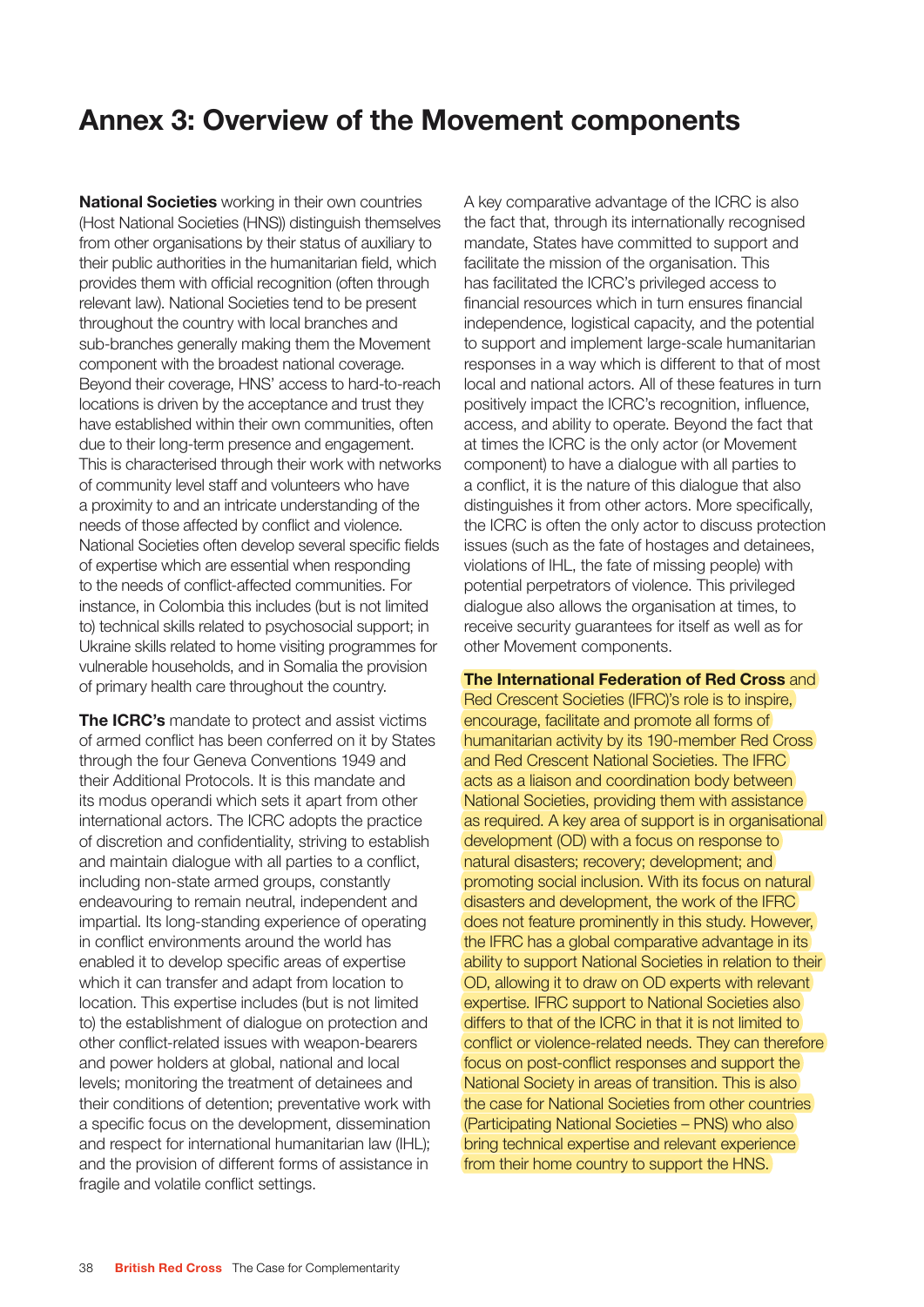# Annex 4: Overview of the three case study countries

#### Colombia

The Colombian Red Cross Society (CRCS) was established in 1915 and is one of the country's highest-regarded civil society organisations. It has branches throughout the country and an unmatched access to conflict-affected communities nationwide. CRCS is accepted and trusted within communities with its work being undertaken by over 27,000 volunteers at community level. This extensive network has helped to ensure outreach and acceptance, as well as the development technical expertise in areas such as psychosocial support and addressing the consequences of urban violence.

The ICRC opened its offices in Colombia in 1969 and has worked with the CRCS since then. The ICRC has benefitted from the CRCS volunteers' understanding of community level needs and through the provision of ongoing financial and technical support the ICRC over time has bolstered the CRCS' ability to be active in new areas.

In Colombia the ICRC has established a privileged dialogue with the state authorities, non-state armed groups (NSAGs) and other weapon bearers, primarily as a result of its neutrality, independence and impartiality. In addition, it plays the role of neutral intermediary between different sides to the ongoing conflicts. It has also been able to carry out sensitive forensics work in relation to those killed as a result of conflict and violence in the country, a key part of its efforts to address the needs and rights of families of the Missing.

While not always easy to maintain, the strong relationship that is seen between the ICRC and CRCS today has enabled the development of innovative programmes that leverage each organisation's comparative advantages.

Other National Societies work with the CRCS since the mid-2000s and the IFRC opened an office in Bogota in 2017 in order to support the development of the National Society.

#### Somalia

Having been established in 1963, the Somali Red Crescent Society (SRCS) operates throughout Somalia through a network of 19 branches. It has more than 900 staff and 8,000 active volunteers as well as an additional 20,000 community volunteers who can be called upon in times of disaster. The ICRC has worked together with the SRCS since 1977 during the Ogaden War. Their collaboration was reinforced with the onset of the 1991 – 1993 civil war where the two organisations implemented vast assistance operations for the benefit of more than one million Somalis in the midst of a conflict that tore the country apart and had devastating and widespread humanitarian consequence. The Norwegian Red Cross is also a long-term Movement actor in Somalia having been present for more than 30 years and currently active in supporting the SRCS healthcare activities as well as capacity strengthening. Other Movement components have become more active since the early 1990s and most recently have worked together with the SRCS to respond to the 2017 drought.

As with other humanitarian organisations, all Movement components active in Somalia and supporting the SRCS have their bases in Nairobi, having experienced the kidnap and killing of their staff during the many years of conflict in Somalia. For the SRCS, locating its headquarters in Nairobi has been critical in order to emphasise the absence of any political allegiance to a particular province, city or region in Somalia. It has continued to provide countrywide health services and having withdrawn from other humanitarian activity in the mid-1990s, with the support of the ICRC and other Movement members is recently returning to the provision of relief and economic security support across the country.

The ICRC has had varying degrees of access in Somalia and has relied upon its Somali staff and at times on other national organisations to support implementation. However, in a country which has been characterised by reports of the abuse of aid, in the last five years the ICRC has focused on strengthening its presence in the country in order to ensure that it is fully accountable for the assistance being provided in its name.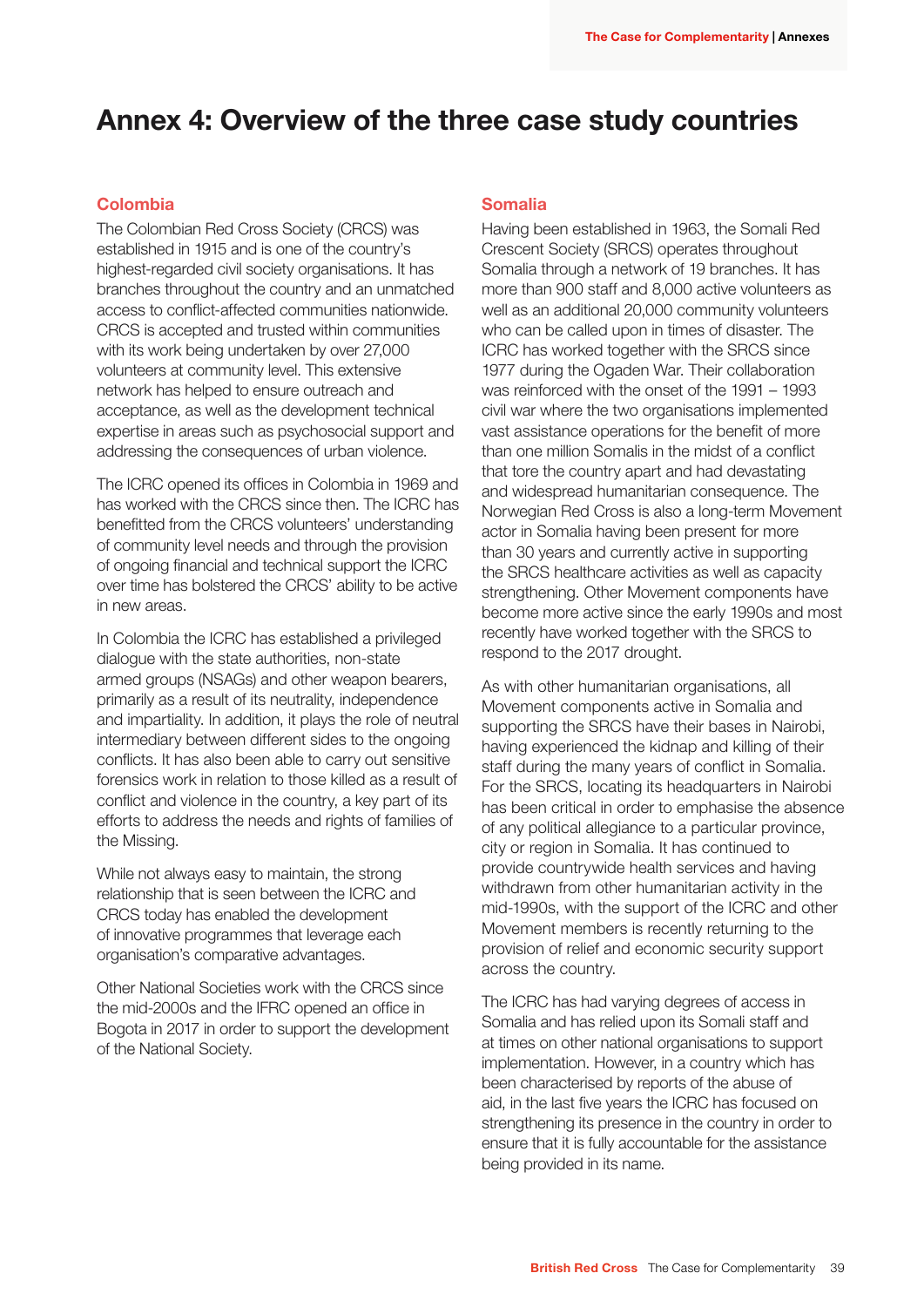While the ICRC and SRCS work closely together primarily in health, restoration of family links and economic security, the ICRC undertakes some areas of work alone. This includes detention visits and the promotion and monitoring of IHL.

The complex and protracted nature of the conflict in Somalia have highlighted many of the challenges of complementarity where access to those in need requires different forms of engagement from national and international components of the Movement and where the provision of aid in an accountable manner has been put under question.

#### **Ukraine**

Established in 1918, the Ukraine Red Cross Society (URCS) has historically focused primarily on the provision of health services and the distribution of humanitarian aid. When unrest, followed by military action, erupted in 2014 the URCS worked hard to meet the needs of IDPs. However, its limited capacity and lack of experience operating in a conflict environment limited its ability to respond. As such it sought assistance from the ICRC, the IFRC and other National Societies to support its response to the situation.

The ICRC and IFRC were not operational in Ukraine in 2014 but both rapidly established structures with the ICRC then expanding its presence in the eastern part of the country as the conflict flared up.

Although coordination of Movement activities is jointly done by Movement components at the national level, the ICRC, given its expertise, has the responsibility for establishing and managing the security framework for Movement components in conflict affected areas.

As the conflict continues, ties between government and non-government controlled areas (GCA and NGCA) have become increasingly weak. In NGCA, in order to provide critical assistance to conflictaffected populations with unimpeded access, the ICRC and local branches of the URCS have had to adopt a fluid approach to partnership. For instance, in some parts of NGCA, local branches have a privileged access to conflict-affected communities and thereby spearhead the Movement's activities whereas in other parts they are less accepted and have therefore had to rely on the ICRC acting as umbrella organisation in order to operate.

Below: Ukraine, Donetsk region, Mariupol, Mariupol School 5. The ICRC holds a Mine risk education session for the students. Photo © Yevgen Osenko/ICRC.

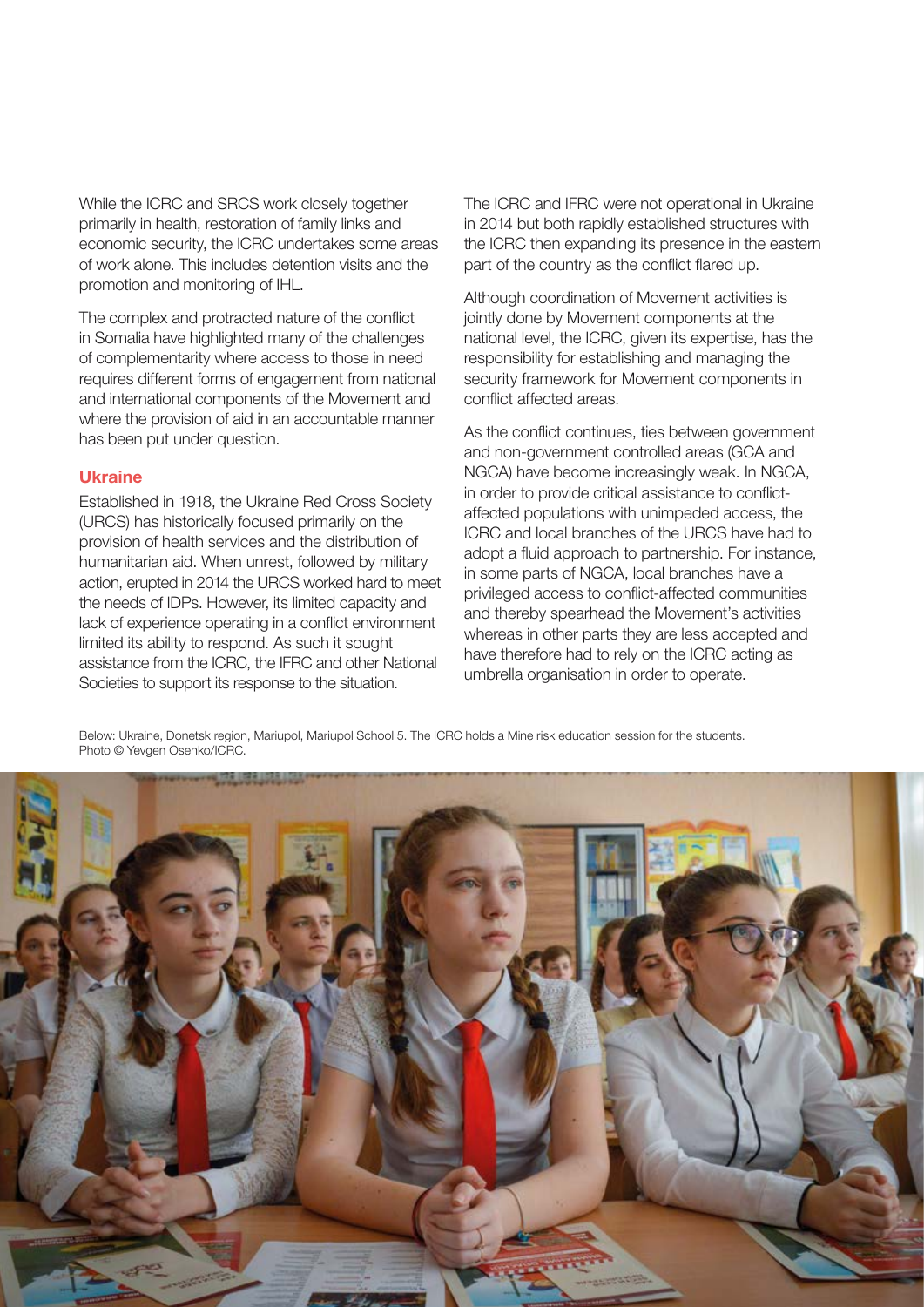# Annex 5: Research key findings

The research has identified the following key findings in relation to Movement complementarity in situations of armed conflict and violence.

#### Comparative advantages

- HNS are embedded within their communities and have a sound understanding of conflict and violence-related needs. This proximity, which has contributed to a common understanding and establishment of relationships between National Societies and the communities they serve, combined with the ability to implement specificallytailored support at community level, facilitates access which is not always possible for other local and national actors.
- The long term and sustained presence and engagement of National Societies, and often of the ICRC, in situations of armed conflict and violence are critical to their acceptance by power holders and their access to those in need.
- Having financial and technical support from international components of the Movement is also an important enabler in terms of ensuring HNS ability to appropriately address the humanitarian consequences of conflict and violence.
- By virtue of its international nature and importantly the role mandated to it by the States party to the 1949 Geneva Conventions, the ICRC often has the advantage of being perceived as neutral, impartial and disassociated with conflict. This often allows the ICRC to play the role of neutral intermediary – a role that it would be extremely difficult for a national actor to play. Combined with its financial capacity, specific technical skills, sustained engagement (including dialogue) and established understanding of conflict-related needs, the ICRC frequently has access to conflict-affected populations that other organisations do not.
- The IFRC and PNS are able to provide support to non-conflict related activities including essential organisational development support. Often their combined support facilitates the capacity strengthening of HNS over multi-year timeframes.

#### Complementarity in action

- At times it is the international nature of the ICRC and its disassociation with conflict-affected communities that is critical in facilitating dialogue with weapon bearers and access to those affected. In other situations it is the proximity of the National Society to affected communities that is critical in ensuring dialogue and access. This varies from one conflict environment to another. With access, proximity and trust being essential features of effective humanitarian action, the Movement's ability to access hard-to-reach populations is frequently as a result of strong complementary dialogue with parties to the conflict, and sustained engagement and action.
- The goal of providing neutral and impartial protection and assistance to those affected by conflict and disaster is shared by the ICRC and National Societies. This goal is often best achieved by working together yet in some instances it requires each entity to work separately. However, at all times, the work of the two is complementary in nature with each component bringing their local, national and international strengths and expertise to respond effectively to the humanitarian consequences of conflict and violence.
- The complementary expertise, local-level knowledge, and a privileged dialogue with armed groups and weapon-bearers enables the Movement to develop solutions that address protection issues at their source while also mitigating their impact on affected communities. It also allows the Movement to devise solutions at the individual, community, and system level.
- Ensuring the application of the Movement's Fundamental Principles can be particularly challenging for National Societies in times of conflict, particularly in their role as an auxiliary to the State. International components of the Movement can however support National Societies in their application of the Principles by acting as a buffer between them and public authorities if required and by absorbing political pressures that are harder for national actors to deflect.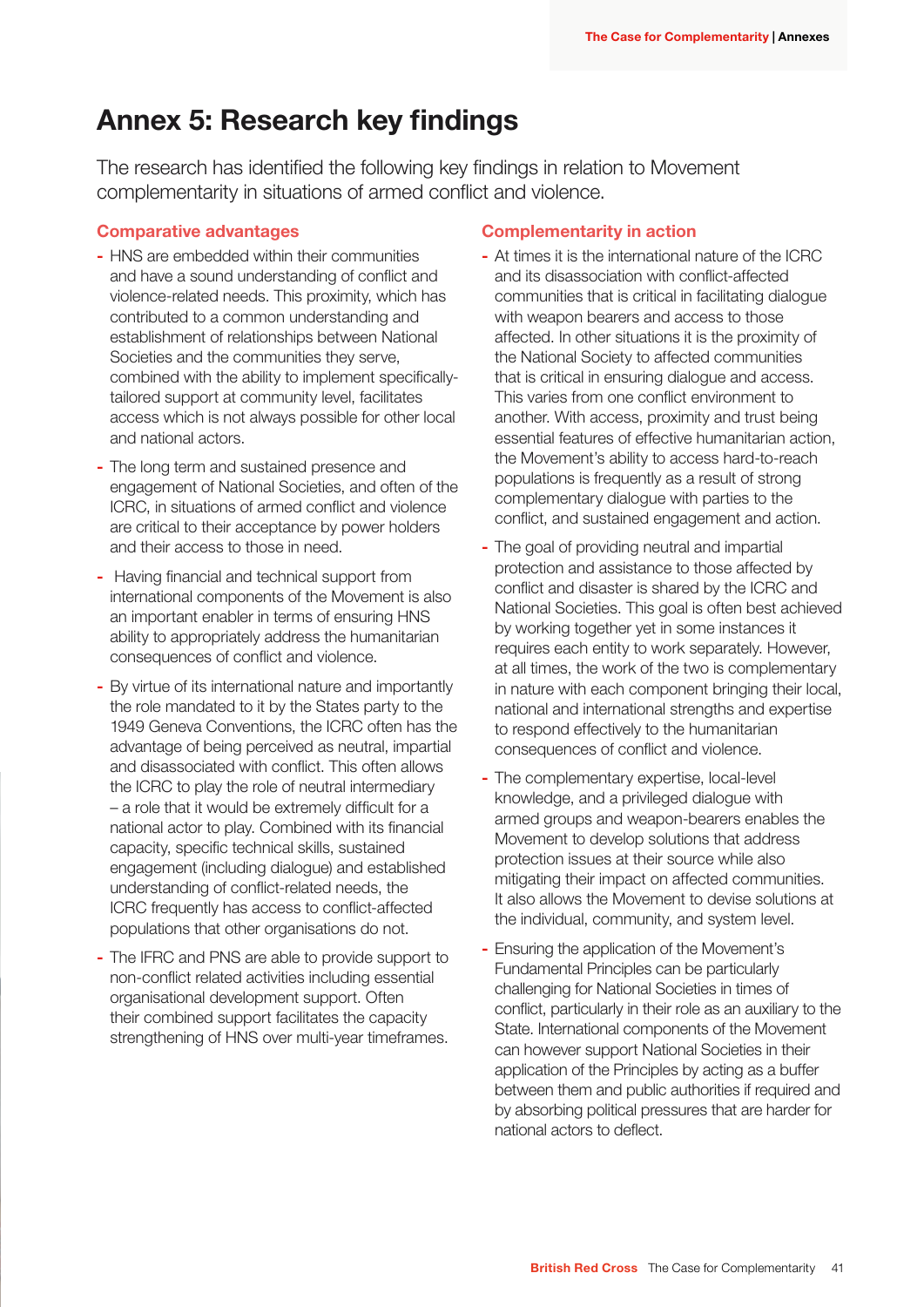- Complementary action between international and national components of the Movement is often critical in ensuring the ability to rapidly scale up and provide multi-disciplinary responses at times of crisis.
- The ability of national actors to raise funds from domestic and international sources during times of conflict is often severely limited. National Societies are often heavily dependent upon financial support from other components of the Movement in order to strengthen and develop their capacity and to allow them to operate. The Movement's 2017 Council of Delegates resolution on resource mobilisation is an initial step in addressing this.
- In some contexts, international anti-terror legislation and stringent due diligence measures are standing in the way of the ability to meet the Grand Bargain commitment that by 2020, 25% of funding will go as directly as possible to local and national responders. International actors are able to carry the burden of due diligence obligations here, thereby supporting national and local actors who would otherwise not be able to access these funds.
- Coordinated and holistic support to capacity strengthening and organisational development of national actors during times of conflict is essential. Fragmented activity-focused support with a focus only on response scale up has left local and national level structures weaker than before.
- The Movement's Safer Access Framework, structured around the Fundamental Principles, and aimed at developing appropriate behavioural skills is seen as particularly beneficial for local and national actors in times of conflict.

#### Contextual Variations and challenges to complementarity

- Having three levels of coordination in place is seen to be most beneficial in order to ensure that priorities are jointly identified and that each Movement component has a strong awareness of what the other is doing. At times this can be complemented with a clear geographic division of which Movement actor is operational where. This is particularly pertinent in conflict settings where security risks are always present.
- Co-location of different forms ranging from individual staff members of the ICRC and National Society being located in the same building to offices of both organisations being located in the same compound – has been a key facilitator in terms of ensuring complementarity and Movement alignment.
- Coordinating capacity strengthening support by the ICRC, IFRC and PNS has enabled the leveraging of different areas of expertise for the benefit of National Societies.